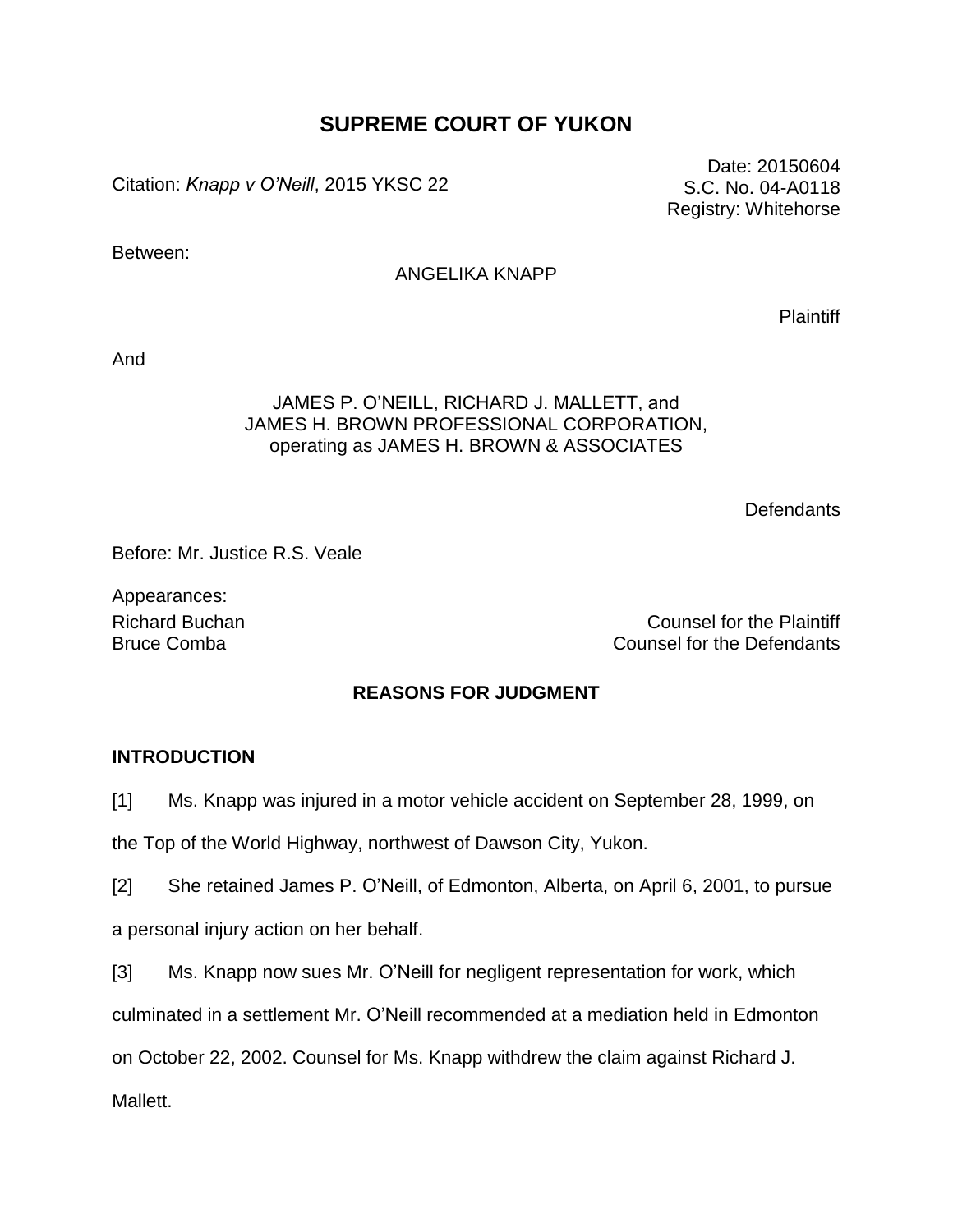#### Page: 2

[4] The first issue to determine is whether Mr. O'Neill was negligent in his representation of Ms. Knapp.

[5] In the event Mr. O'Neill failed to exercise the requisite skill and care required of a lawyer, the Court must then determine whether Ms. Knapp has established liability in her motor vehicle accident and any appropriate damages. This procedure is often referred to as a trial within a trial.

[6] Counsel filed the Writ of Summons and Statement of Claim against Mr. O'Neill on October 18, 2004. The trial was initially scheduled in 2010 but was adjourned at the request of Ms. Knapp for health reasons. It was again scheduled and adjourned in 2013. The trial took place on October 27 - 31, 2014, December 8, 2014 and January 26, 2015.

### **GENERAL BACKGROUND**

[7] Counsel have agreed on the following facts to give an overview of the circumstances. I have added some detail from the admitted documents.

[8] Mr. O'Neill graduated from the University of Alberta with an LLB in 1993. He was called to the Alberta Bar in 1994.

[9] Mr. O'Neill was on the Law Society of Alberta's inactive list between April 1995 and March 1998 while working as a claims adjuster with Co-operators Insurance.

[10] Mr. O'Neill returned to practice with James H. Brown and Associates in March 1998. He carried 200 active files on average, resolving 75 - 100 per year. He did not conduct any trials in the three years after his return to private practice. Mr. O'Neill described the advertising strategy of the firm as "to open as many files as possible."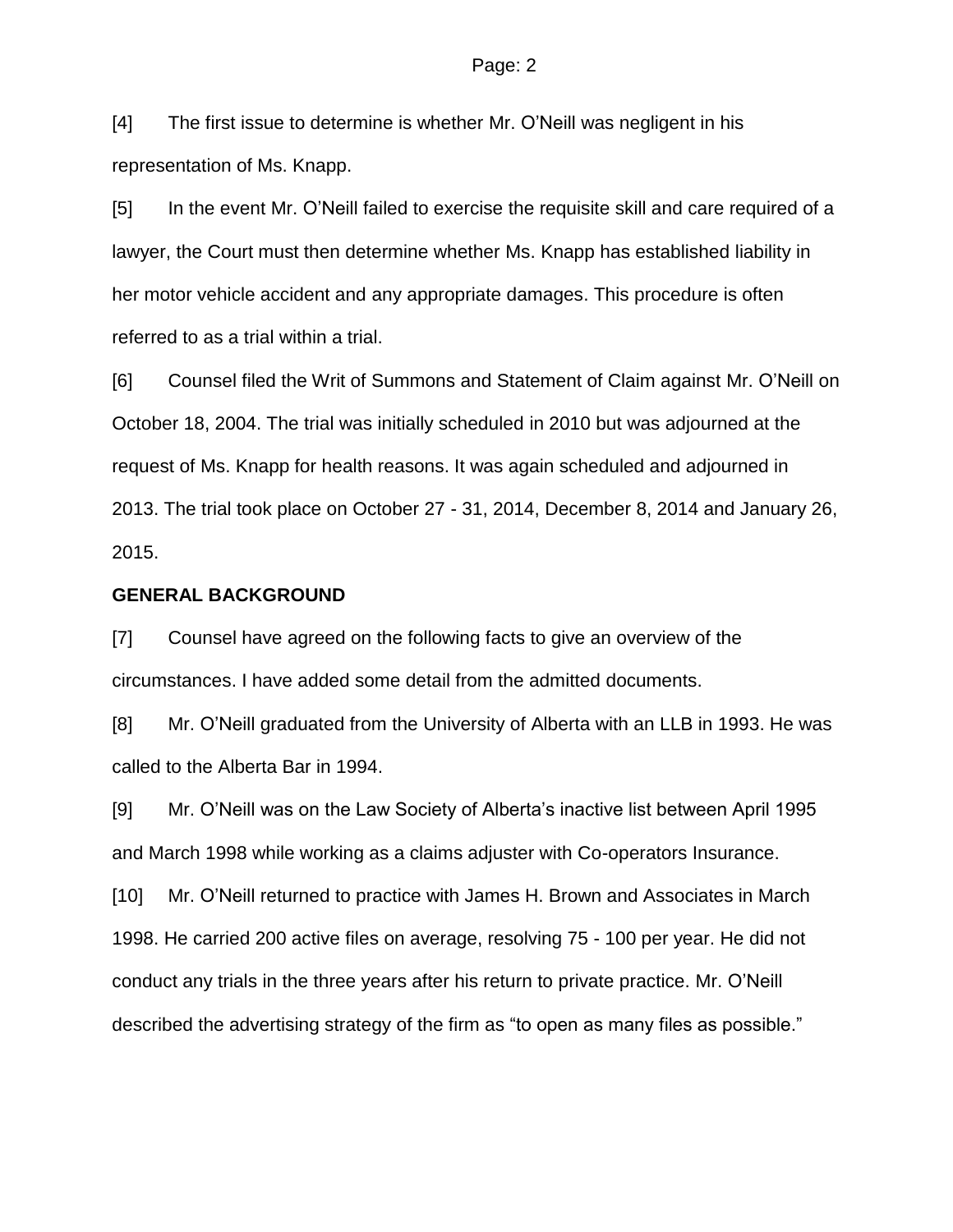[11] Mr. O'Neill was not a member of the Yukon Bar at any time material to this action. Richard Mallett, also of James H. Brown & Associates, was at all material times a member of the Yukon Bar. Mr. Mallett had no active role in the personal injury action commenced in the Supreme Court of Yukon under his name. At all times material to this action, Mr. O'Neill and Mr. Mallett were employees of James H. Brown & Associates. It was Mr. O'Neill's evidence that "Pre active litigation steps [,] I believe I could run this file."

[12] Ms. Knapp was born in Austria on December 19, 1963. She is an Austrian citizen.

[13] Ms. Knapp was educated in Austria and in 1980 - 1981 studied bookkeeping and accounting at a college in Innsbruck, Austria.

[14] In 1983, Ms. Knapp attained permanent residency status in Switzerland.

[15] Ms. Knapp's work history in Europe was generally of short duration as a bookkeeper, tax auditor, bar maid and clerk, to name a few.

[16] Ms. Knapp took additional accounting training in Europe during the 1990's.

[17] From late May 1998 to late March 1999, Ms. Knapp travelled in the Yukon and Alaska.

[18] In June 1999, Ms. Knapp applied to be admitted to Canada as a permanent resident.

[19] Also, in June 1999, Ms. Knapp returned to Canada and specifically the Yukon. Her relationship with Eric Dufresne began in August 1999.

[20] During her stay in Canada, Ms. Knapp was contacted about taking a temporary position with the Swiss income tax authority. She made plans to return to Europe in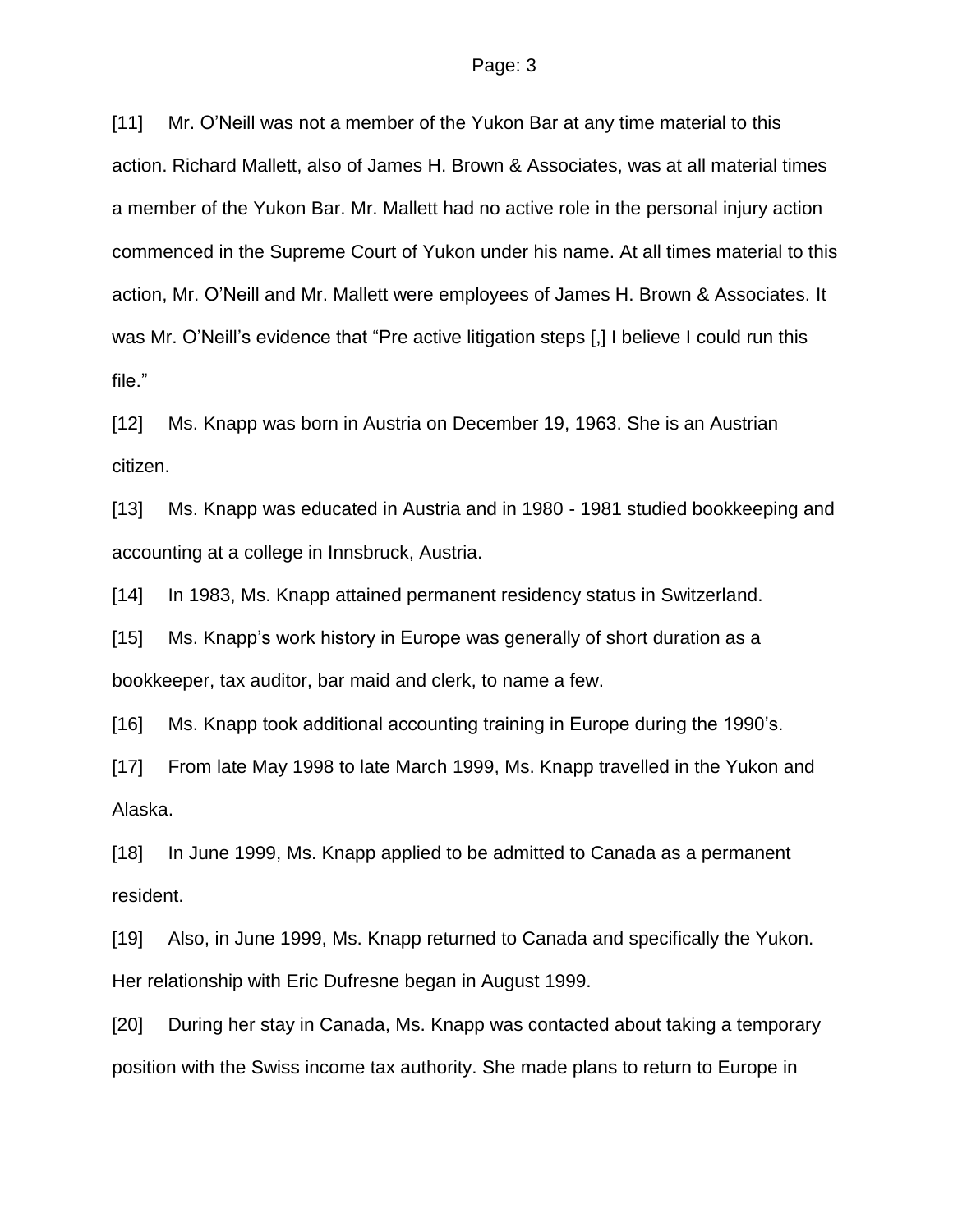#### Page: 4

October 1999 in order to work for a-four to five-month period commencing November 1, 1999, while waiting for a decision on her application to immigrate to Canada.

[21] On September 28, 1999, Ms. Knapp was injured in a motor vehicle accident while riding in a transport truck driven by Mr. Dufresne. She was lying in the sleeper portion of the truck, unrestrained. The sleeper did not have a seatbelt or restraint apparatus. The truck entered the ditch and rolled over in a single-vehicle accident.

[22] Ms. Knapp was trapped in the damaged truck for about two hours. She was transported by ambulance to the Dawson City Nursing Station.

[23] Dr. Parsons, a general practitioner in Dawson City, diagnosed a possible wedge fracture of the  $10<sup>th</sup>$  thoracic vertebrae of Ms. Knapp's spine. She was fitted with a back brace and prescribed analgesics. She used the brace for approximately two months.

[24] On October 4, 1999, Ms. Knapp was seen at the Whitehorse General Hospital by Dr. Timmermans, a general surgeon, who confirmed the diagnosis and treatment. Xrays were taken.

[25] The truck driven by Mr. Dufresne was insured by Zurich Insurance. In early October 1999, Ms. Knapp communicated with Zurich Insurance regarding accident benefits and submitted a Proof of Claim form on October 18, 1999.

[26] Ms. Knapp's return to Europe was delayed until November 1, 1999, due to her injuries.

[27] Ms. Knapp's treatment was continued by Dr. Thomas Hockholzer in Innsbruck, Austria. He prescribed physiotherapy. Seven treatments were taken in November 1999. A further eighteen treatments were taken in February through April 2000.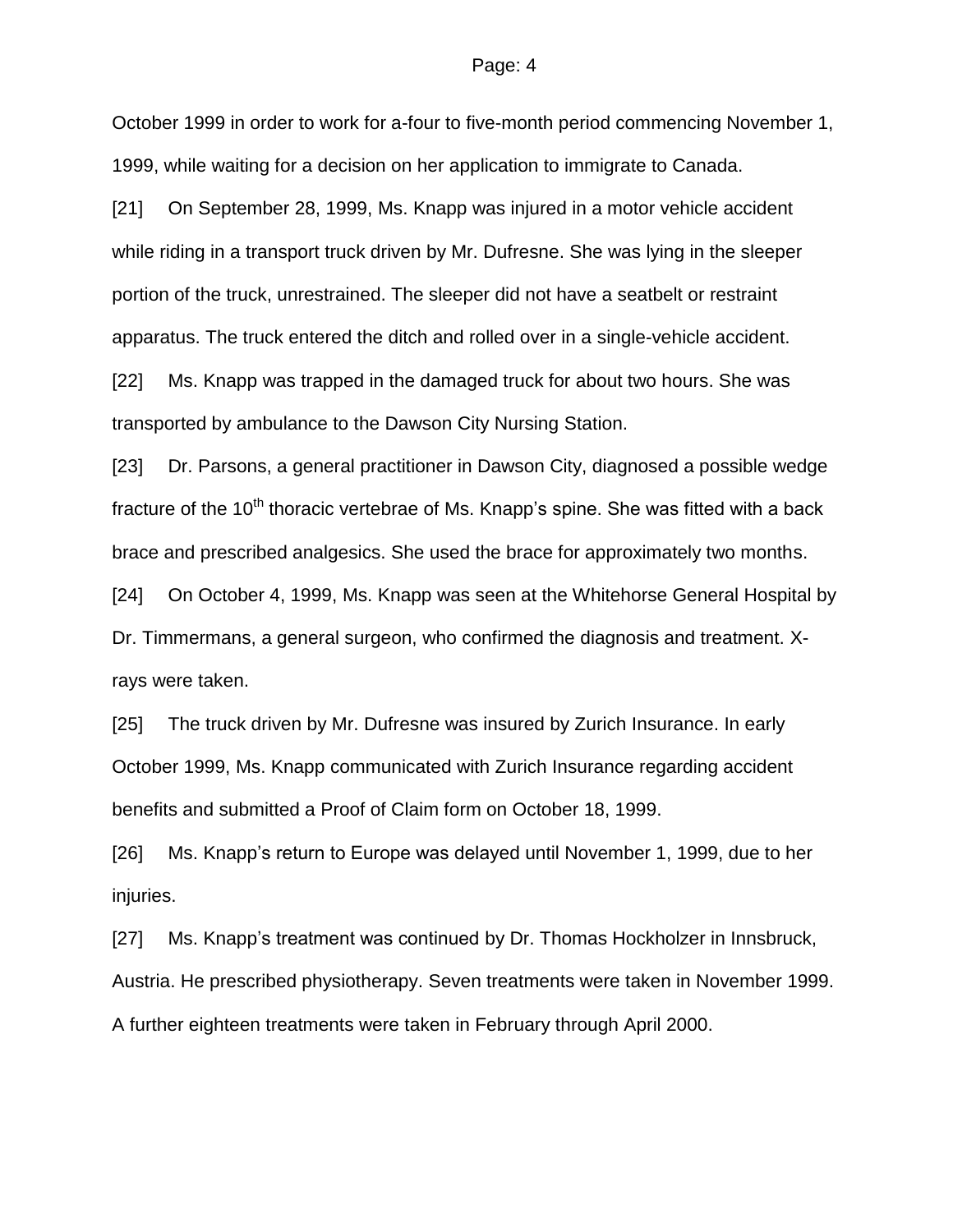[28] Ms. Knapp's planned employment with the Swiss income tax authority was delayed due to her injuries. She did not commence work until December 1999 and worked only part-time in December 1999 and in January and February 2000. She returned to full-time employment in March 2000.

[29] Ms. Knapp's employment with the Swiss income tax authority was extended beyond its initial term. From March 2000, she worked full-time as a tax auditor, ceasing employment on September 15, 2000. During the December 1999 to September 2000 period of her employment, Ms. Knapp earned in excess of 100,000 Swiss francs.

[30] Ms. Knapp left her employment in September 2000 after receiving approval to come to Canada as a permanent resident. She immigrated to Canada in November 2000.

[31] Ms. Knapp's intention was to reside in the Yukon.

[32] On February 6, 2001, Ms. Knapp's thoracic spine was x-rayed and Dr. Ackerman compared the October 4, 1999 x-rays to the February 6, 2001 x-rays and confirmed:

> IMPRESSION: MILD ANTERIOR WEDGE COMPRESSION FRACTURES OF T10 AND T11. THE DEGREE OF ANTERIOR WEDGING IS MINIMALLY PROGRESSED FROM THE PREVIOUS STUDY AND THERE IS INCREASED DEGENERATIVE CHANGES AT THE T10-11 DISC SPACE. THERE IS A MILD KYPHOSIS AT THE LEVEL OF THE COMPRESSION FRACTURES

[33] On March 22, 2001, Dr. Attalla, Ms. Knapp's treating doctor in Whitehorse, confirmed that Ms. Knapp was unable to return to work until she was examined by an orthopaedic specialist.

[34] Ms. Knapp took 13 chiropractic treatments with Dr. Dawn Armstrong in Whitehorse between April 19, 2001 and June 11, 2001, with some relief of her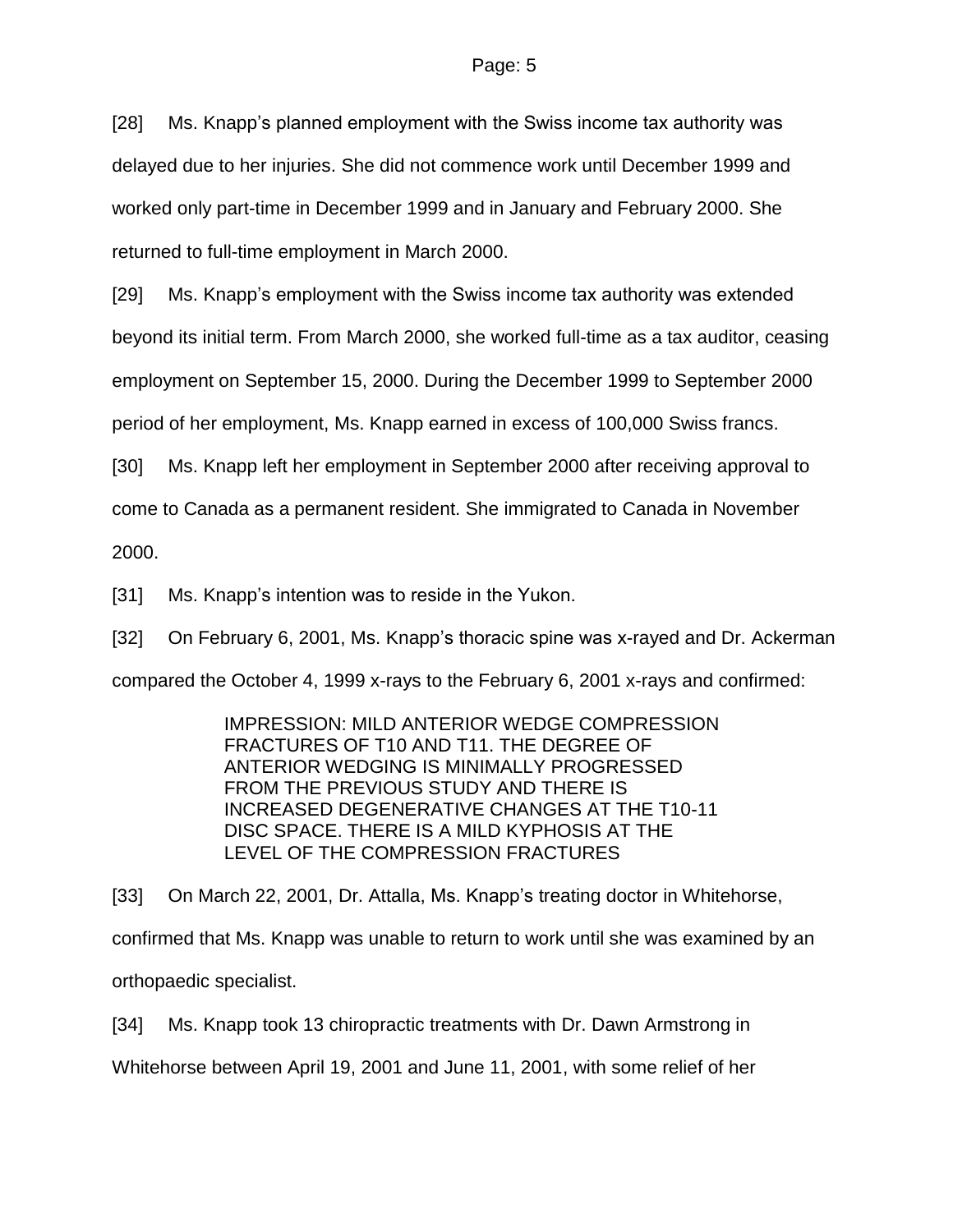symptoms. On June 21, 2001, Ms. Knapp was seen by Dr. Pate, an orthopaedic surgeon and knee specialist, in Whitehorse, who referred her to Dr. Dommisse, a spinal surgeon, in Vancouver.

[35] Ms. Knapp learned of the James H. Brown & Associates law firm in Edmonton from seeing a Yellow Pages advertisement in the Yukon telephone directory. She contacted the firm and spoke by telephone to Mr. O'Neill.

[36] On April 6, 2001, Ms. Knapp travelled to Edmonton and retained Mr. O'Neill for the purpose of advancing a personal injury claim. She signed a Contingency Fee Agreement, which provided for a percentage fee of the total amount recovered from 30 - 40 % depending upon whether it was achieved through a settlement or trial.

[37] In September 14, 2001, Mr. O'Neill issued a Writ of Summons and Statement of Claim in the Supreme Court of Yukon, which claimed damages for a fractured spine and included a claim for "impairment of income earning capacity".

[38] By letter dated October 4, 2001, Mr. O'Neill requested medical legal reports from Dr. Dommisse and Dr. Attalla.

[39] By letter dated November 14, 2001, Mr. O'Neill received a medical report from Dr. Attalla, enclosing an x-ray report and consultation reports from three orthopaedic surgeons including Dr. Dommisse.

[40] On November 26, 2001, Dr. Dommisse provided a medical legal report to Mr. O'Neill responding to specific inquiries:

In answer to your letter of October  $4<sup>th</sup>$ , 2001:

1. A description of this lady's injuries is outlined above.

2. It is possible that this lady may require an anterior thoracic fusion from T10 to T12, but surgical treatment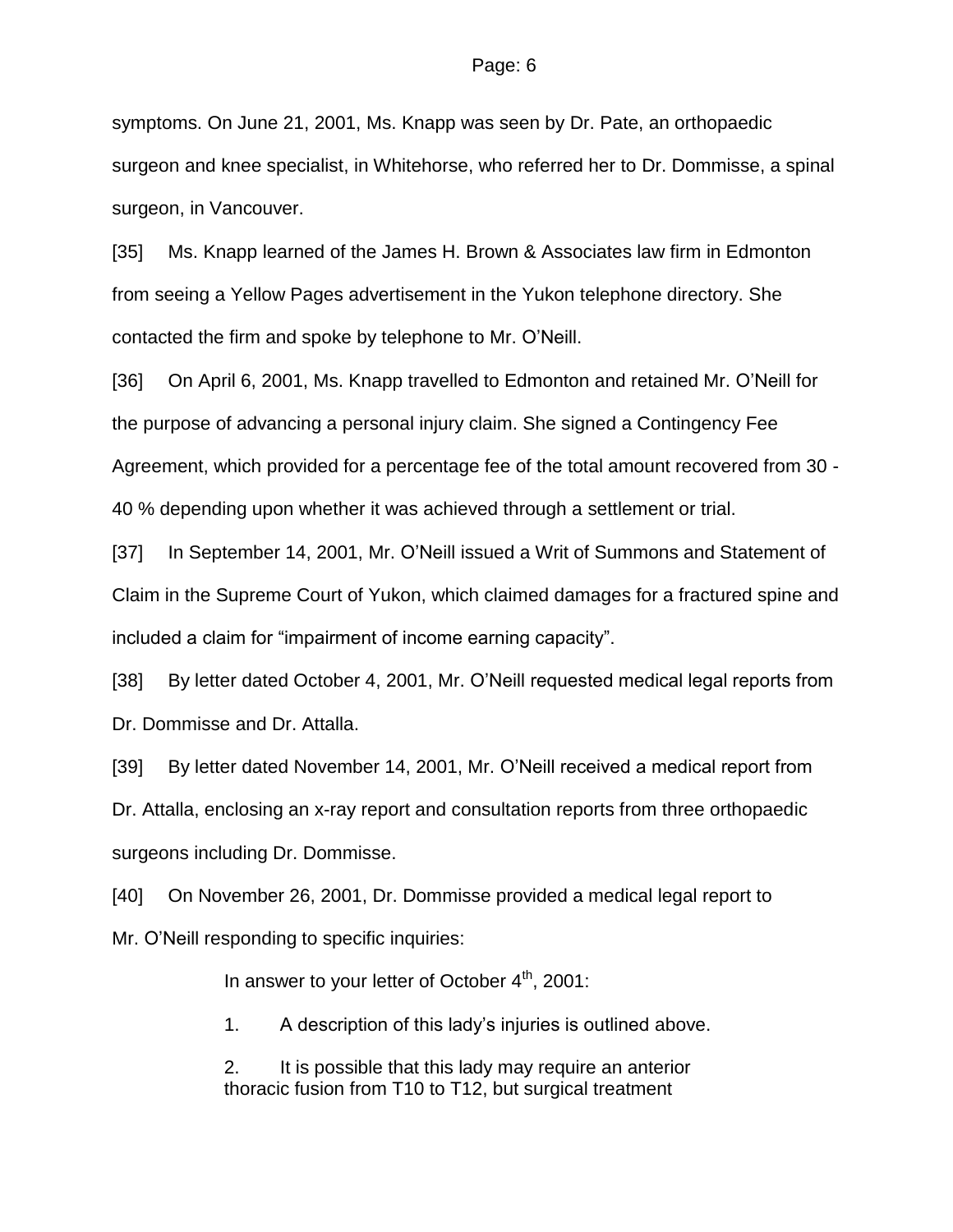should only be considered as a last resort if all non-surgical methods of treatment fail. She agrees to trying all forms of therapy before considering any surgery.

3. My diagnosis is two column anterior compression fractures of T10 and T11 with degenerative changes at T10- 11 and T11-12.

4. a. I feel that her present condition will gradually deteriorate.

b. the present treatment recommended for her is that of exercises to maintain flexibility of the thoracolumbar spine, as well as trunk and abdominal muscle strengthening. She may try acupuncture, laser therapy, ultrasound interferential and even TENS treatment. I do not feel that chiropractic adjustments would be of much value for her. She may require ongoing TENS treatment for pain relief on a permanent basis.

c. If surgery were an option, I would anticipate that she would have considerable relief of her thoracolumbar pain. She likely would have some residual stiffness within this area and pain to a lesser extent with increased activity, weather changes, fatigue or stress.

The possible complications of this surgery are many, but some of the local complications include infection, breakage or loosening of the internal fixation device used and possible nerve damage.

General complications would include those related to the anaesthetic itself and anaesthetic agents used. She may also develop deep vein thrombosis following such surgery. Hematoma formation following this surgery is also a possibility and she may require blood transfusion.

d. I anticipate that she will have ongoing pain and suffering with physical activity as outlined above to a greater or lesser extent.

e. I feel that she is affected to a moderate extent in her physical activity.

f. Her future disability will be mild to moderate without surgery and I do feel that this disability will be permanent.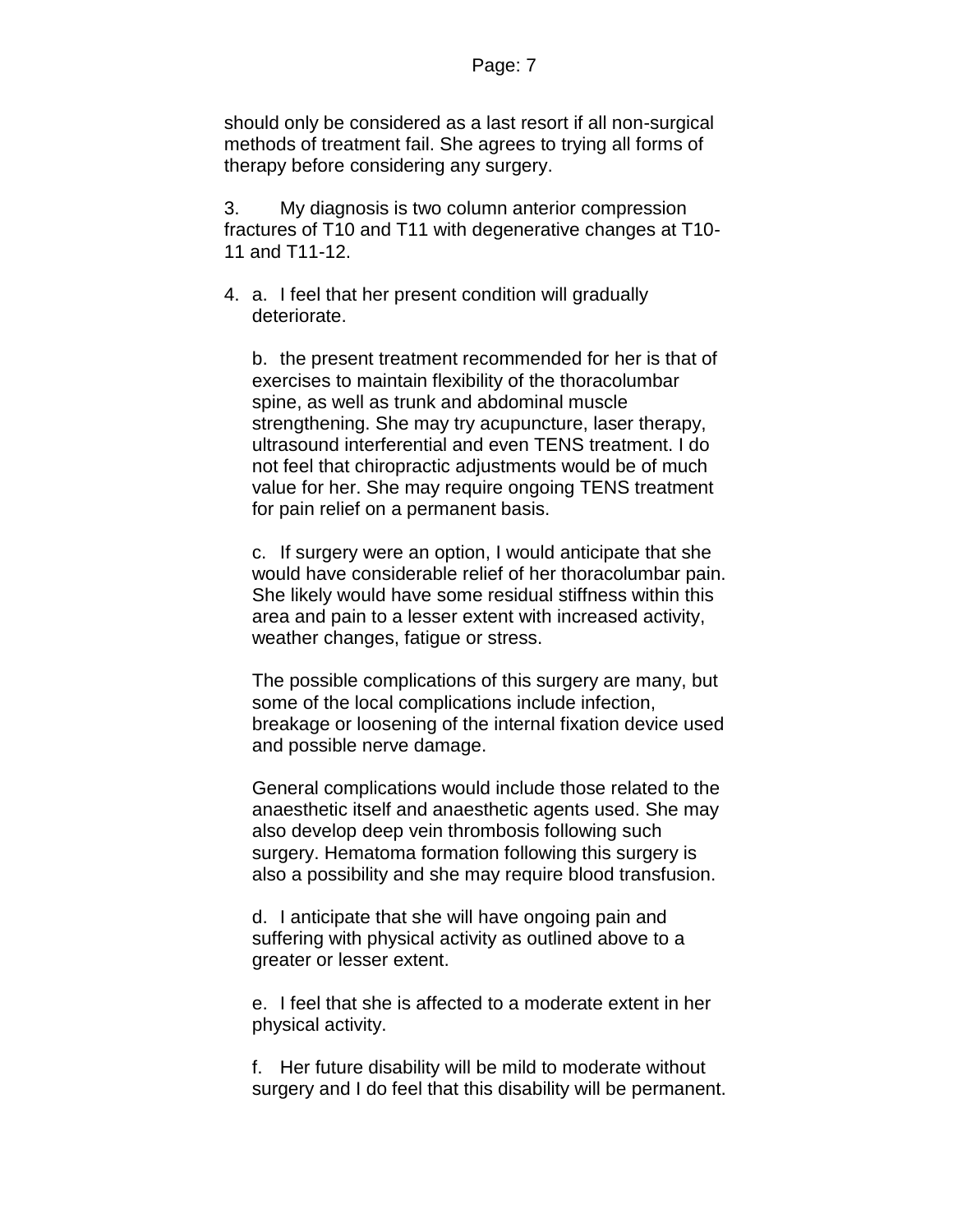### Page: 8

g. as outlined in item "e" above, I feel there is a moderate effect on this lady's enjoyment of life and ability to work.

h. Ms. Knapp works as an accountant and while I feel that her disability is mild to moderate, I do not feel that she is totally disabled from working at this time. She could conceivably work in a part-time capacity. I feel that this reduced capacity of working would be permanent if she was treated without surgery.

I feel that the overall prognosis in the long term is probably guarded in view of her injury and symptoms.

[41] No Statement of Defence was required to be filed in the action before the

mediation on October 22, 2002. The mediation concluded with a settlement, followed in

2004 by this action against Mr. O'Neill and James H. Brown Professional Corporation.

[42] I will discuss Mr. O'Neill's file and relationship with Ms. Knapp below.

# **THE LAWYER'S DUTY OF CARE**

[43] The lawyer's duty of care to their client is well stated in *Tiffin Holdings Ltd. v.* 

*Millican* (1964), 49 D.L.R. (2d) 216, at 218-219 (Alta.S.C.), aff'd, [1967] S.C.R. 183. At

para. 12 of the trial decision, Riley J. stated:

The obligations of a lawyer are, I think, the following:

- (1) To be skilful and careful.
- (2) To advise [the] client on all matters relevant to his retainer, so far as may be reasonably necessary.
- (3) To protect the interests of [the] client.
- (4) To carry out [the client's] instructions by all proper means.
- (5) To consult with [the] client on all questions of doubt which do not fall within the express or implied discretion left to [counsel].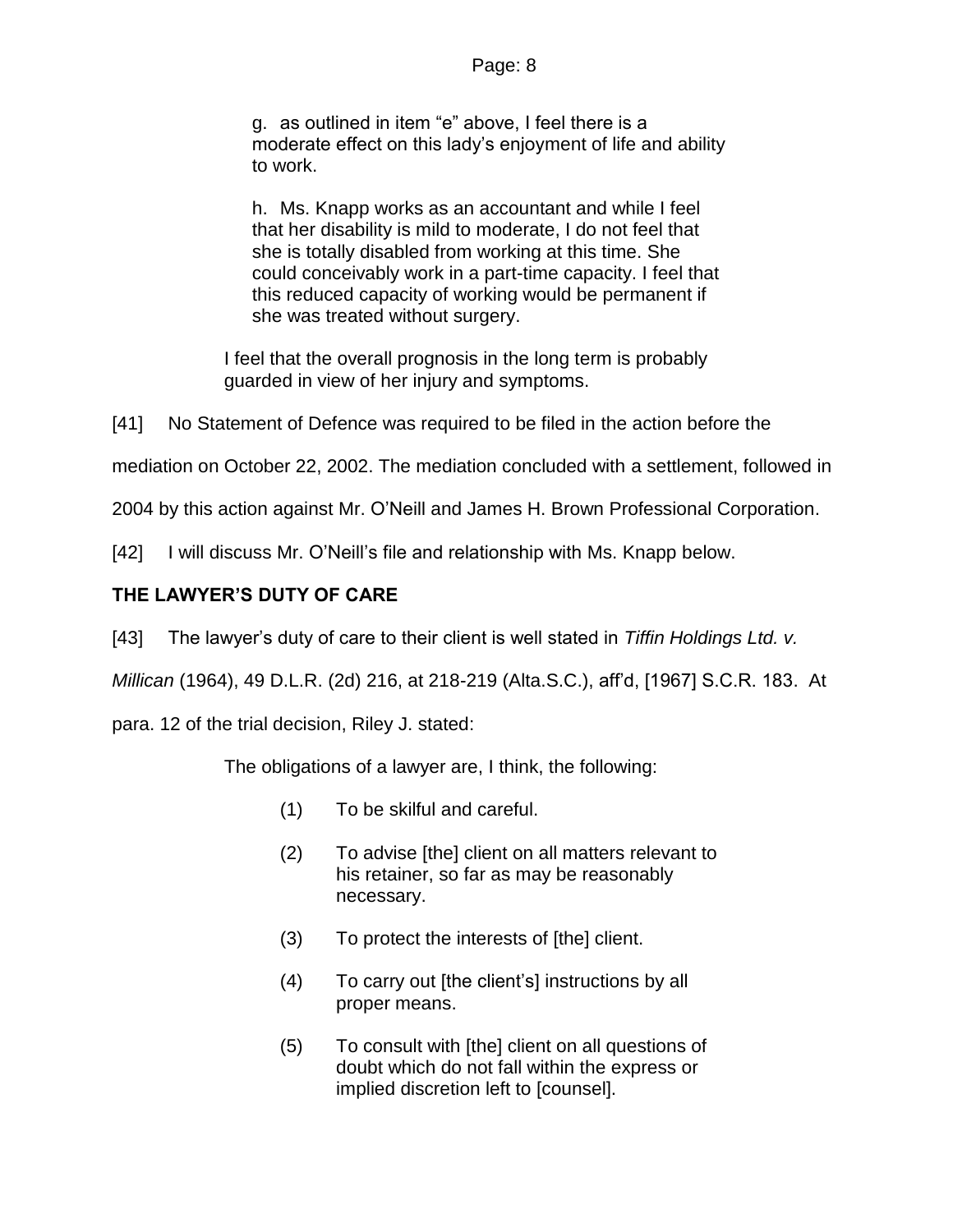(6) To keep [the] client informed to such an extent as may be reasonably necessary, according to the same criteria.

[44] This statement of the duty of the lawyer to his or her client has been adopted by Kirkpatrick J. (as she then was) in *Startup v. Blake*, 2001 BCSC 8, and Martin J. in *Adeshina v. Litwiniuk & Co.,* 2010 ABQB 80, and was cited with approval in *Chaster (Guardian ad litem of) v. LeBlanc*, 2009 BCCA 315.

[45] Martin J., at para. 106 of *Adeshina*, added the most important aspect of the lawyer-client relationship: the lawyer advises and the client instructs. The lawyer's advice must be reasonable and competent and the client must be properly informed of all available options.

[46] The lawyer's duty is to exercise the standard of care of a reasonably competent

member of the profession similarly situated. See *Central Trust Co. v. Rafuse*, [1986] 2

S.C.R. 147. In *Folland v. Reardon* (2005), 74 O.R. (3d) 688 (C.A.), the Ontario Court of

Appeal rejected the suggestion that an egregious error must be committed before a

lawyer will be found liable.

[47] In *Chaster*, Prowse J.A., at para. 14, approved the approach the trial judge took to the standard of care for a lawyer:

> The trial judge then went on to state that the standard of care was that of a reasonably competent and diligent counsel in Vancouver from 1995 to 1998, citing the reasons for judgment of Kirkpatrick J. in Startup [*Startup v. Blake*, [2001] B.C.J. No. 16]. He observed that the standard of care was not to be judged with the benefit of hindsight, but was to be judged in the light of what Mr. LeBlanc knew, or reasonably ought to have known, at the time of the acts of negligence alleged against him, and that he would not be found liable for mere errors in judgment.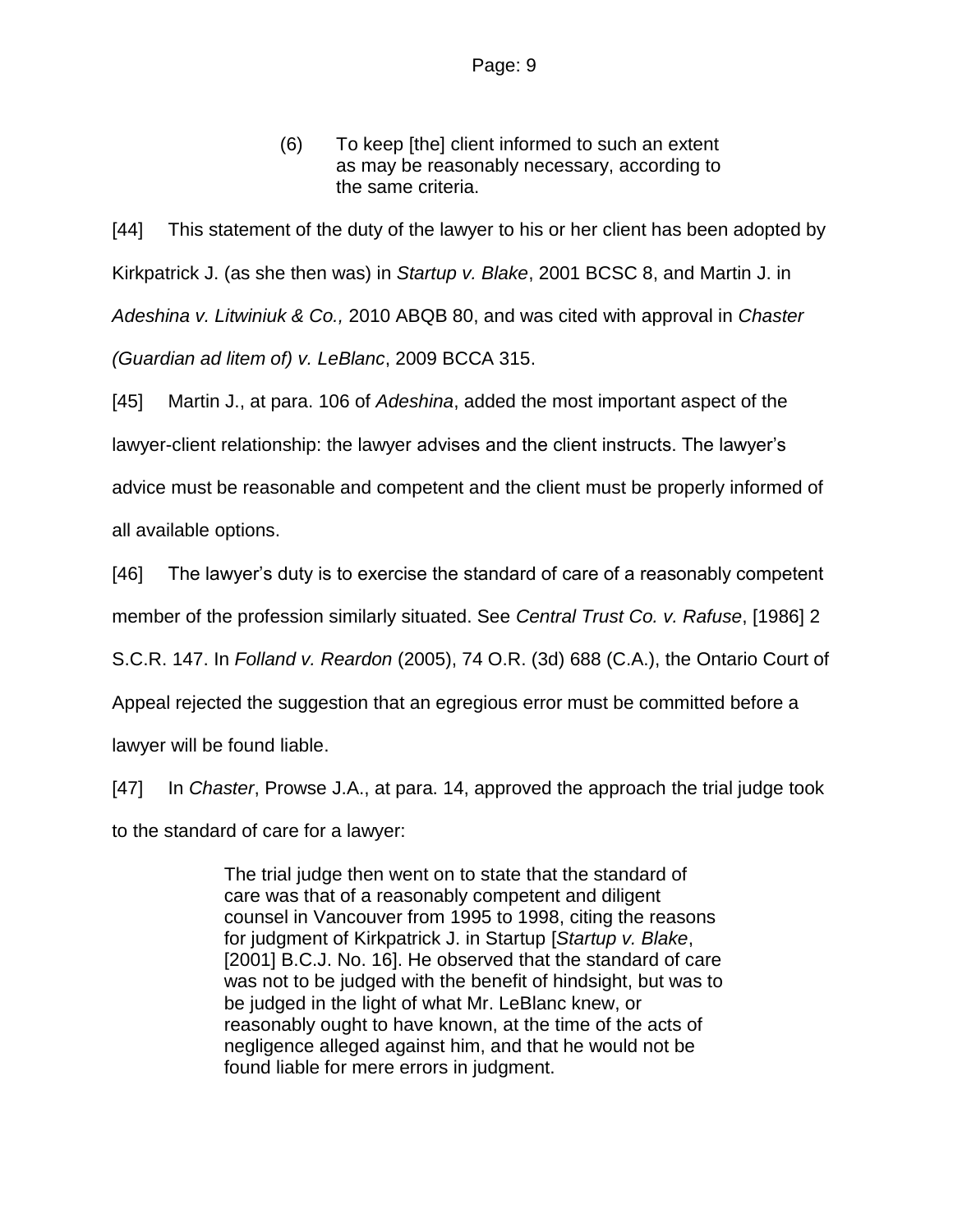[48] As to errors in judgment, for example, reasonably prudent lawyers may disagree or have different evaluations of an injury so long as it is based on a skillful and careful knowledge of the law and the client's injury.

### **THE EXPERT LEGAL OPINION**

[49] Two eminent Q.C.'s and expert personal injury lawyers provided opinions in this case.

[50] Mr. Vilvang, who was retained by the plaintiff, has practiced for over 35 years in Vancouver in personal injury claims. He has been the mediator in over 700 cases, the vast majority of which have been personal injury claims. He has written several papers on preparation for mediation. He has been a member of the Yukon Bar since 1994. He has acted as a mediator and as counsel in cases resolved in mediation.

[51] Mr. Everard, the defendants' expert, has practiced for 33 years in Alberta and has a predominantly litigation practice comprised mainly of personal injury cases with a significant portion in insurance defence work. He has served as a mediator in several dozen cases, beginning in the mid-1990s.

[52] Mr. Vilvang provided the first opinion dated December 15, 2009, and Mr. Everard responded on August 9, 2010, making numerous references to Mr. Vilvang's opinion.

[53] The experts have significant areas of agreement or similar approaches:

- 1. The standard of competence of a reasonably prudent lawyer in personal injury is the same in the Yukon as it is in Alberta or British Columbia.
- 2. Personal injury claims are triaged based upon assessments of seriousness and value although they have slightly different approaches.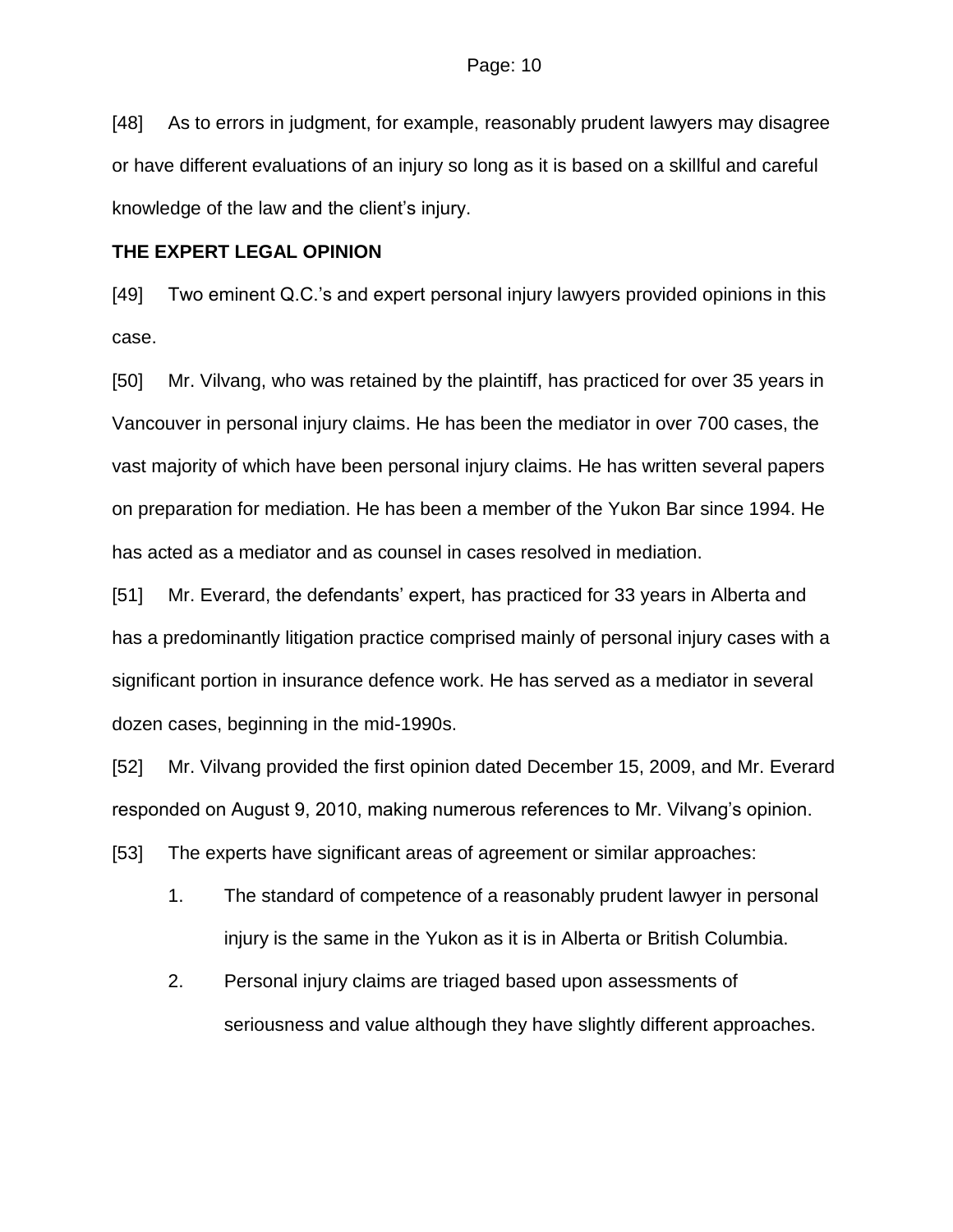3. Loss of Capacity to Earn Income is often the largest head of damage. Mr.

Everard qualifies this as follows:

Although this statement is true, in a general sense, and given that even through awards for Loss of Capacity to Earn Income are reputed to be higher in British Columbia and in the Yukon than in Alberta, each client's case is fact specific and dependent on the evidence available to establish the claim, regardless of where the claim arose.

- 4. They both agree that future care costs in this case could be expected to be in the \$50,000 range.
- 5. They both agree that it is useful to prepare Written Mediation Summaries. However, Mr. Vilvang said it is the practice "in virtually every mediation I have attended" whereas Mr. Everard agrees they are "desirable, but not required, … the failure to prepare and provide them cannot be said to be negligence on the part of counsel."
- 6. Mr. Everard did not take issue with Mr. Vilvang's view that a mediation summary would contain:
	- (a) Pre-accident history of the plaintiff including comments on general health, occupation, social and recreational activities, etc.
	- (b) A description of the circumstances of the accident, particularly where liability is in issue.
	- (c) Details of the claim for non-pecuniary damages, often including a reference to similar cases.
	- (d) An outline of the claim for past income loss.
	- (e) An outline of the claim for loss of capacity to earn income, providing details as to the plaintiff's pre-accident income earning potential,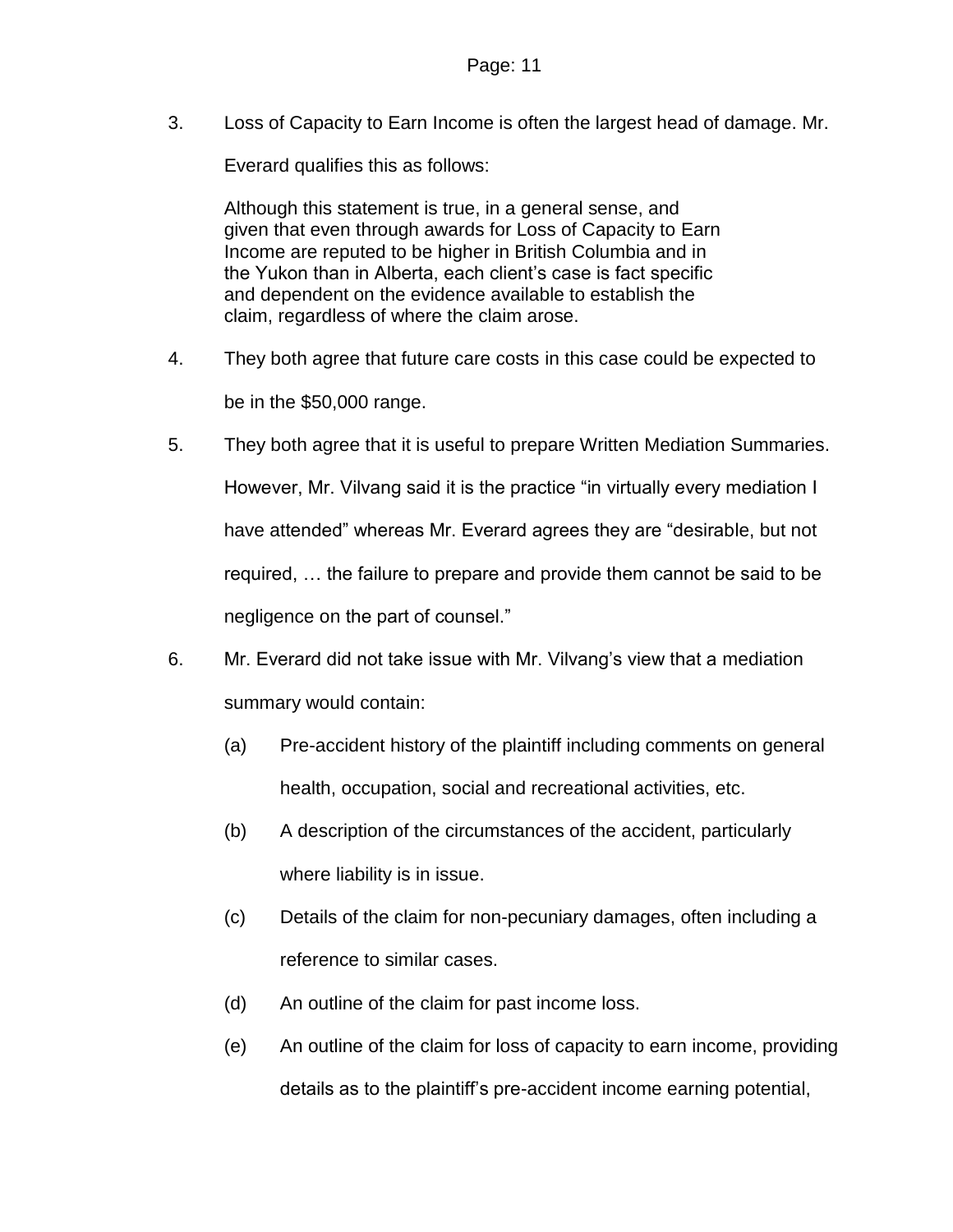the limitations on that potential resulting from the accident, and a

description of residual employability.

- (f) An itemization of the special damages claimed.
- (g) A description of the plaintiff's future care claim.
- (h) Sometimes summaries will also include particulars on any "in trust"

claim, i.e. a claim by the plaintiff for compensation for friends or

family members who provide assistance during the time of disability

over and above that which would normally be expected of a family

members, and/or the plaintiff's bill of costs.

7. Mr. Vilvang said the following about preparation for mediation, and

Mr. Everard did not disagree:

… In preparing the client, reasonably prudent counsel should normally advise the client as to a potential range of damages for each of the heads of damage claimed and provide some estimate of the overall value of the claim. During the mediation, reasonably prudent counsel should make it clear to the client that all aspects of the claim are being negotiated. Normally, in the early stages of the mediation, separate numbers are advanced by each side for each head of damages. As the negotiation progresses, it is normal for counsel to present lump-sum figures. Even when lump-sum figures are being used, reasonably prudent counsel should make sure that the client is fully aware that all heads of damages are included in the number presented.

[54] Mr. Everard adds that the client should be alerted to those items that might reduce a client's claim. He says that a prudent Plaintiff's counsel should advise the client on the impact of three items: "the seatbelt defence, inevitable accident (no negligence), and failure to mitigate [which] would serve to reduce, or completely defeat, Ms. Knapp's case."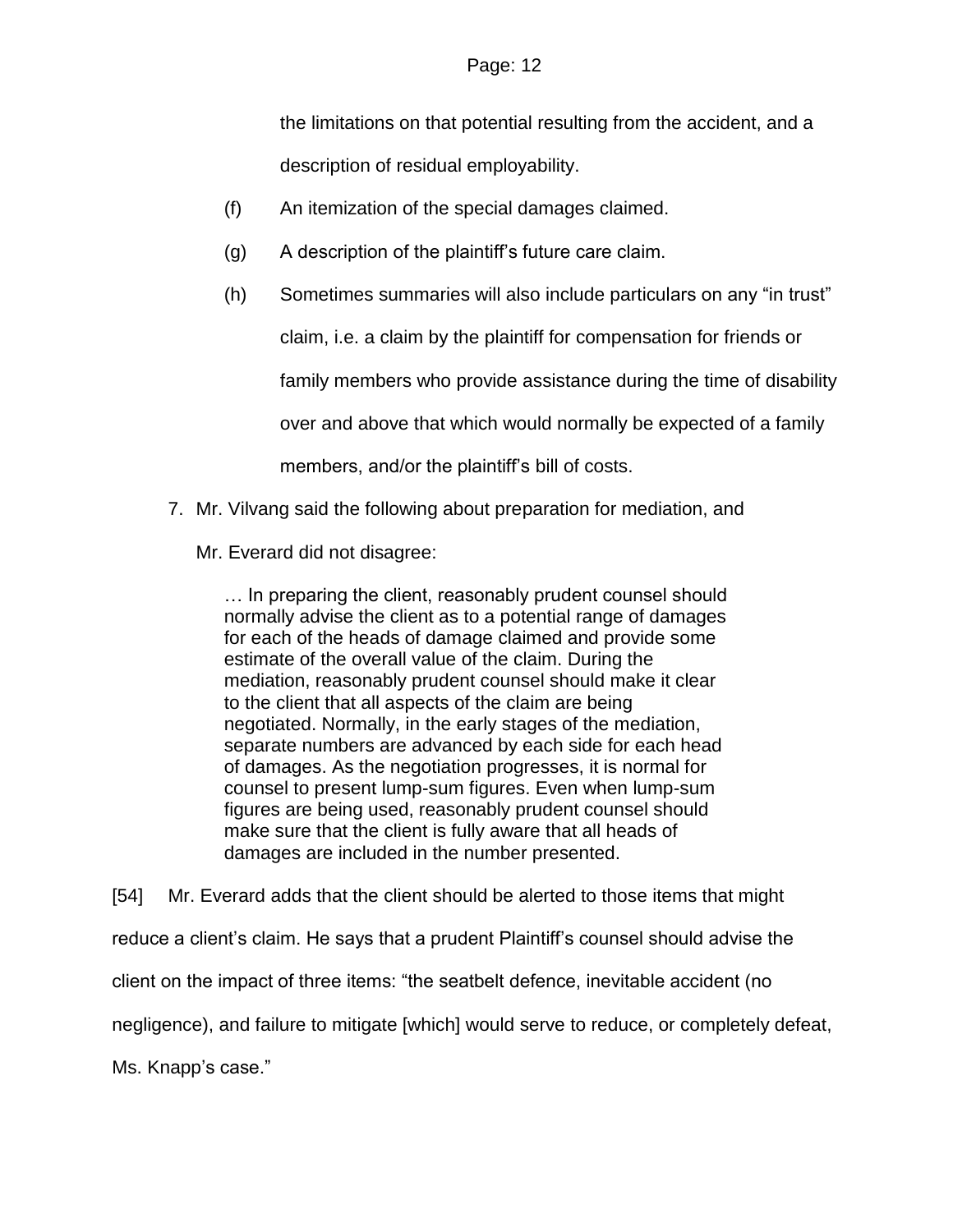- [55] Both experts agree that the object of a mediation is to settle the entire claim.
- [56] Mr. Everard concluded his opinion with the following, which Mr. Vilvang did not

have the opportunity to see and opine on:

The lawyer [must] remain cognizant that at all times he or she is instructed and directed by the client, and so must inform and counsel the client about the law, about the evidence and the evidence that might be gathered, about the strengths and weaknesses of the client's case, including issues relating to liability and damages, from time to time as circumstances warrant. Ultimately, however the decisions to conduct any investigation, retain any expert witnesses, enter into settlement negotiations, conclude any settlement, or proceed to trial of the case are decisions of the client. The lawyer is obliged to accept the directions of his or her client, within the bounds of legal ethics. If the client's instructions are to attempt to settle at a particular point in time, the lawyer must attempt to settle the claim on the basis of the available evidence.

Although proceeding with the additional investigations, requisitioning additional reports, and otherwise proceeding with the file, in the manner which Mr.Vilvang, Q.C. describes might have resulted in a larger settlement, resolution would have been postponed, and there was also the possibility that with the appointment of defence counsel, that the Defendants and their insurer became more entrenched, and developed their own reports and positions aimed at limiting or defeating the Plaintiff's claims.

[57] While Mr. Vilvang focussed on a reasonably prudent lawyer's approach to

mediation, Mr. Everard opined on the issue of client instructions:

In this writer's respectful opinion, the real issue for determination is not whether O'Neill should have conducted further investigations, arranged additional assessments or obtained additional expert reports, or even whether he should have entered into settlement negotiations when he did.

The real issue is whether a competent lawyer practicing Plaintiff's injury law was obliged to accept his client's instructions to settle the file, notwithstanding that further file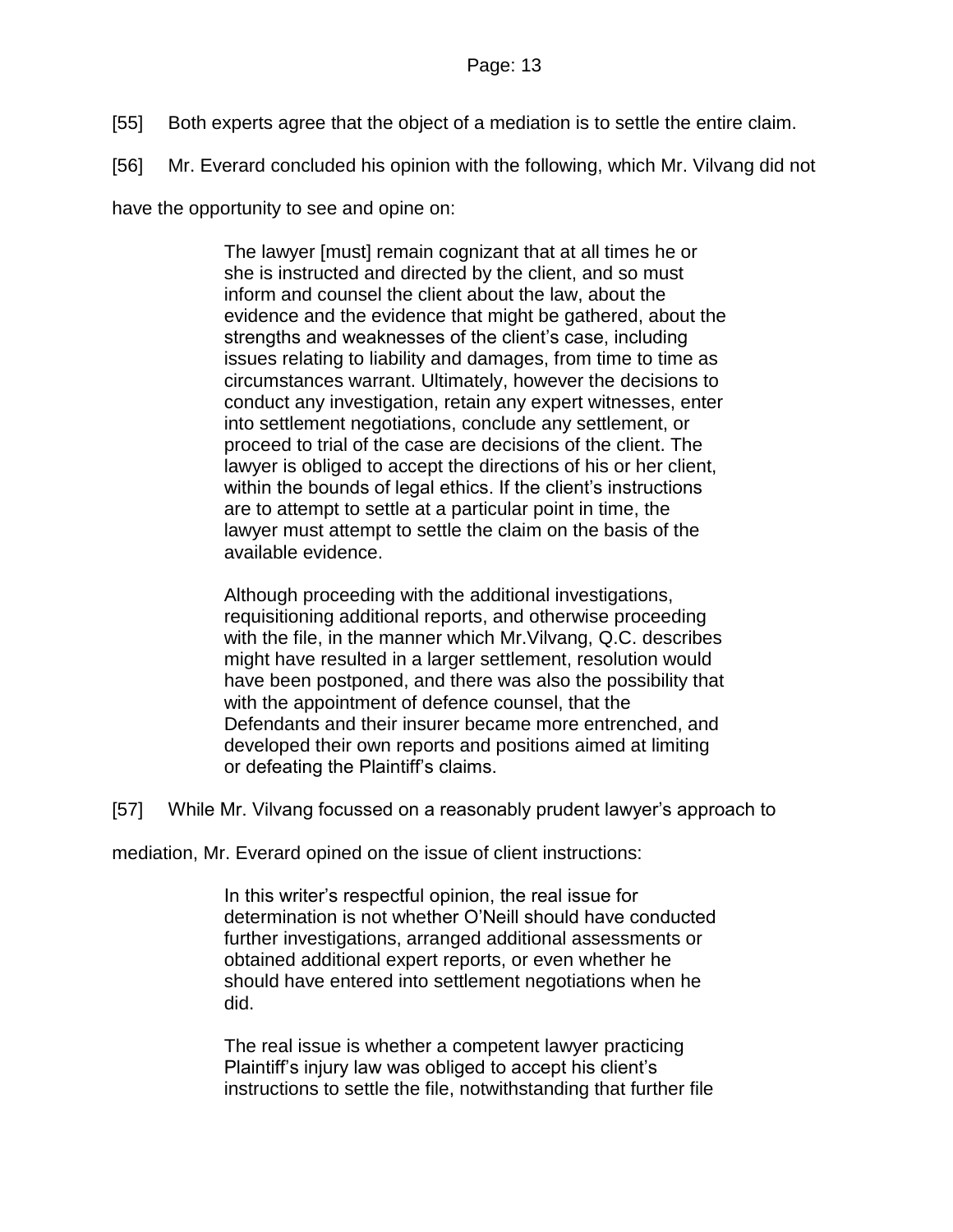### Page: 14

development would likely have resulted in an enhanced settlement at a later date.

In my opinion, a competent counsel, in the same position as O'Neill, would be obliged to accept his client's instructions, and to attempt to settle the file on the basis of the material which O'Neill compiled, and in accord with those instructions.

[58] Mr. Everard also placed great weight on the presence of David Stark, counsel for

the insurer for the defendants in the Knapp action and concluded that it would be

"reasonable for Plaintiff's counsel to conclude that he could obtain a significant

settlement with an insurance representative of Stark's pedigree without the necessity of

first subjecting his client to either a discovery or an IME." An IME is an independent

medical examination, which usually refers to defence medical report.

# **ISSUES**

- [59] There are six issues to address:
	- 1. Did Mr. O'Neill advise Ms. Knapp as a reasonably prudent lawyer in a personal injury case, as to the range of damages she should expect and settle for?
	- 2. Did Mr. O'Neill advise Ms. Knapp on the issue of loss of capacity to earn income as a reasonable prudent lawyer in the Yukon should?
	- 3. Did Mr. O'Neill address the issue of the seatbelt defence, as a reasonably prudent lawyer in the Yukon should?
	- 4. Did Mr. O'Neill inform, prepare and represent Ms. Knapp as a reasonably prudent lawyer for mediation?
	- 5. Did Mr. O'Neill act as a reasonably prudent lawyer in accepting Ms. Knapp's instructions to settle her claim, notwithstanding that further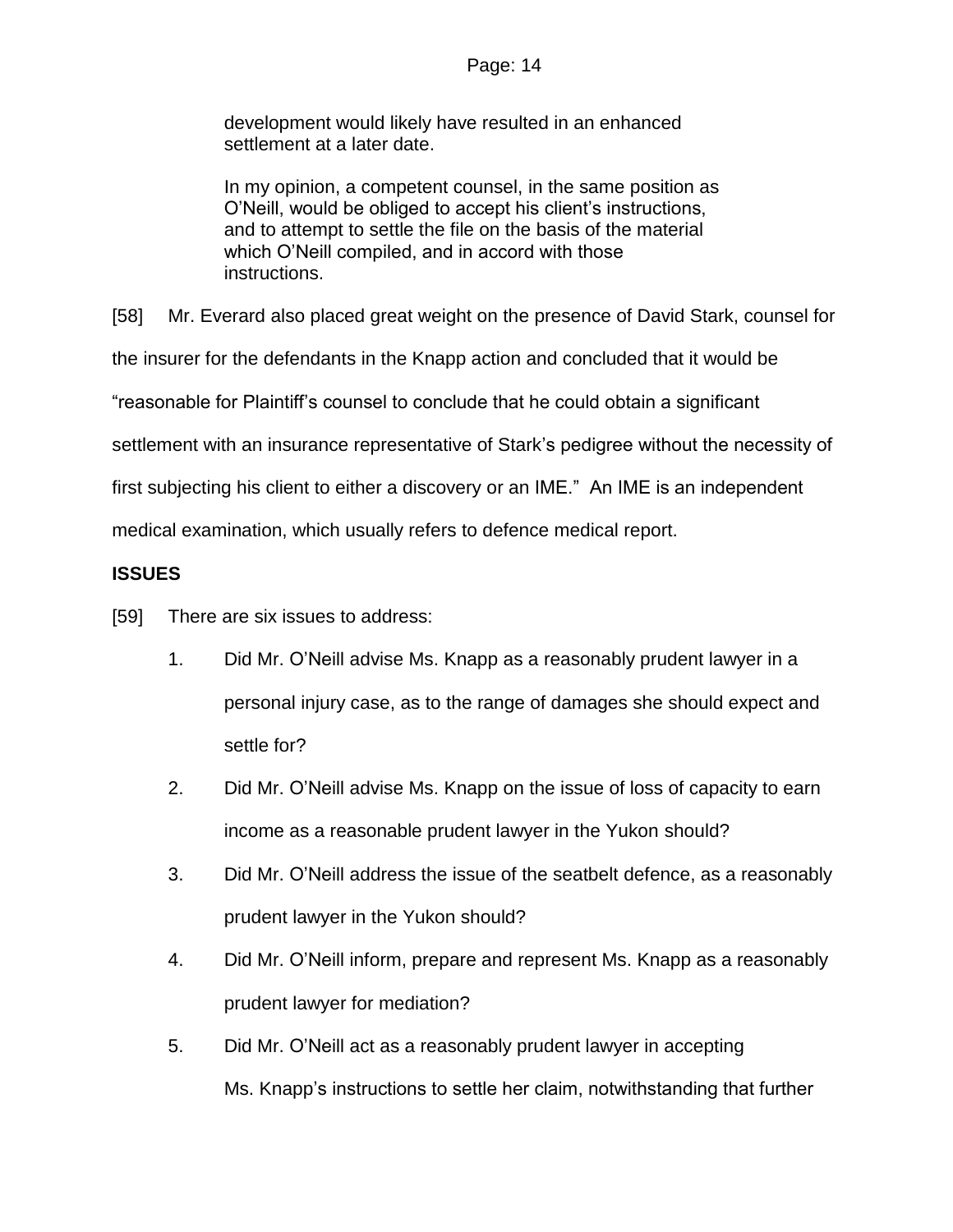file development would have likely resulted in an enhanced settlement at a later date?

6. Was the settlement recommended by Mr. O'Neill so inordinately low that it was negligent?

# **MR. O'NEILL'S REPRESENTATION**

[60] The following is not exhaustive but a chronological summary of the written and phone contact between Ms. Knapp and Mr. O'Neill as well as of the mediation preparation and the mediation.

[61] The time elapsed between Mr. O'Neill's retainer and the date of this trial is roughly 13 years. Mr. O'Neill acknowledged that he did not have a strong recollection of discussions and communications with Ms. Knapp. As a result, the memos and notations on the file, and the lack thereof, take on a great significance. I find that Mr. O'Neill's memory is not reliable unless it is supported by memos and notations on the file. I do not make this finding to be critical of Mr. O'Neill but simply to recognize that with a practice of 200 active files a year, it is extremely difficult to remember events not confirmed by some written notation on the file. It is fair to conclude that without notes he had no independent recollection of matters.

[62] In fact, Mr. O'Neill candidly acknowledged some deficiency in his note-taking:

- Q All right. Do you recall reading in your transcript that your confession to not being a very thorough notetaker?
- A I don't know if it was a confession, but I certainly acknowledged that I was not a copious note-writer.
- Q Yes. That was your practice in 2001/2002?
- A Correct.
- Q Okay. But you did say that you do write down the most relevant and salient points in any discussion or whatever that you are taking notes about?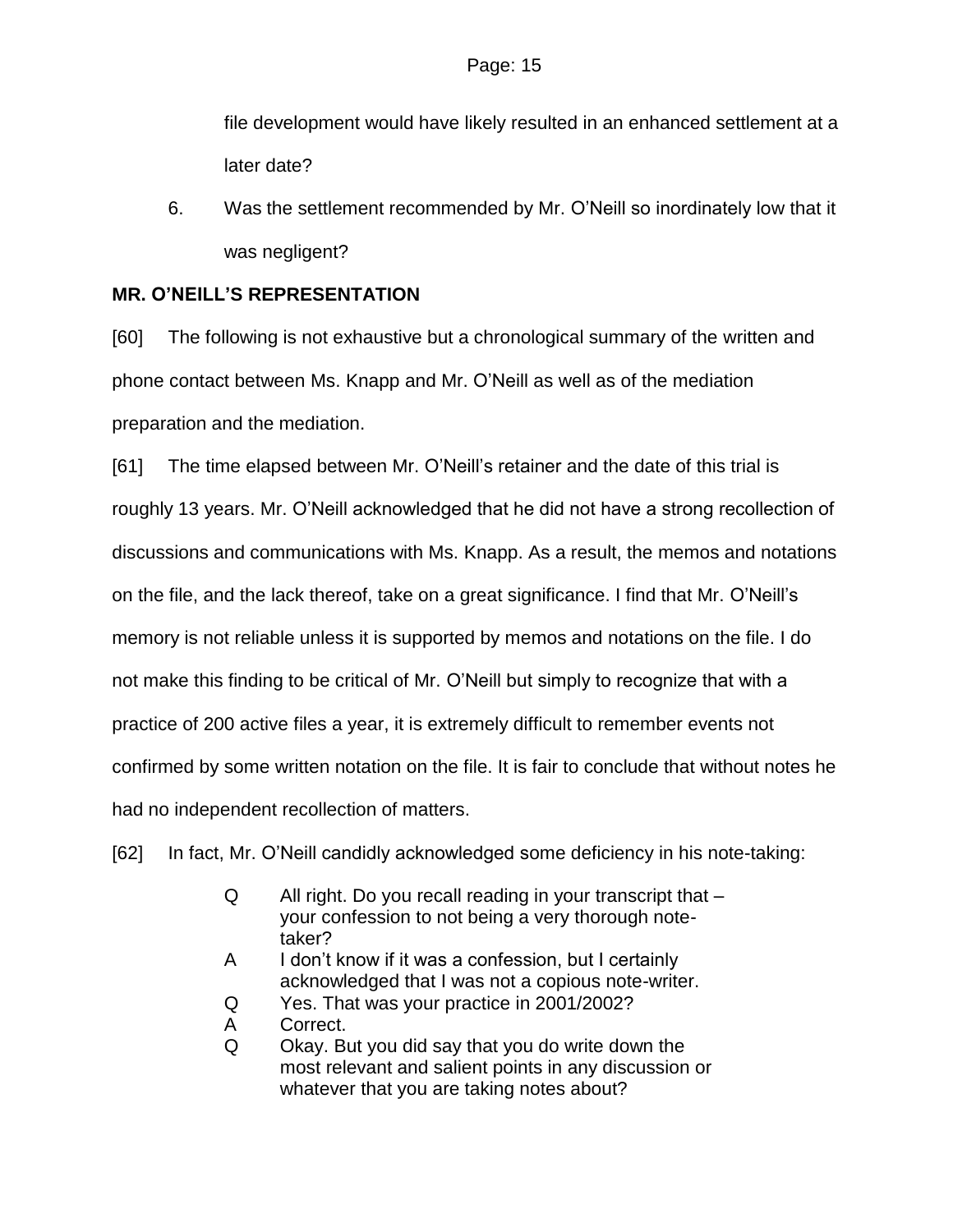- A Yes.
- Q So, it would be reasonable to conclude then that if there are no notes in particular – about a particular issue on your file, that it's – you know, and if it's an important issue, it's likely that it didn't – it wasn't discussed? Would you agree with me on that?
- A I'm not certain I would agree, but it may be a fair statement.

[63] I should also add that Mr. O'Neill's handwriting was difficult to decipher and I have relied on typed-out written words on a page following the handwritten notes.

[64] Ms. Knapp and Mr. O'Neill met in person on the following dates.

[65] April 6, 2001, Ms. Knapp met with Mr. O'Neill at his office in Edmonton, Alberta,

and signed a Contingent Fee Agreement, thereby retaining him. She also completed

parts of a document known as the "Personal Injury Questionnaire". Section 8 entitled

"Wage Loss" indicated "job in Switzerland to start November 1/99"; "unemployed

currently" and "has not applied for work in Canada".

[66] Ms. Knapp had previously met with Mr. O'Neill on March 1, 2001, for a preliminary meeting before signing the retainer agreement. He expressed the view that it would be difficult to calculate her wage loss as she had never worked in Canada and advised her to get a job. She explained that Dr. Attalla, her Whitehorse treating physician, would not give her a physiotherapy referral until she was examined by Dr. Dommisse. Mr. O'Neill advised her to get a letter from Dr. Attalla that she was unable to return to work until she saw the orthopaedic specialist. She obtained Dr. Attalla's letter dated March 22, 2001, confirming this.

[67] On April 6, Ms. Knapp also indicated her pre-accident occupations of accountant, truck driver, payroll and waitress.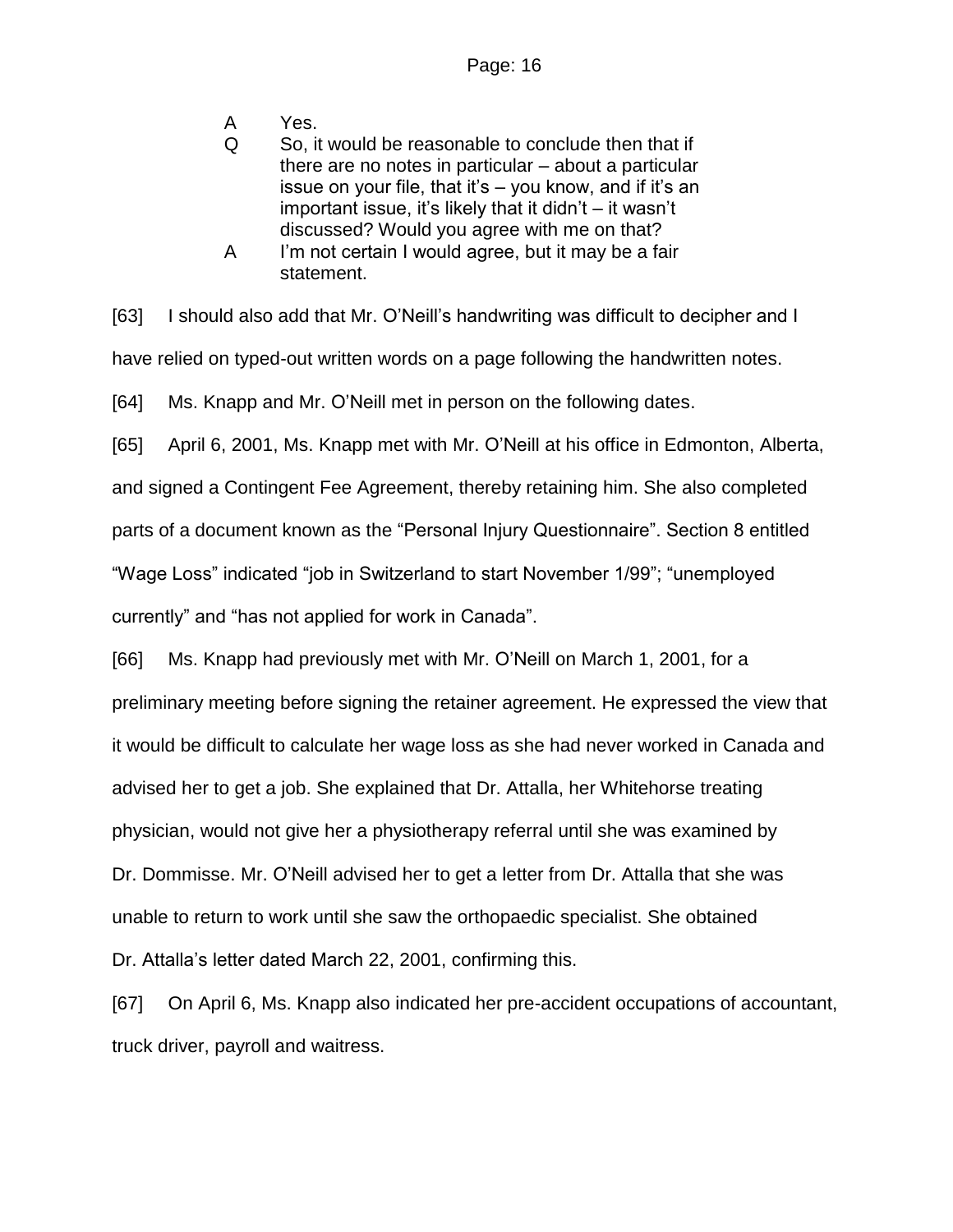[68] On April 25, 2001, Mr. O'Neill wrote Ms. Knapp a letter confirming his retainer

and advising that in addition to damages for pain and suffering, she may be entitled to

receive expenses for medical treatments. At this point, Mr. O'Neill did not have any

medical legal reports. Ms. Knapp was advised to keep a diary of how these injuries

affected her.

[69] Mr. O'Neill also provided Ms. Knapp with a document entitled "Personal Injury Instructions to Client" which included:

- 3. Wages and Earnings Lost: A major aspect of your case may be loss of income or potential income. Please keep an accurate record of all days lost from work because of your injuries. If this injury has prevented you from being advanced in your current employment, please give us the names, addresses, and telephone number of witnesses who can substantiate this. Please provide the following:
	- (a) Union Contract, if any, showing wage rates;
	- (b) Income tax returns for the past five years;
	- (c) Payroll slips for the last pay period before your accident and the first pay period after returning to work.

[70] In later telephone conversations, Mr. O'Neill's notes indicate that Ms. Knapp advised him that the fractures had healed and she was going to see Dr. Dommisse (mistakenly referred to as Dr. Tunis). Ms. Knapp does not recall that she advised Mr. O'Neill that the fractures had healed. There is no suggestion that Mr. O'Neill's notes could mean that Ms. Knapp's injuries were healed or resolved, and I find that Dr. Dommisse's letter of November 26, 2001, is the basis on which Ms. Knapp's injuries must be evaluated.

[71] Mr. O'Neill's notes indicate that, on September 6, 2001, Ms. Knapp advised, after

consultation with Dr. Dommisse in Vancouver, that she intended to have surgery.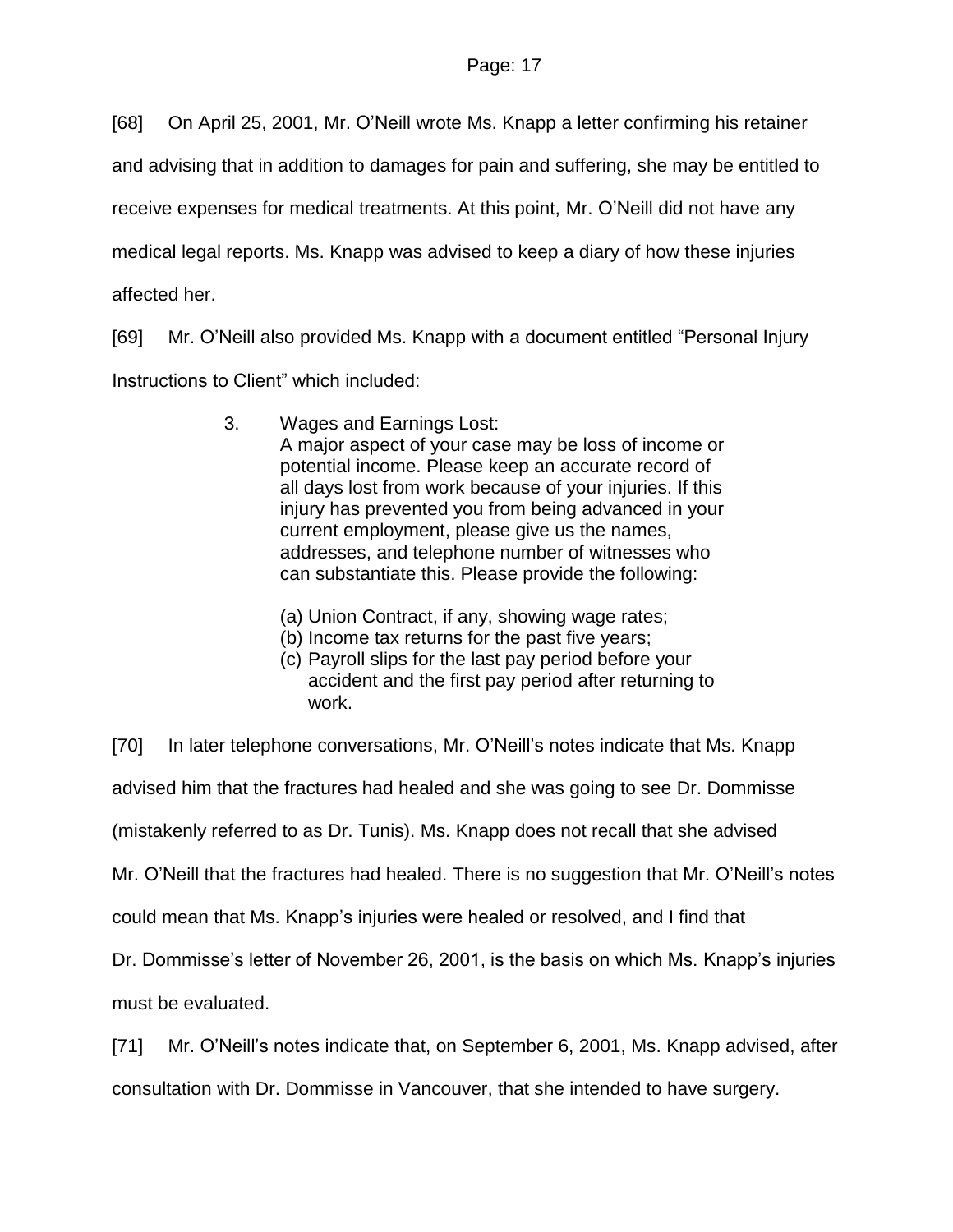Mr. O'Neill recommended the file not be settled until after surgery and recovery.

Dr. Dommisse recommended that the insurance claim be settled before considering any surgery. Ms. Knapp testified that she asked Mr. O'Neill for a valuation of her claim before or after surgery but Mr. O'Neill never answered her inquiry.

[72] Mr. O'Neill signed the Writ of Summons and Statement of Claim under Richard Mallett's name on September 14, 2001, just prior to the expiration of the limitation period on September 28, 2001. The Statement of Claim described the injury as a "fractured spine" as the medical reports had not been received by Mr. O'Neill at that point. The Statement of Claim asserted that Ms. Knapp had been unable to work and claimed "loss of income and impairment of earning capacity".

[73] Mr. O'Neill forwarded the Writ of Summons and Statement of Claim to Ms. Knapp on September 28, 2001, advising that it would be served on her common law partner, Eric Dufresne.

[74] Mr. O'Neill forwarded the medical reports of Dr. Attalla and Dr. Dommise to Ms. Knapp on November 21, 2001 and November 26, 2001, respectively, asking for advice on "errors or omissions".

[75] On January 17, 2002, Mr. O'Neill wrote a letter to Zurich Insurance stating:

… [W]e are prepared to recommend settlement to our client

as set out below:

| <b>General Damages</b>                  | \$80,000.00 |
|-----------------------------------------|-------------|
| <b>Special Damages</b>                  | \$1,000.00  |
| Past Loss of Income/Loss of Opportunity | \$50,000.00 |
| Surgical/relocation expense (Vancouver) | \$20,000.00 |
| <b>Cost of Future Care</b>              | \$10,000.00 |
| Loss of Housekeeping Capacity, past     | \$10,000.00 |
| and future                              |             |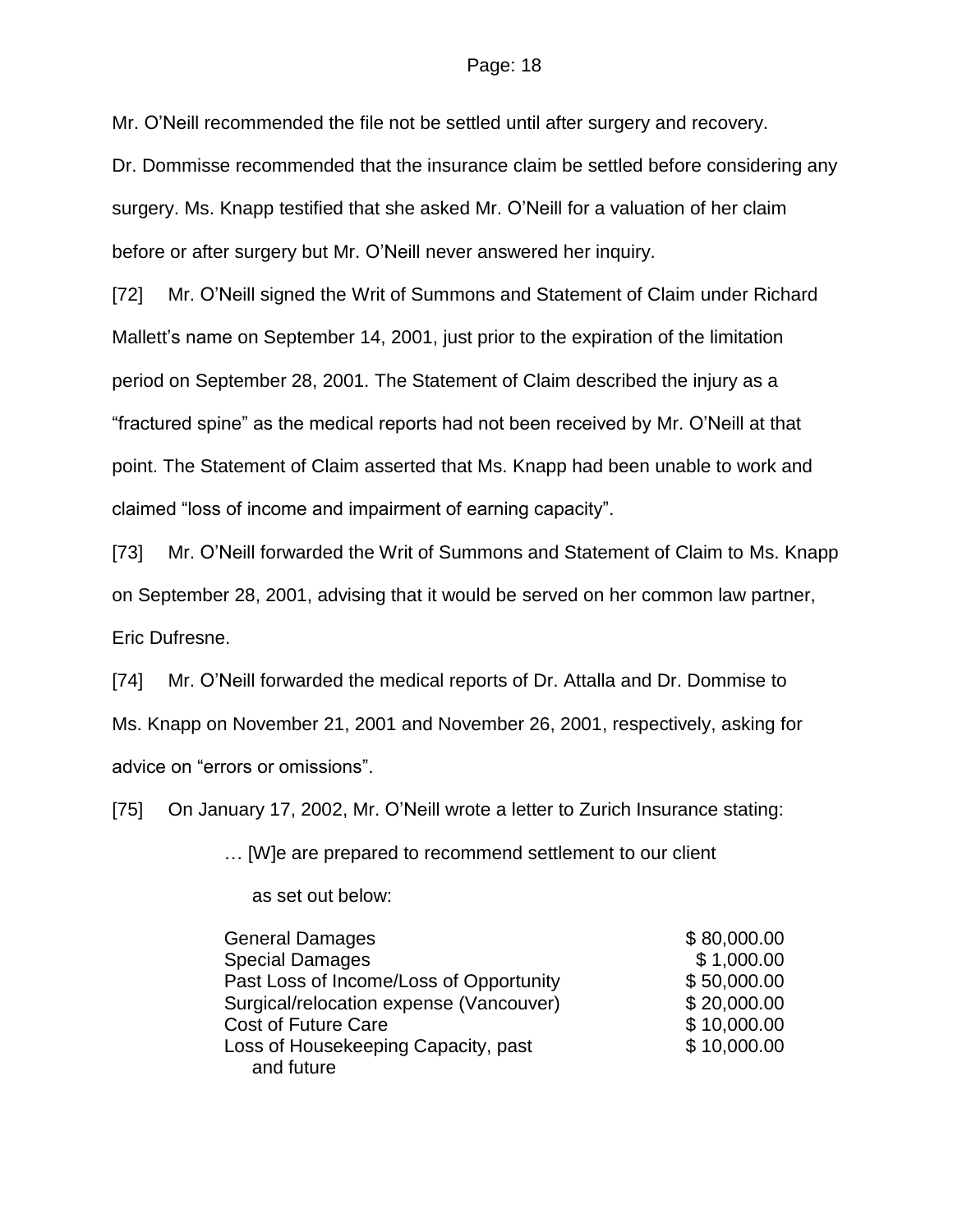| Interest on general damages @4% from                                 |              |
|----------------------------------------------------------------------|--------------|
| September 28 <sup>th</sup> , 1999 to January 31 <sup>st</sup> , 2002 | \$7,504.66   |
| Costs (as per attached)                                              | \$3,741.59   |
| Total:                                                               | \$182,246.25 |

[76] Mr. O'Neill did not have any instruction from Ms. Knapp to send this letter and he did not provide her with a copy. Mr. O'Neill had not received an internal opinion on damages or the seatbelt issue as of January 17, 2002. Mr. O'Neill did not, at any time in his retainer, send a letter or memorandum to Ms. Knapp setting out heads of damages, ranges of the dollar values, or overall value of the claim. He did not advise her in writing of items that might reduce her claim such as the seatbelt defence, and the amount of the reduction.

[77] The letter of January 17, 2002 enclosed medical reports but did not indicate the nature of Ms. Knapp's injury, the degree of pain and suffering and its impact on her life and ability to work. It did not indicate that her disability was permanent and that her reduced work capacity would be permanent if she was treated without surgery. It did not refer to any case law supporting the value of the heads of damage.

[78] Mr. O'Neill's notes, at this date, do not indicate a decision by Ms. Knapp to have surgery after resolution but he testified:

> A I believe I had had a dialogue with Ms. Knapp that indicated that while she was not going to have the surgery before resolution, that she was going to have the surgery shortly thereafter. And that that surgery would occur in Vancouver, not in Whitehorse, and that she would be required to stay in Vancouver for a period of one to two months post-surgery. And that I needed to build in that future expense.

[79] In cross-examination, Mr. O'Neill was more certain:

Q All right. So, now you've got her advice to you that she's not going to have the surgery and you've got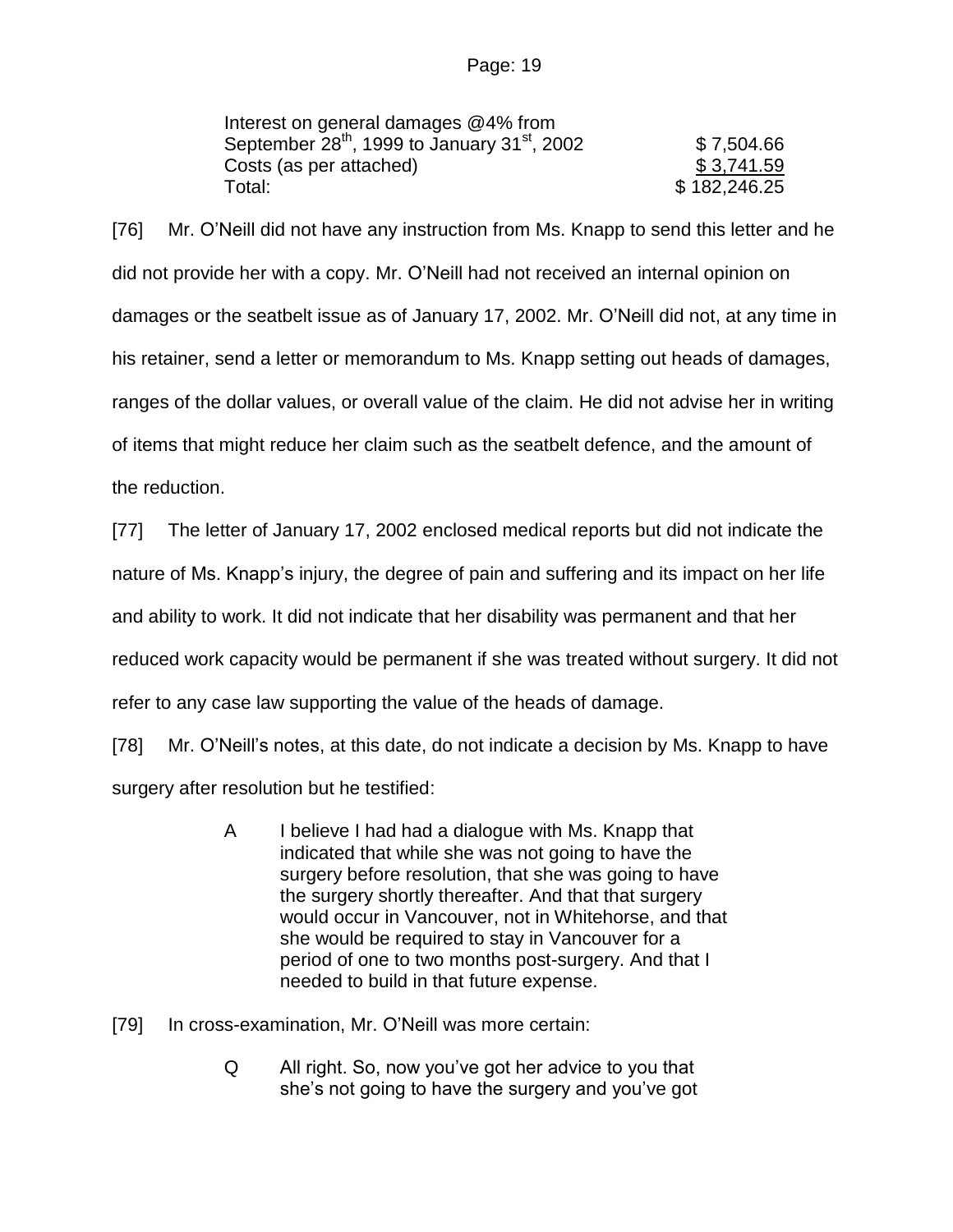Dr. Dommisse's advice that she's going to suffer a mild to moderate disability and it could be permanent, correct?

- A I don't have advice from her that she is not going to have the surgery. I have the direction from her to resolve the claim prior to her having the surgery. The surgery –
- $Q$  I thought you  $-$
- A The the surgery throughout this matter was always on the table and was always something Ms. Knapp was going to pursue but after the resolution of this claim. And it wasn't going to be decades later, it was going to be months later.
- Q All right. But you have absolutely no note on your file in late December or early January 2002 that she had said to you I want to move this forward, I'm  $-$  I'm going to defer the surgery or I'm – you know, I don't know when I'm even going to have the surgery?
- A I don't have a note.
- Q No. You've got a vague recollection?
- A On that point  $I$  don't my my recollection is not vague.

[80] There is no note or letter on the file advising Ms. Knapp of the risk of settling before surgery.

[81] On February 11, 2002, "Kimberly", presumably a student-at-law, provided

Mr. O'Neill with a two-page memo indicating a range of general damages from \$39,164

to \$83,924. Among other cases, the memo referred to *Reed v. Steele* (1997), 97

B.C.A.C. 163, a British Columbia Court of Appeal decision on future loss of earning

capacity, which I will refer to below.

[82] On March 12, 2002, Mr. O'Neill had a telephone conversation with David Stark,

the insurer's lawyer, who indicated that the lack of a seatbelt was an issue in the case.

[83] On June 4, 2002, Mr. Stark responded to Mr. O'Neill's January 17, 2002

settlement offer and again raised the seatbelt issue without specifying or being asked

what the reduction would be. The offer was the following: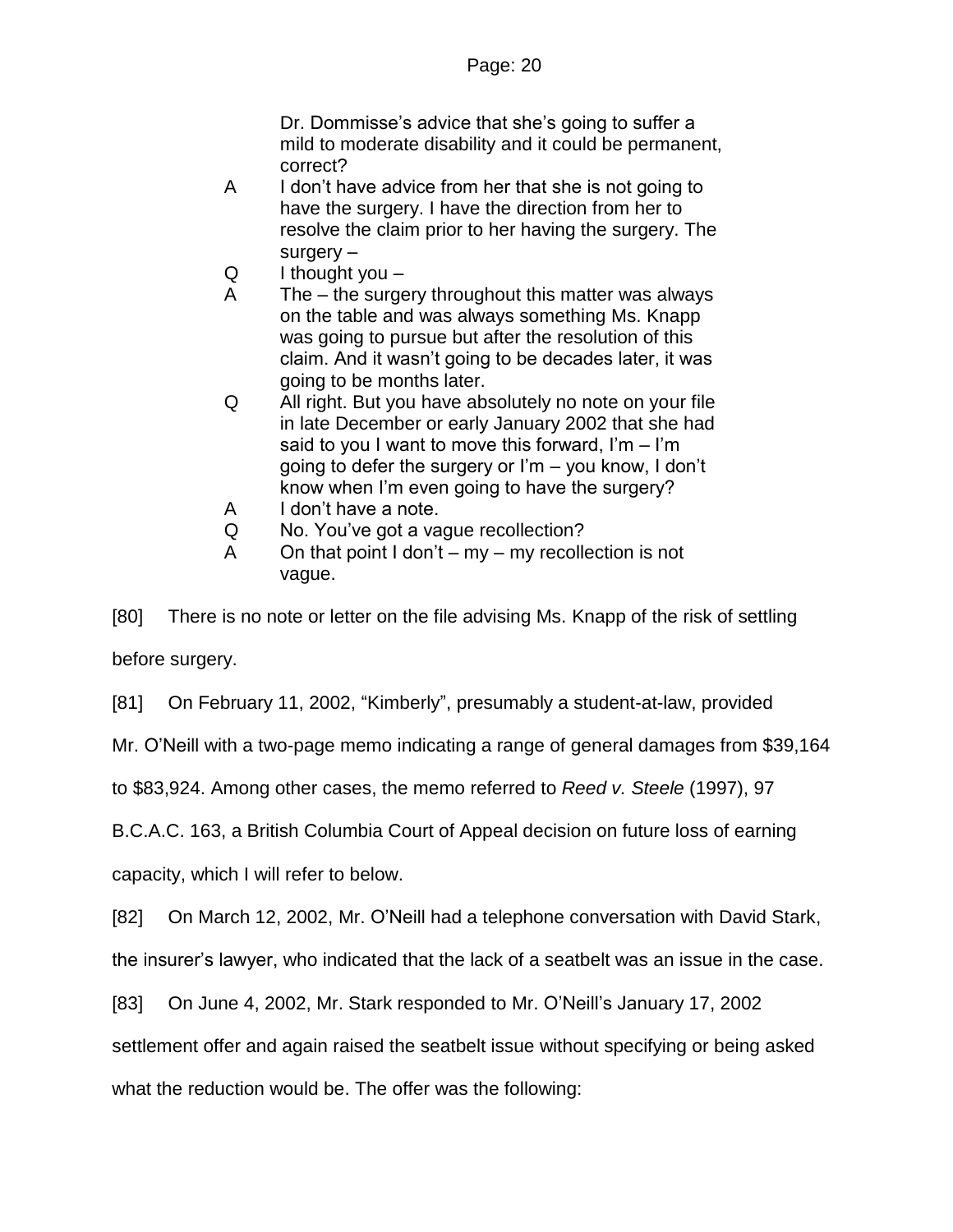| General damages                     | \$40,000 |
|-------------------------------------|----------|
| Special damages                     | \$1,000  |
| Surgical relocation                 | \$15,000 |
| Cost of future care<br>Housekeeping | \$3,000  |

[84] Mr. O'Neill testified at trial, as his notes were unclear, and did not add up, that the offer was for \$69,000 + \$4,000 interest, or \$73,000 plus costs. He also stated, "…for past loss of income, loss of opportunity, it doesn't appear that he [Mr. Stark] addresses that head of damage…".

Page: 21

[85] On June 4, 2002, Mr. O'Neill wrote a letter to Ms. Knapp informing her of the offer to settle her claim for \$73,000 plus costs. He did not indicate it was a counter-offer to his January 17, 2002 offer of \$182,246.25. He did not indicate the heads of damage involved nor did he alert Ms. Knapp to the seatbelt issue raised by David Stark or the fact that the offer did not include "past loss of income, loss of opportunity."

[86] However, Mr. O'Neill began to research the issue of contributory negligence from the perspective of the lack of availability of a seatbelt in the sleeper of the tractor-trailer unit and the percentage that might be attributed on the seatbelt issue. His student-atlaw confirmed that the tractor-trailer in question did not come with a seatbelt in the sleeper and it would be highly unusual to have a seatbelt in the sleeper. The student concluded that it would not be unreasonable to travel in a sleeper without restraining devices. Another student, not finding any law on the point, offered the opinion that it would be unreasonable to expect a long haul driver-partner not to use the sleeper and arguably unreasonable for a passenger as well.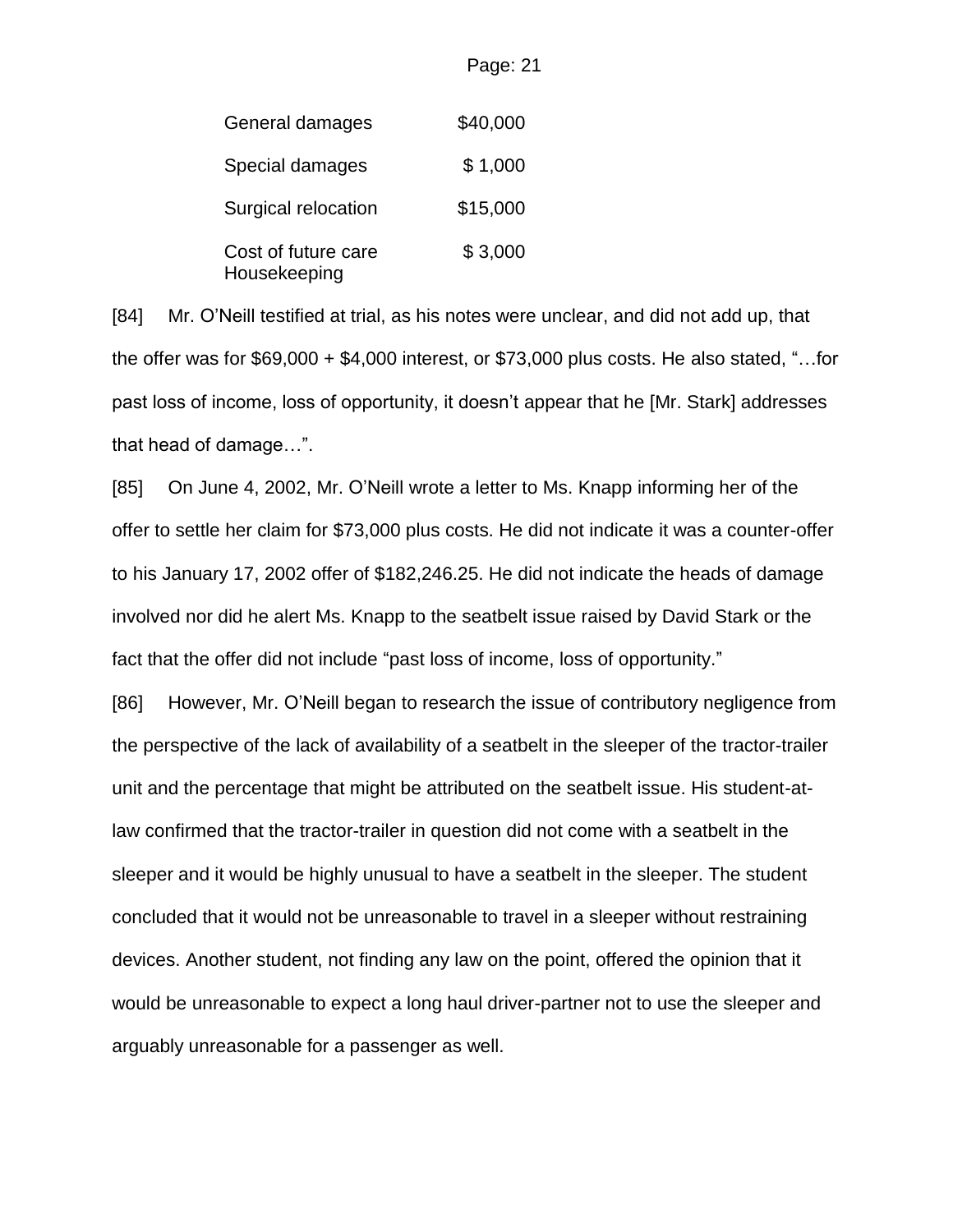[87] A handwritten memo confirmed that a seatbelt defence requires the defendant to prove that injuries would be lessened or prevented by the seatbelt. At their first meeting, Ms. Knapp provided Mr. O'Neill with photographs of the damages to the tractor cab after the accident, which provided the basis for a submission in this trial that if Ms. Knapp had been sitting in the passenger seat restrained by a seatbelt she would have received more serious injuries. Ms. Knapp states that Mr. O'Neill told her to keep the photographs and did not request them again until she was in mediation preparation with him on October 21, 2002. Mr. O'Neill cannot remember photographs "one way or the other". The nine photographs are an exhibit in this trial.

[88] On June 26, 2002, Mr. O'Neill had a telephone conversation with Ms. Knapp wherein he expressed the opinion that he should make a counter-offer at \$120,000 and that pain and suffering was in a range of \$40,000 - \$50,000. Mr. O'Neill's notes end with the figures \$120,000 - \$130,000. This telephone conversation confirmed Ms. Knapp's decision to have surgery in the summer of 2003.

[89] I note here that Mr. O'Neill was recommending settlement of \$40,000 - \$50,000 for pain and suffering, compared to what was ultimately Mr. Stark's opening position of \$60,000 for general damages at mediation.

[90] Mr. O'Neill and Mr. Stark had a further telephone conversation on July 5, 2002. Mr. O'Neill's notes do not indicate a discussion of the seatbelt issue or the loss of capacity to earn income. They did discuss a wage loss claim based on \$40,000 a year consisting of 1.5 years for work and  $\frac{1}{2}$  year for surgery i.e. a claim of \$80,000 plus:

> Past \$25,000 General \$40,000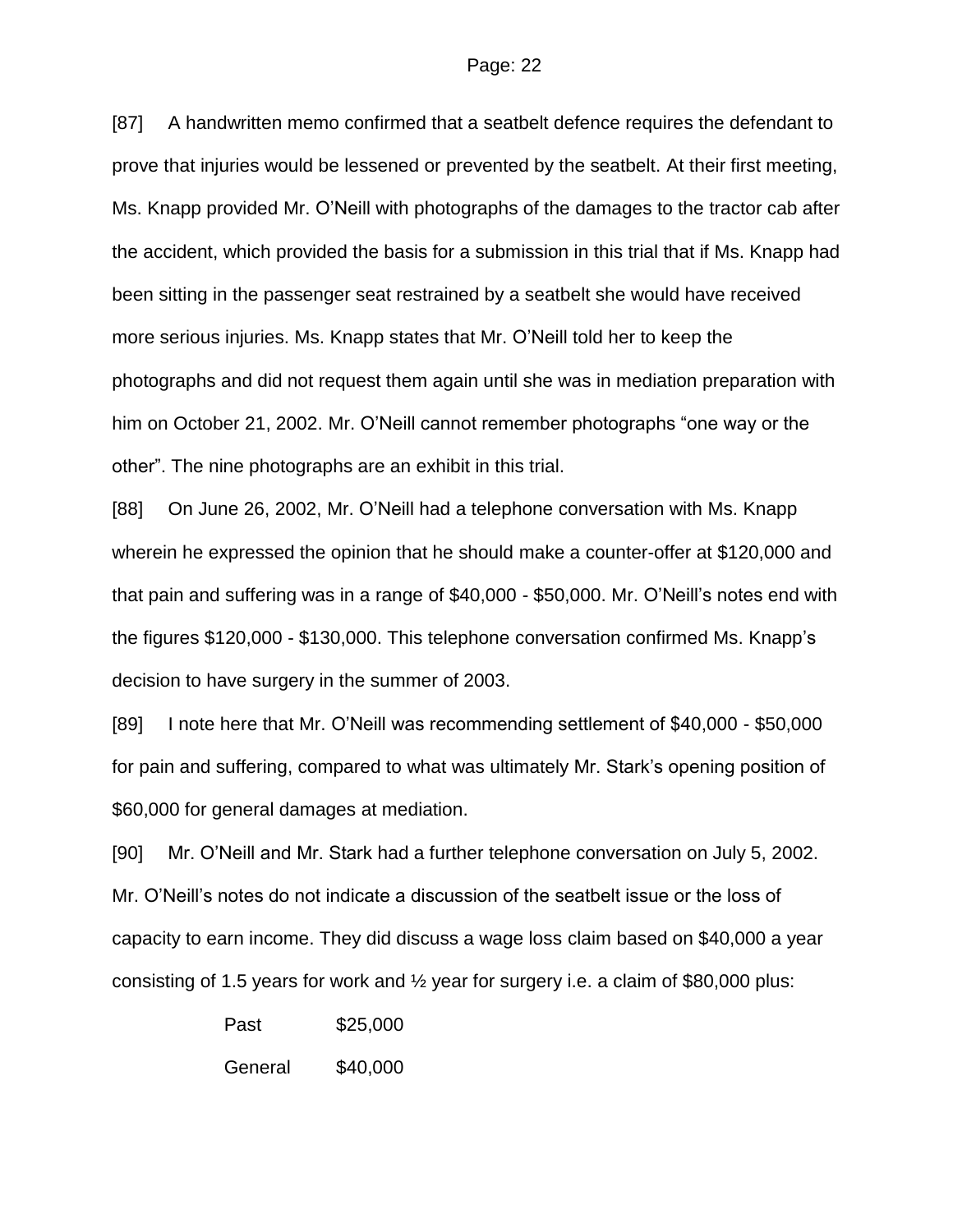### Medical \$10,000

[91] Mr. O'Neill expressed his position in his notes: "This will result in no further discussion - next step will be discoveries and a 9-12 month timeline." Mr. O'Neill's notes do not mention the seatbelt issue or the loss of capacity to earn income. He explained at trial that Ms. Knapp wanted to make a higher counter-offer than he thought they should but he was concerned that it would result in no further discussion. Ms. Knapp stated that she was upset and wanted to make a counter-offer at \$155,000.

[92] The next document on the file is a letter dated August 1, 2002, from Mr. O'Neill to

David Stark putting forward a counter-offer of \$150,000, requesting a further pre-

mediation settlement offer, and proposing the latter half of October 2002 for mediation.

The letter has a notation "Draft not sent" in handwriting on it. However, on August 2,

2002, Mr. O'Neill's assistant confirmed October 22, 2002 for mediation and Mr. O'Neill

wrote a letter on the same date to Ms. Knapp proposing the mediation. He also

requested that she gather up all documentation in support of "your loss of income claim"

from Europe and Canada.

[93] At trial, Mr. O'Neill explained the reason he did not send the August 1, 2002 letter:

> I would expect that I thought it would be counter-productive to what we were trying to do at the time, which was resolve the claim as quickly as possible for as much as possible. I thought it would result in Mr. Stark pushing away from the settlement table and immediately moving the matter to active litigation.

[94] I do not accept Mr. O'Neill's inference that in August 2002 he was instructed to "resolve the claim as quickly as possible for as much as possible". It may have been his intention, but his own notes do not indicate any urgency on Ms. Knapp's part until the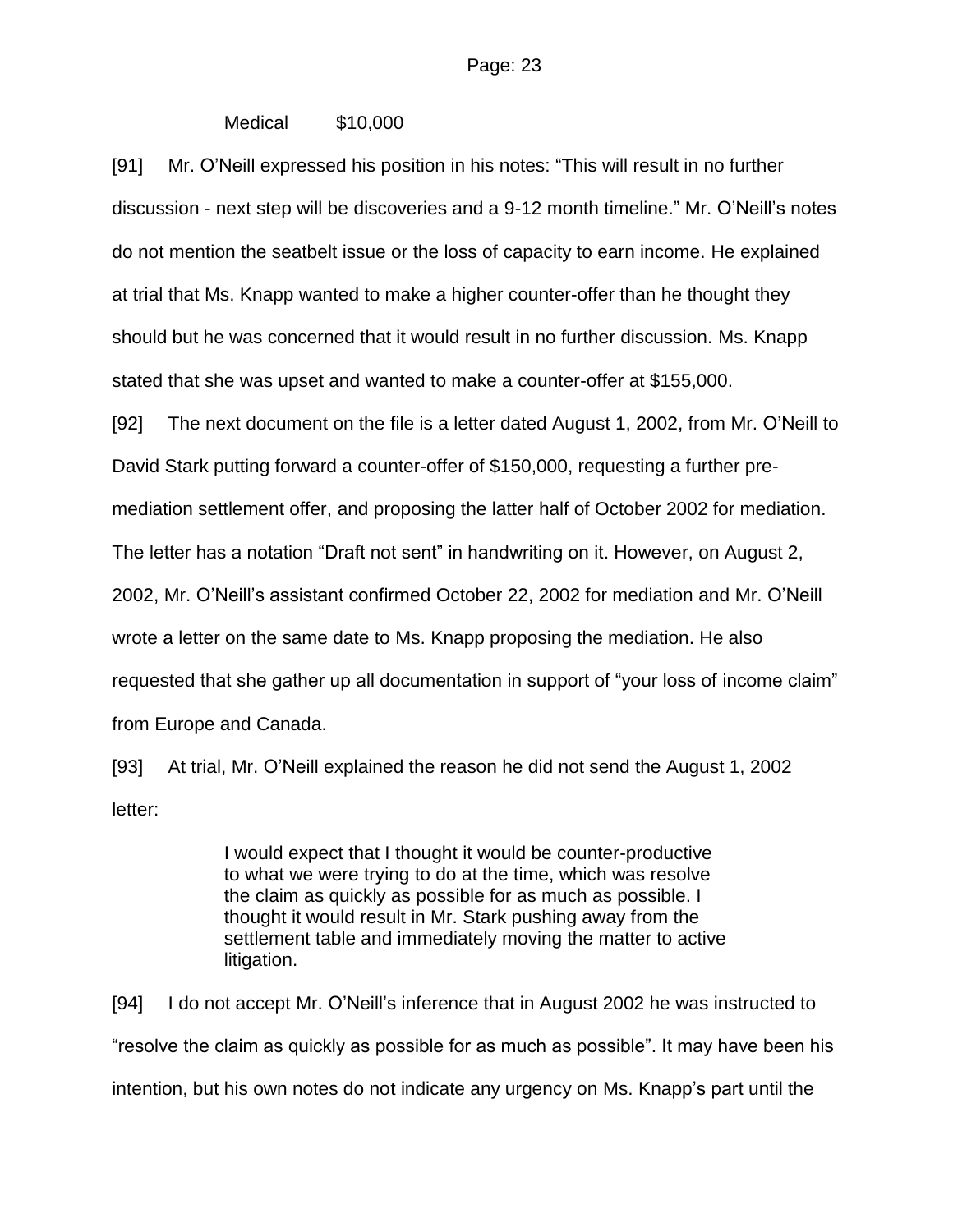meeting of October 21, 2002, in preparation for the mediation on October 22. At this trial, Ms. Knapp denied that she felt any urgency in August 2002.

[95] However, Mr. Stark made notations about receiving an oral counter-offer of \$150,000 plus costs. I conclude that both counsel had moved to all-inclusive offers at this point and that although Mr. O'Neill did not send the letter dated August 1, 2002, he did communicate the counter-offer of \$150,000 plus costs.

[96] On August 15, 2002, Mr. O'Neill spoke to Ms. Knapp, confirmed the mediation on October 22, 2002, and arranged a meeting the day before. She was told to bring current employment information and she said that the "historical stuff" was on file. By letter dated September 24, 2002, Mr. O'Neill confirmed the mediation, requested all pre-andpost accident income documentation and confirmed the meeting on Monday, October 21, 2002, to prepare for mediation. Mr. O'Neill wrote to Revenue Canada for income information and reviewed Tax Return information for 2000 reporting no income and 2001 reporting income of \$1,300. Ms. Knapp provided an invoice to Eric Dufresne for pilot car services in the amount of \$2,416.76 for 2002.

[97] On August 29, 2002, the mediator sent a letter to Mr. O'Neill and Mr. Stark requesting a two-or three-page summary of the issues, as "helpful but not necessary", prior to the mediation. Mr. O'Neill did not prepare a summary. The letter also enclosed a mediation agreement for signature by Mr. O'Neill, Mr. Stark, Ms. Knapp and the mediator. The Agreement contains the following clauses:

> 1.2 The parties understand that the goal of mediation will be to reach a final agreement on some or all of the issues. No agreement will be binding until it is reduced to writing and signed.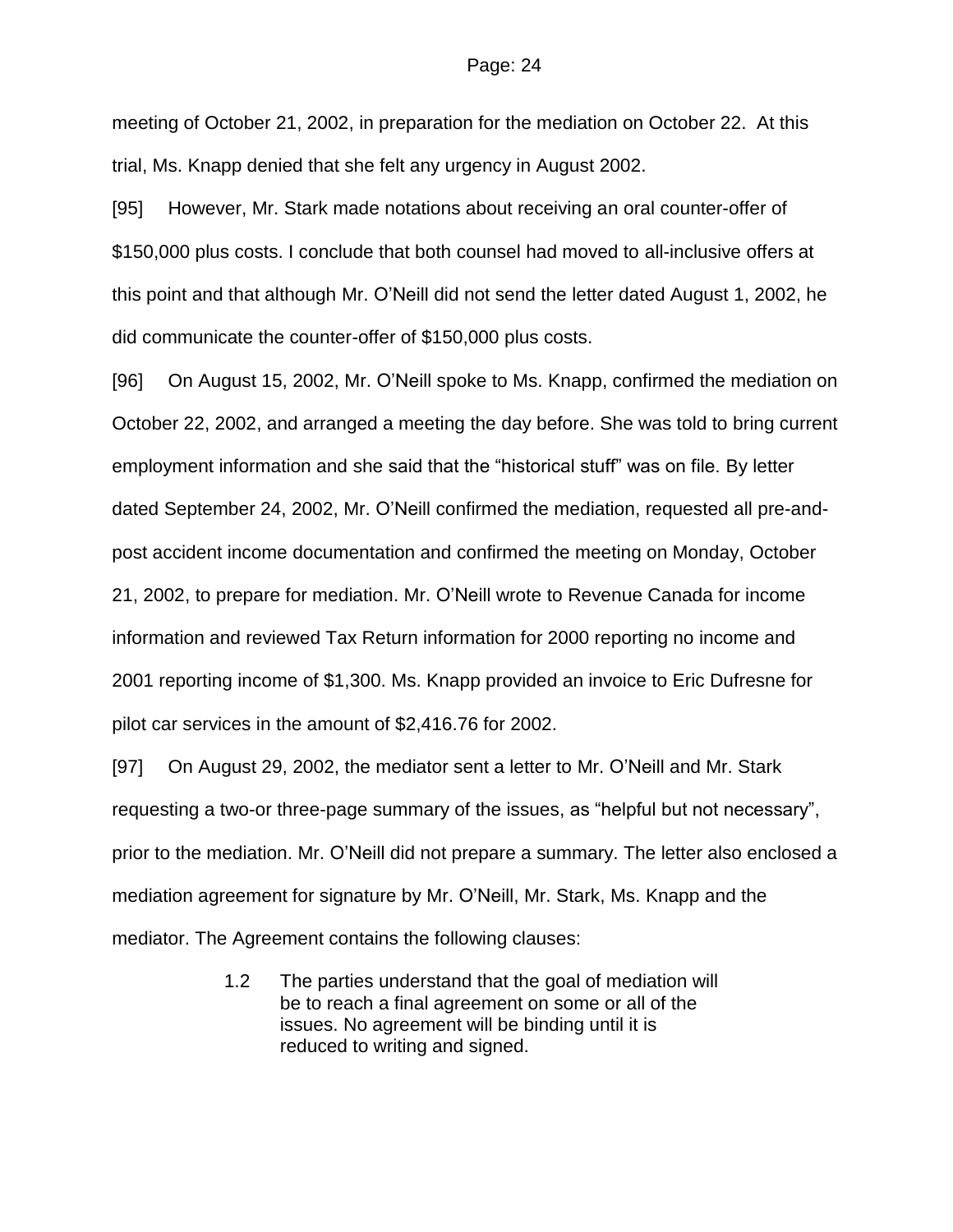[98] The mediation agreement was not mailed to Ms. Knapp. She saw it for the first time at the mediation meeting on October 22, 2002. The mediator asked Mr. O'Neill if he had the signed mediation agreement. He said he did not and the mediator gave him a copy, which he explained to Ms. Knapp at the mediation table while the mediator and Mr. Stark talked. She signed it but says she did not understand the word "settlement" or the finality of the mediation process.

[99] On October 15, 2002, Ms. Knapp left a voicemail which was reduced to a memo stating in part:

> Angelika called on October 15, 2002 in response to our letter about her loss of income. She says that she sent us by fax everything she has with regard to her income in Canada and in Switzerland. She says that before this accident she was travelling in Canada for 3 months and before that she had an income that resulted from an accident which required knee surgery and her insurance company reimbursed her. Before that she was a student and only worked part-time in the summers.

[100] The mediation preparation took place as agreed. Mr. O'Neill had five pages of notes, documenting in detail for the first time Ms. Knapp's income history pre-and-post accident. The first page covered her background in Europe, the second and third pages detail her job in Switzerland after the accident and confirm her income of 104,000 Swiss francs (based on 69.00 francs/hour) as equal to Canadian dollars, and an income loss of \$29,800 post-accident from November 1999 to February 28, 2000, when she resumed full time work in Switzerland.

[101] The fourth page of notes indicated that Ms. Knapp wanted to work in Canada as an accountant/bookkeeper until she got her accreditation in Canada for accounting. The notes set out the following: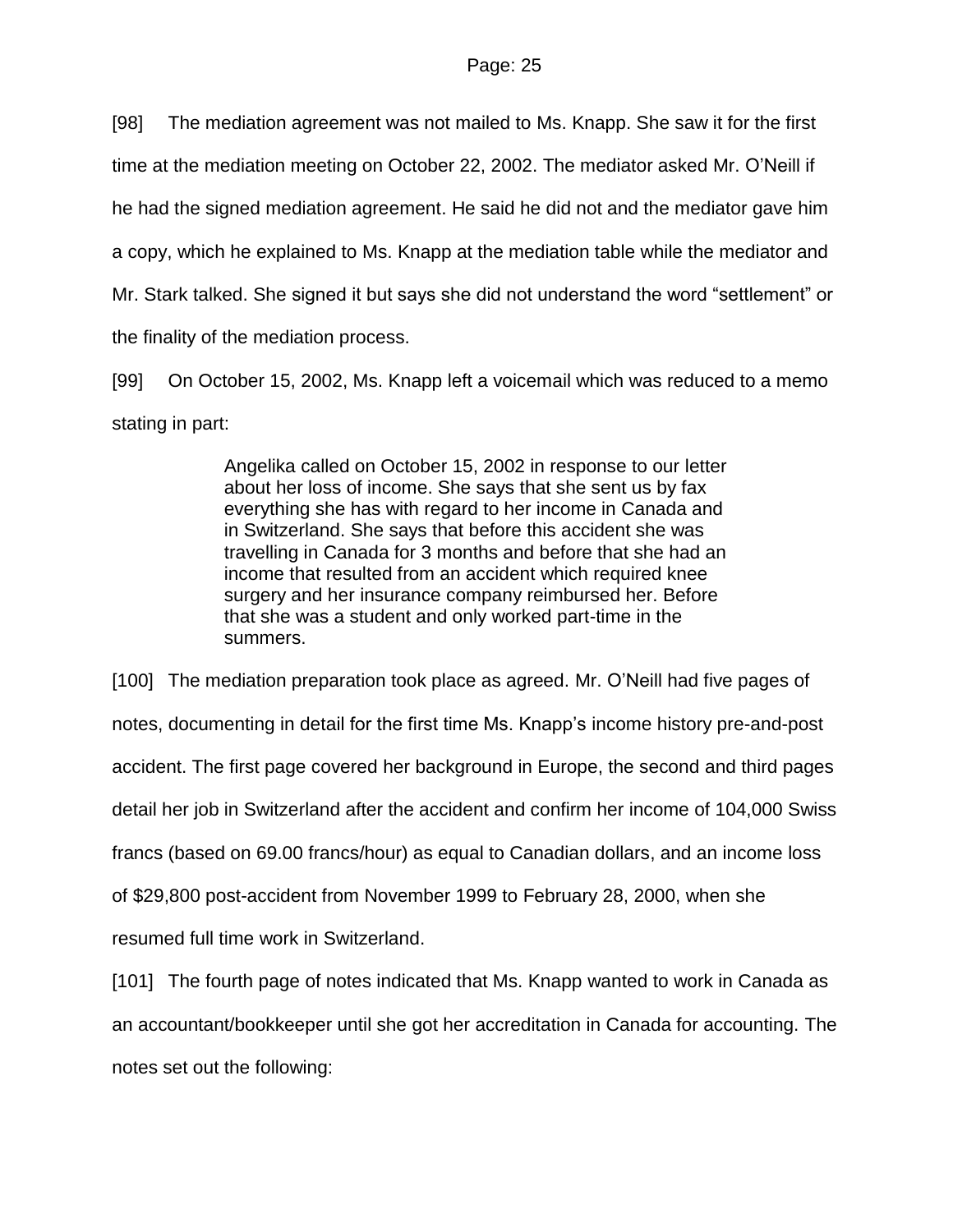Plan: Post-MVA -Get back fixed -Delayed by ortho visits & lack of tment -could not sit for long periods Until Sept 2001.

> Domisse (Ortho) -said can work if you like but just in pain

\*wants case settled before surgery for closure & help in healing

[102] I note that the reference to Dr. Dommisse does not reflect what Dr. Dommisse stated in his letter of November 26, 2001.

[103] The fifth page of notes discussed Ms. Knapp's new career and indicated that she had purchased a cabin for tourism and guiding. She stated again that she could not sit for long periods.

[104] The sixth page ended with the notation "Financially cannot wait!!".

[105] The O'Neill notes do not indicate a discussion of any of the heads of damage, including loss of capacity to earn income, a discussion of the seatbelt issue or the total claim to be advanced at mediation. There are no notes indicating a discussion about the risks of settling early or quickly without the required expert reports and an estimate of what she would be sacrificing. Mr. O'Neill testified that "Financially cannot wait!" meant: "she wanted this claim settled and financially she couldn't wait for the claim not (*sic*) to be settled".

[106] Ms. Knapp testified that she was not desperate to settle and that she had savings from Europe. She also stated that at that time she had difficulty describing the accident in English, which was the reason she requested Eric Dufresne to be present at her initial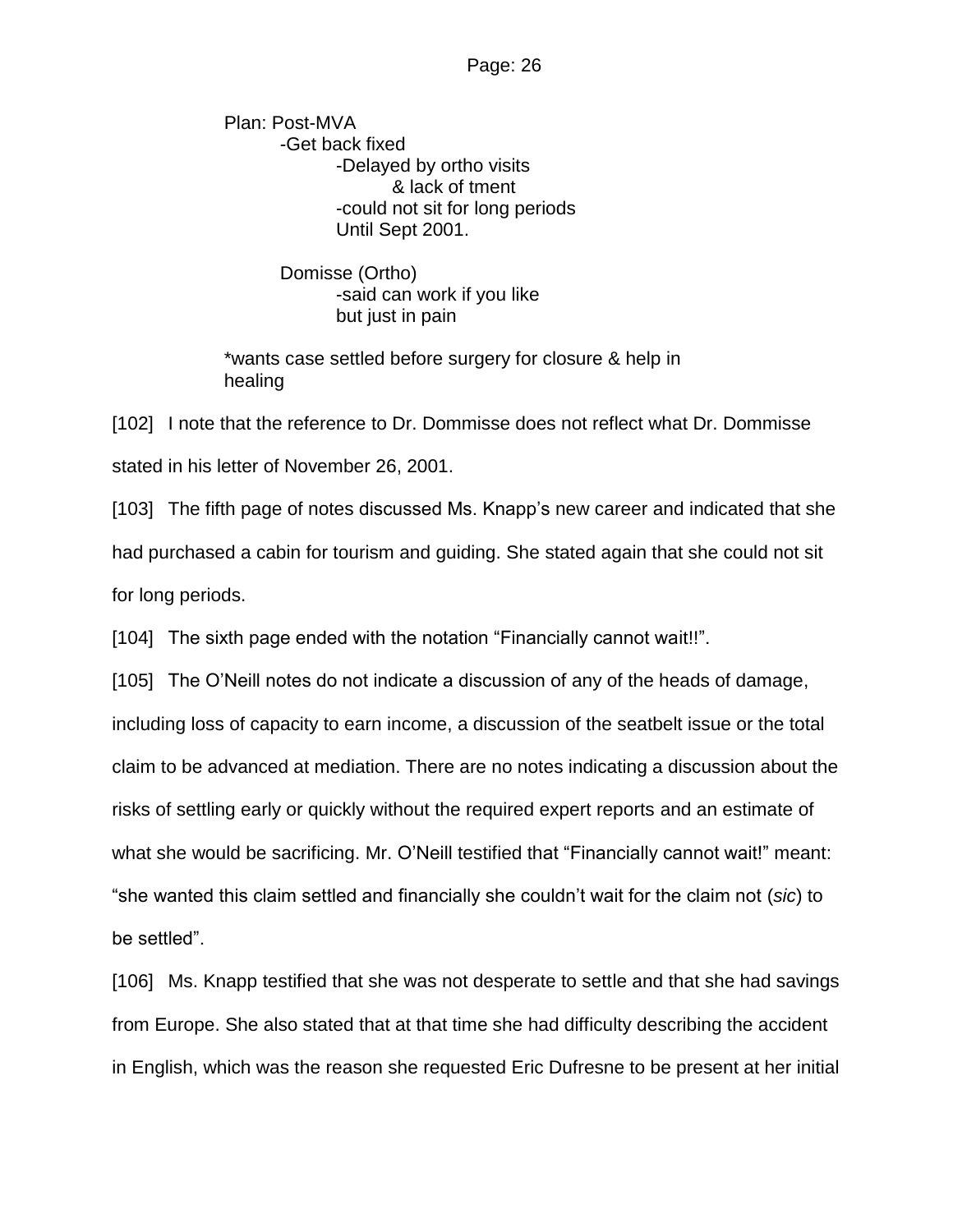meeting with Mr. O'Neill. She also said her understanding of written English was better than her verbal understanding. I have no doubt that Ms. Knapp would be financially stressed at the time of mediation. However, the notation "financially cannot wait" is denied by Ms. Knapp and not supported by her expressed ambivalence about the settlement. I find that there was no instruction to settle her case at any cost or "as quickly as possible for as much as possible" although she was clearly seeking a fair settlement.

[107] Ms. Knapp recalled that Mr. O'Neill asked her for the photographs of the damaged tractor cab at the mediation preparation. She did not have them with her and she was very upset that she was not advised to bring them. She stated that Mr. O'Neill said it was an issue but she did not need to worry about it.

[108] The mediation proceeded on October 22, 2002, and took approximately three hours. Both Mr. O'Neill and Mr. Stark had few, if any, independent memories of the mediation hearing except for those refreshed by their notes.

[109] Mr. O'Neill had two pages of notes from the mediation indicating that four issues were addressed:

- 1. Loss of income/loss of opp documentation
- 2. Contrib/Risk assessment
- 3. Generals
- 4. Potential Surgery Mitigation

[110] He described the respective positions as \$75,000 - \$150,000. He set out the heads of damages of Mr. Stark's first position:

| Generals        | 60,000 (including interest) |
|-----------------|-----------------------------|
| <b>Specials</b> | 1,000                       |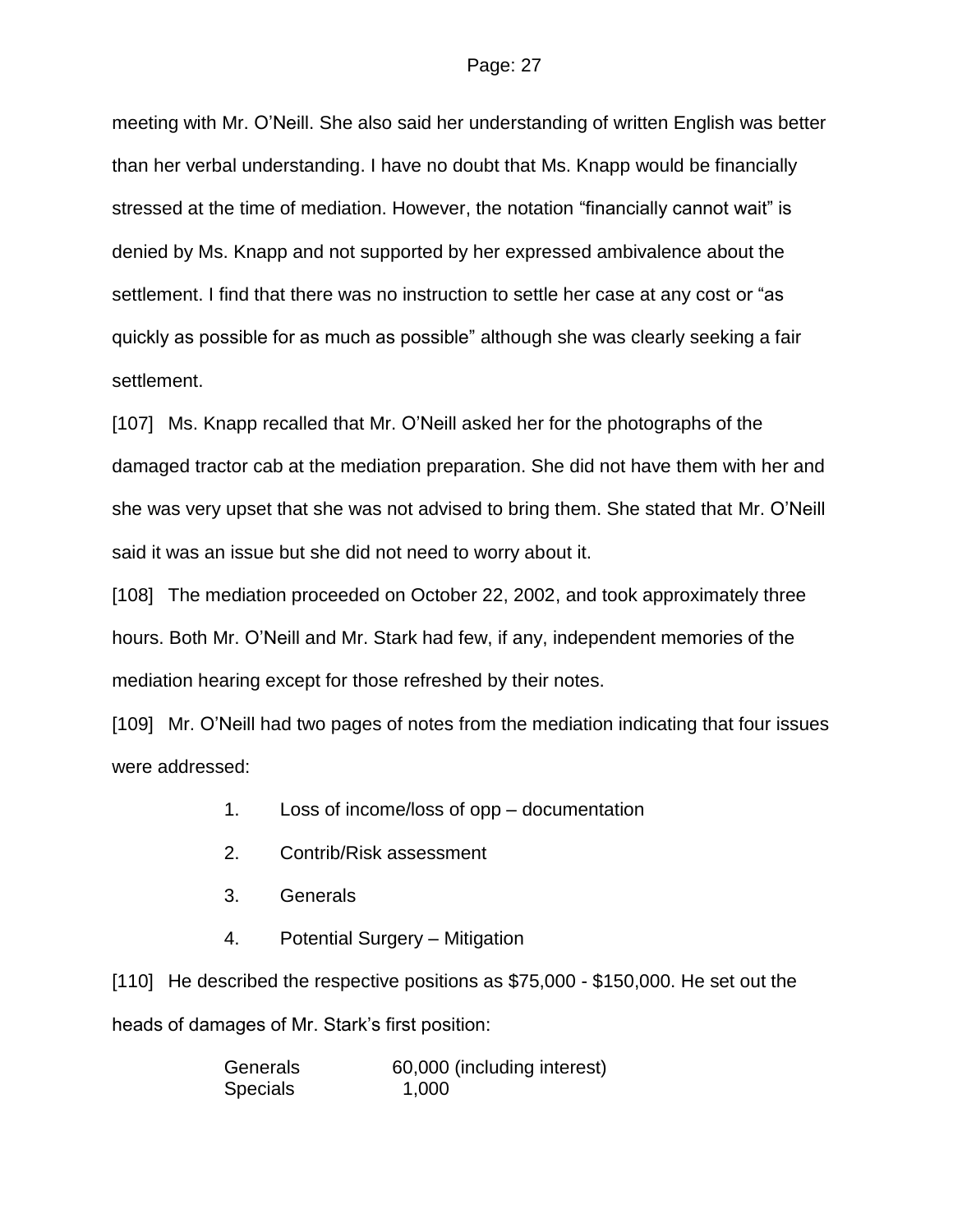| Wage Loss                  |  |                         |                                        |
|----------------------------|--|-------------------------|----------------------------------------|
|                            |  | - Europe LOI            | 30,000                                 |
|                            |  | Canada LOI              | 10,000                                 |
| Surgical Re.<br><b>CFC</b> |  |                         | 10,000                                 |
| <b>HSKP</b>                |  |                         | $$110,000 + costs$                     |
| Net \$75,000               |  |                         |                                        |
|                            |  | <b>Final Settlement</b> | New offer<br>$$125,000 + \text{costs}$ |
| \$128,250 all in           |  |                         | Net \$85,000                           |
|                            |  |                         | Client instruction to accept           |
|                            |  |                         |                                        |

[111] When asked if he had any specific recollection of issues of particular or

significant importance to Ms. Knapp, Mr. O'Neill replied:

Ms. Knapp wanted the claim resolved. That was the issue that was important to her. She wanted me, through the process of mediation, to get the best offer on the table and then to resolve the claim.

[112] Mr. O'Neill's file contains the Memorandum of Agreement confirming the

settlement and a Final Release both signed by Ms. Knapp. Mr. O'Neill's mediation notes

and his correspondence to Ms. Knapp do not indicate any reluctance on Ms. Knapp's

part.

[113] Mr. O'Neill acknowledged at trial that he never advised Ms. Knapp about the potential value of her future earning capacity. On the seatbelt issue, he understood that courts in Alberta were prepared to impose a 25% discount but he has no recollection of whether that was the reduction applied. He stated that if the numbers fell in the range he wished to see them, the percentage was not that important.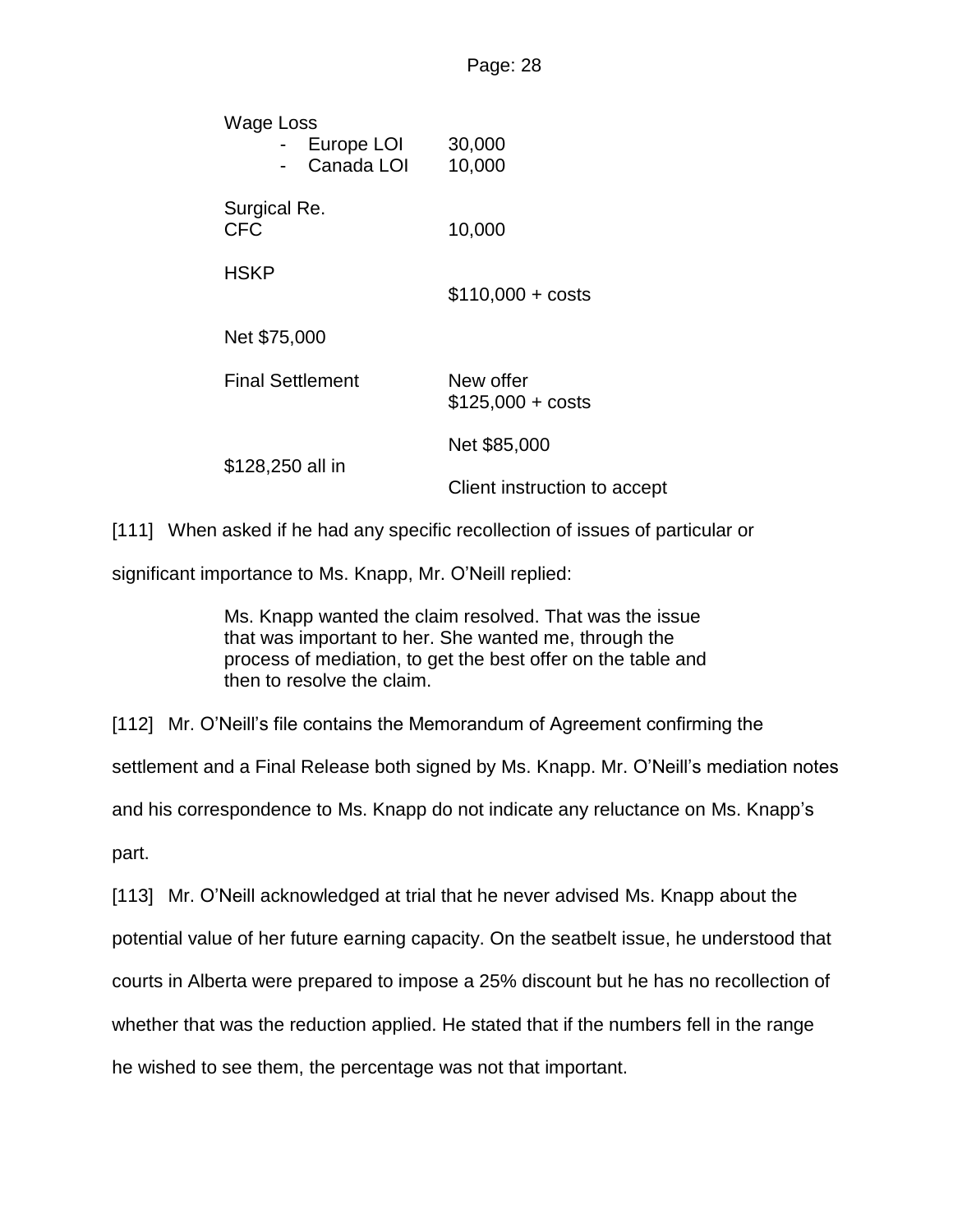[114] Mr. Stark represented the insurer at the mediation. He recalled that Ms. Knapp came to Canada as a tourist and returned to live in the Yukon and set up accounting work and a resort in Faro.

[115] He testified that at the mediation there was no discussion of liability except for the seatbelt defence which he notionally assessed at 50%. He had not seen any photos of the accident. He proceeded with the mediation on the basis that Ms. Knapp was an unrestrained passenger in a vehicle rollover and that a seatbelt had not been used in the sleeper. He stated that he had authority to settle between \$150,000 to \$300,000 but he had no threshold in mind. His claim report indicated the wage loss component in his \$111,000 plus costs offer was a total of \$40,000 made up of \$30,000 for past wage loss and \$10,000 for loss of opportunity to earn income. He assessed pain and suffering at \$60,000, specials at \$1,000 and \$10,000 for surgery expenses, cost of future care and loss of housekeeping capacity i.e. an offer of \$10,000 for a \$40,000 claim by Mr. O'Neill. Mr. O'Neill counter-offered \$140,000 plus costs. Mr. Stark made a final offer of \$125,000 plus costs which was accepted.

[116] Mr. Stark had telephone discussions with Ms. Knapp's present counsel and emailed on February 10, 2003 his view of the mediation, including:

> At the mediation I can tell you that the issue of potential future claims were discussed, in fact in previous counsel's mediation brief, the issue of future losses were raised. Frankly I thought this was the softest part of your client's claim, and I suspect the reason previous counsel did not have an expert report, was because of this.

[117] On his review of the file for this trial, Mr. Stark confirmed there were no mediation briefs. He recalled that Ms. Knapp mentioned twice in the mediation that there was a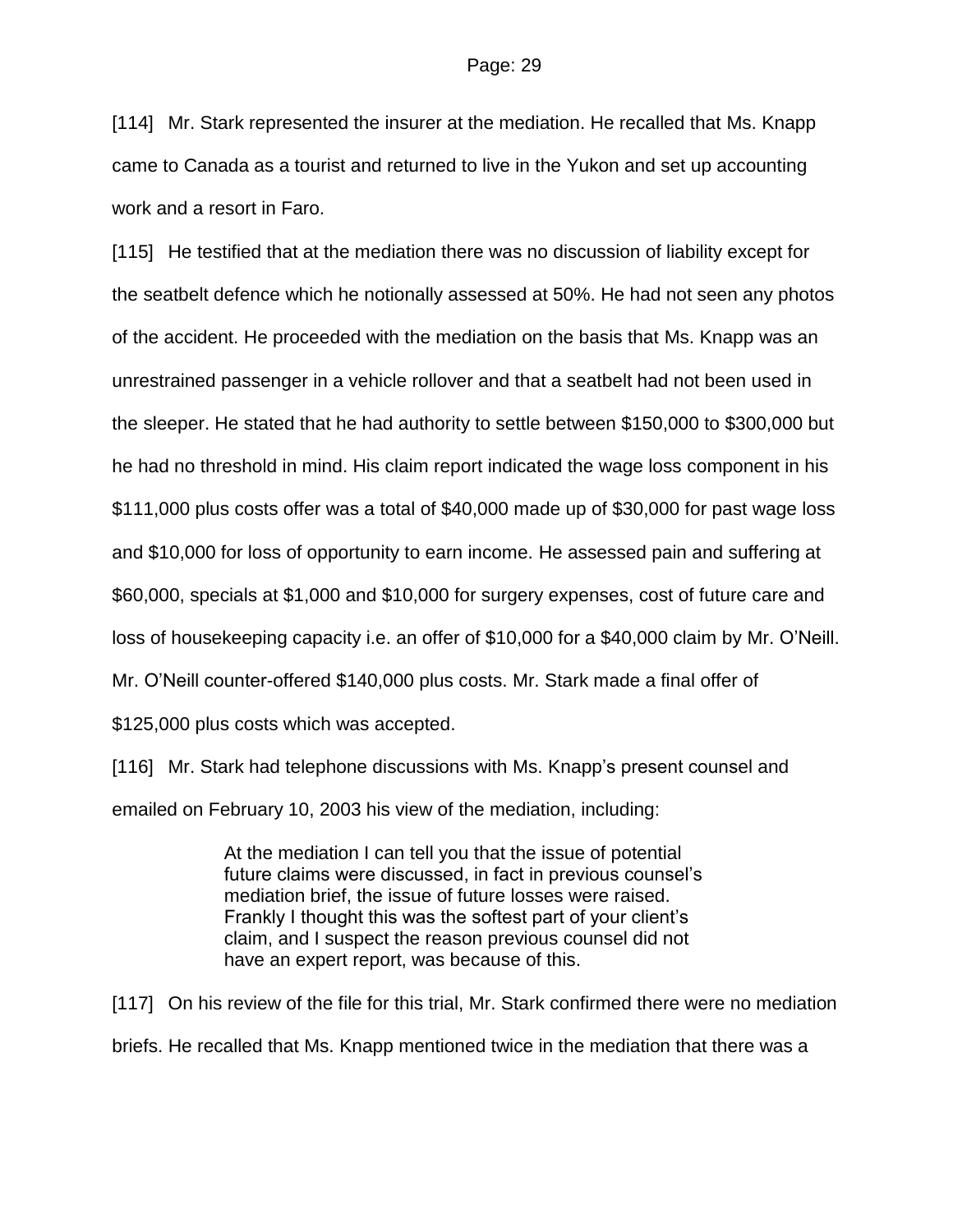three-year window to go back and review claims. Both counsel advised this was not the case in Canada.

[118] Ms. Knapp's recollection is quite different. After instructing Mr. O'Neill to make a settlement offer of \$155,000, Ms. Knapp received a voicemail advising her of the proposed mediation in Edmonton. She was not familiar with the term "mediation" and was advised that it was a relaxed atmosphere with defence counsel to discuss her claim before discoveries took place. Mr. O'Neill's letter of August 2, 2002, indicated that mediation "…is a positive method of resolving this matter without going into further active litigation." Ms. Knapp testified that it made sense to her to discuss her claim but she was not familiar with the idea that the result would be a final settlement until after the mediation was concluded.

[119] Ms. Knapp described the mediation preparation meeting with Mr. O'Neill as focussing on her work history. There was no discussion of financial numbers or a settlement. She was concerned about her English speaking ability but was reassured by Mr. O'Neill. She recalled a discussion about needing money if in the future she had surgery.

[120] Ms. Knapp testified there was no discussion about the nature of her injury at the mediation, which started with discussion about the seatbelt defence. Mr. Stark said the deduction would be between 0 - 75%. Mr. O'Neill said no deduction and Mr. Stark suggested 25% would be deducted at trial. She confirmed that there was no seatbelt and Mr. O'Neill said there was no case law supporting a deduction in the specific circumstances, but he agreed there would be some deduction although he did not say how much.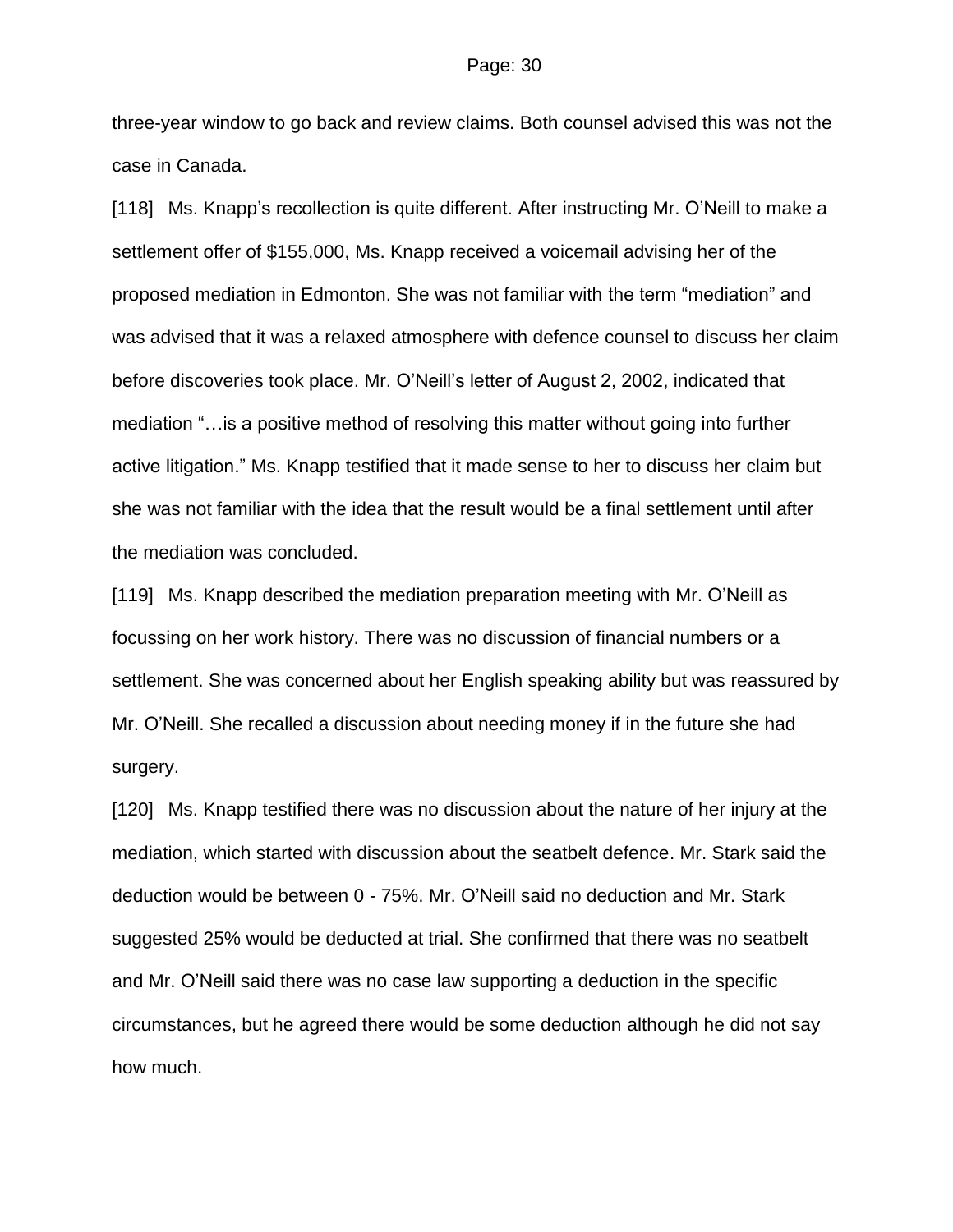[121] The loss of income discussion focussed on Ms. Knapp's earnings following the accident and the fact that she was earning 100% by March 1, 2000. There was no discussion of the distinction between past and future loss and no resolution on the subject. Mr. O'Neill and Ms. Knapp left the room and returned to receive Mr. Stark's \$111,000 plus costs counter-offer.

[122] Ms. Knapp acknowledges the all-inclusive numbers exchanged but said she expressed her unhappiness with the lump sum of \$125,000. It was not broken down. Mr. O'Neill advised that if she did not accept the offer she risked a seatbelt reduction of 0 - 75%, no income recovery because she was working at 100% in March 2000 and that she could be ordered to pay court costs. Mr. O'Neill finally said that he would not take her case to court and she would have to get a new lawyer if she did not accept the settlement. Ms. Knapp finally said she would accept. She signed the Memorandum of Agreement produced by the mediator. She returned to the office with Mr. O'Neill and signed the Final Release.

[123] Ms. Knapp sent a letter to Mr. O'Neill dated November 15, 2002, advising that she was in the process of making a decision to proceed or back out of the Agreement reached. By a letter dated November 20, 2002, which appears to have been faxed on November 21, 2002, she advised that she did not accept the "Agreement of Settlement" and instructed Mr. O'Neill to send the funds back and send the Final Release documents to her.

[124] Mr. O'Neill, in a memo dated November 21, 2002, advised Ms. Knapp by telephone that he would withdraw as counsel, serve his statement of account and attempt to collect the same via taxation and registration of the judgment against her. He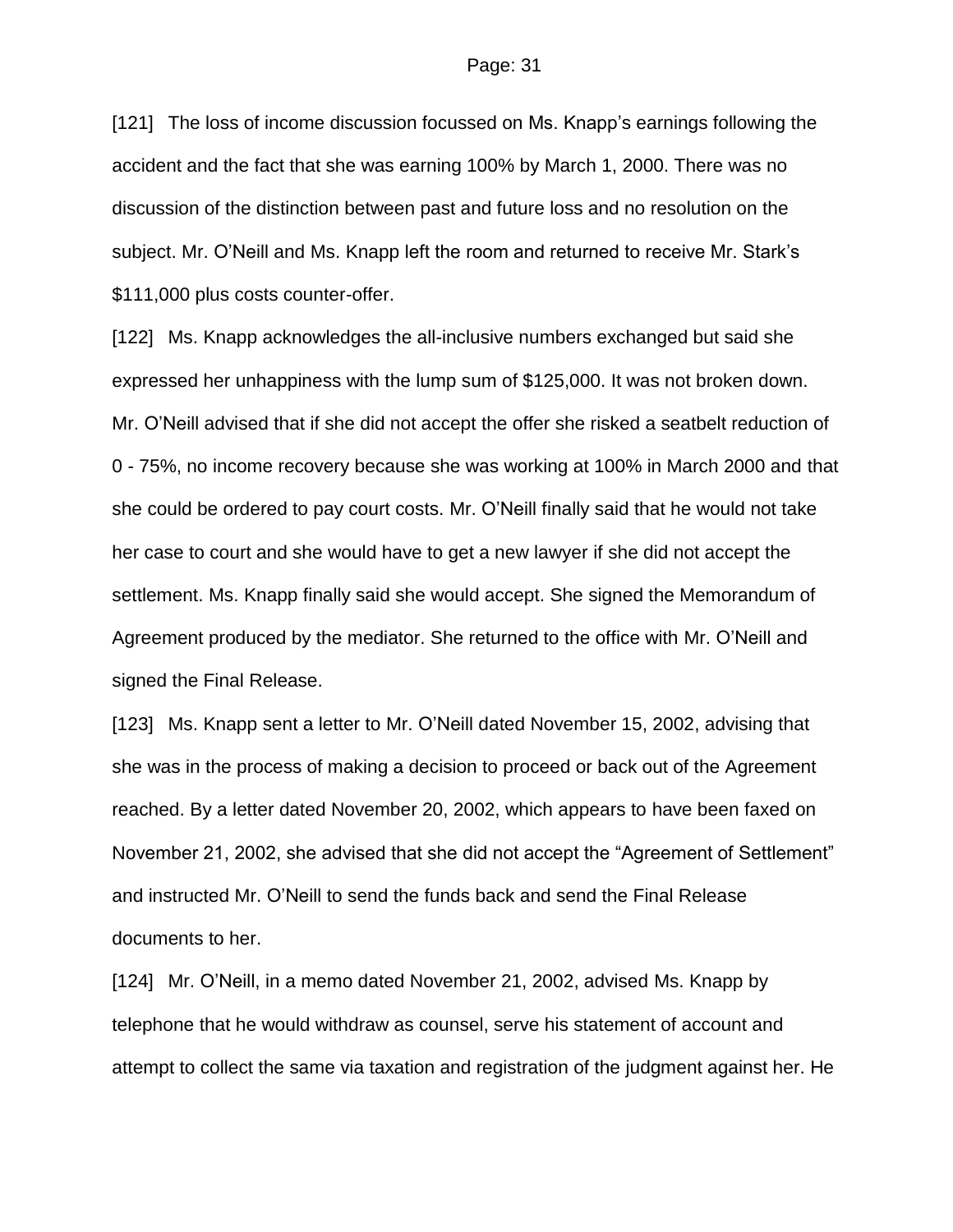recommended she seek a second opinion. Ms. Knapp advised that she had received independent legal advice, which confirmed her decision.

[125] By letter dated November 22, 2002, via fax, Mr. O'Neill enclosed an email from Mr. Stark indicating his view that the Agreement was a binding settlement, which would be enforced by way of a summary trial with costs.

[126] There is no pleading to set aside the Settlement Agreement and I conclude that it is binding upon Ms. Knapp as she was represented by counsel and could not mistake the meaning of Final Release. I acknowledge that she would have had difficulty understanding all the legal language, but by the end of the mediation, I find that she appreciated the finality of the Settlement Agreement. However, it is clear that she did so under great pressure from her lawyer and the real issue, among others, is whether it was an improvident or uninformed settlement.

[127] I find the following facts:

- 1. The letter of Dr. Dommisse dated November 26, 2001, provides an accurate description of Ms. Knapp's injuries from the accident on September 28, 1999, as well as her condition in August 2001 and the long-term effect of the accident on her life and work.
- 2. Ms. Knapp wore a back brace for approximately two months.
- 3. On March 22, 2001, Dr. Attalla gave the opinion that Ms. Knapp should not work until she was examined by an orthopaedic surgeon.
- 4. On November 26, 2001, Dr. Dommisse advised that Ms. Knapp was not totally disabled but could conceivably work in a part-time capacity, which would remain the case if she was treated without surgery.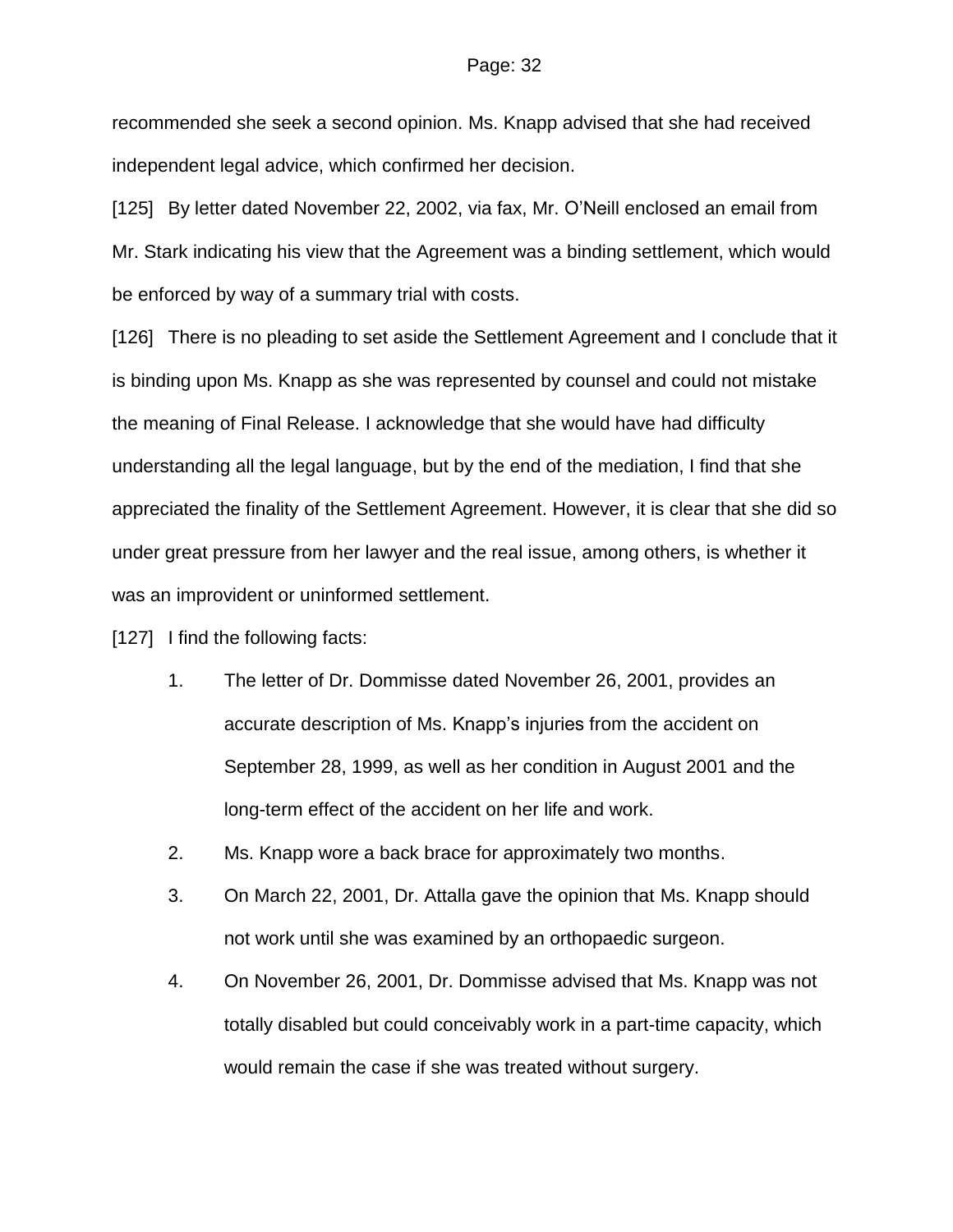- 5. Mr. O'Neill did not advise Ms. Knapp or at any time send a letter or memorandum setting out the heads of damage, ranges of dollar values or overall value of her claim.
- 6. Mr. O'Neill did not have instructions to send the "prepared to recommend settlement" letter dated January 17, 2002, nor did he provide Ms. Knapp with a copy.
- 7. The letter of January 17, 2002, enclosed the medical reports of Drs. Attalla and Dommisse but did not set out the nature of Ms. Knapp's injury, the degree of pain and suffering and its impact on her life and ability to work.
- 8. The letter of January 17, 2002, did not provide case law in support of any position or indicate that Ms. Knapp's disability was permanent and her reduced work capacity was permanent if treated without surgery.
- 9. Mr. O'Neill did not advise Ms. Knapp of the loss of capacity to earn income claim or seek instructions to establish the claim.
- 10. Mr. O'Neill did not advise Ms. Knapp on the law of the seatbelt defence or advise on an appropriate reduction.
- 11. Mr. O'Neill was not instructed to "resolve the claim as quickly as possible for as much as possible", although he was instructed to pursue settlement at mediation.
- 12. Mr. O'Neill's mediation preparation did not include a discussion with Ms. Knapp about the heads of damage, the range of damages and an estimate of the overall value of the claim.
- 13. Mr. O'Neill did not file a mediation summary or brief.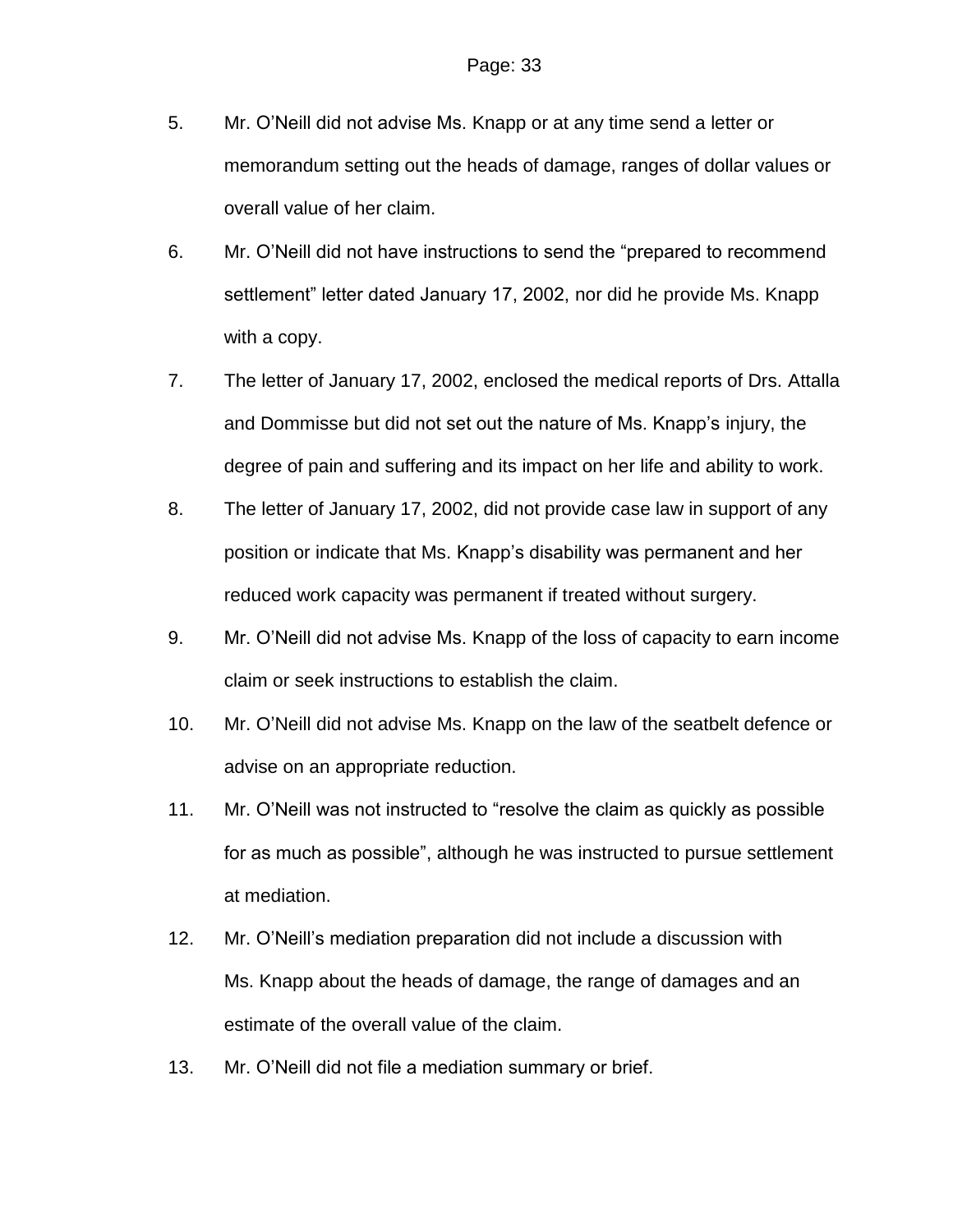14. Mr. O'Neill pressured Ms. Knapp into agreeing to the settlement.

[128] I will make further findings of fact as I set out the respective issues.

### **ANALYSIS**

[129] Mr. O'Neill is not a member of the Law Society of Yukon, nor does he have a Certificate of Permission to Act in a particular case. One or the other is required to lawfully practice law in the Yukon. The three northern territories do not participate in the Interjurisdictional Agreement which permits lawyers in the provinces to practice in other jurisdictions without the requirement of membership or a certificate of permission to act. While this lack of Law Society membership or a certificate of permission to act standing alone, would not amount to actionable negligence, it is part of a lack of attention to detail which is aptly demonstrated by the following discovery evidence given by Mr. O'Neill:

- (a) Up to 2001, he "suspected" he had handled other cases coming out of the Yukon;
- (b) Other than creating "some difficulty" in conducting the file to trial, he had no real concern about the fact that it was a Yukon matter;
- (c) Insofar as there are differences in the law between Yukon and Alberta, he did not need to learn more about the law of the Yukon up to the point that he had conducted the file;
- (d) In requesting students or young lawyer to prepare research on the Knapp claim, he did not consider it necessary to give instructions that it was a claim arising in Yukon. As to whether that was "a bit inappropriate" he answered "perhaps";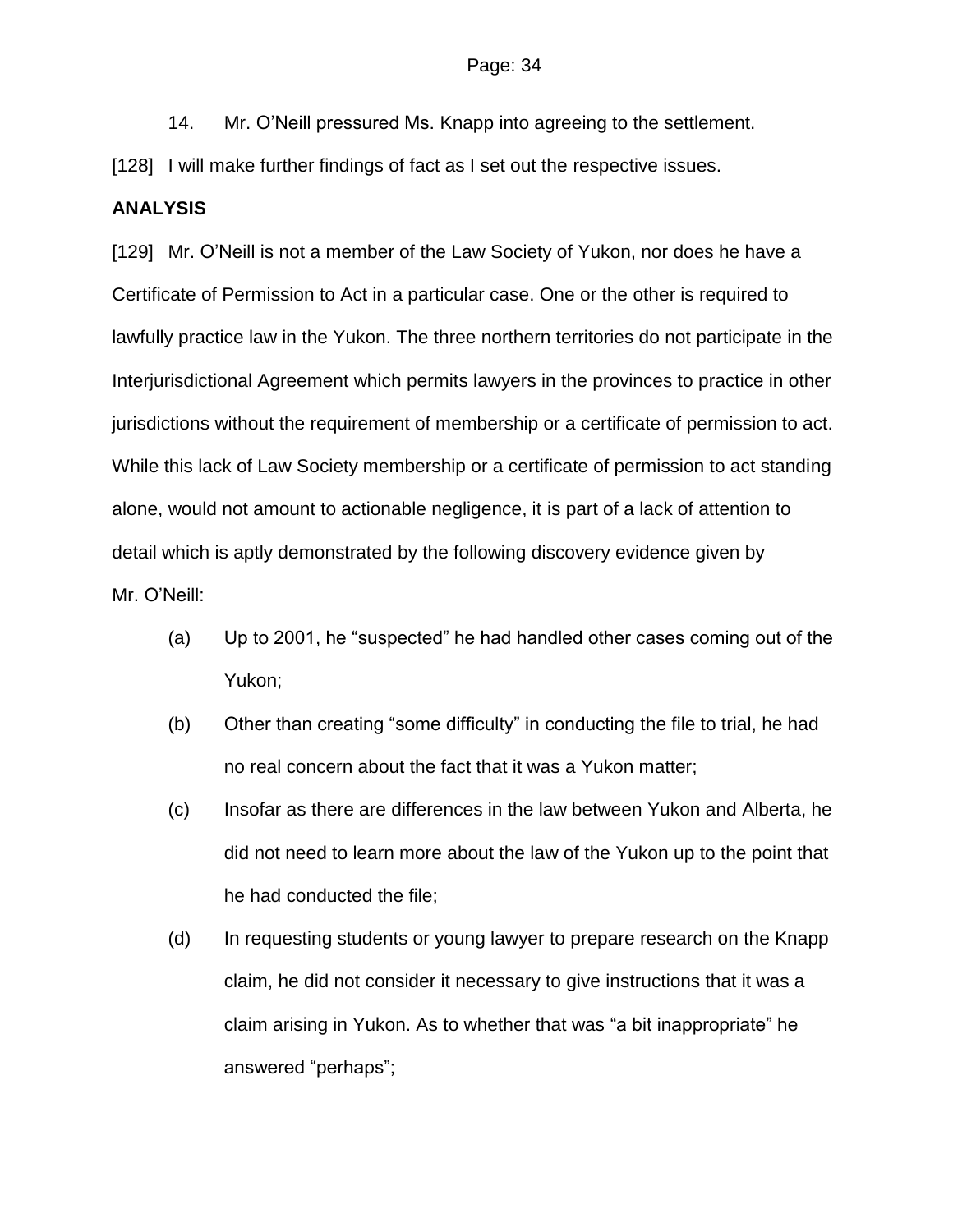- (e) He acknowledged that he would look to Court of Appeal decisions for precedents but he had no specific knowledge of the Yukon Court of Appeal or its decisions; and
- (f) He "may have known" that the British Columbia Court of Appeal also served as Yukon's Court of Appeal, but he had no specific recollection in that regard.

[130] I will now discuss the issues I have set out. I will not address all aspects of the seatbelt defence and loss of capacity to earn income involved in Ms. Knapp's case at this stage but will do so when I address the damage and liability issues.

# **Issue 1: Did Mr. O'Neill advise Ms. Knapp as a reasonably prudent lawyer in a personal injury case, as to the range of damages she should expect and settle for?**

[131] In my view, the most important features of this claim from a pain and suffering perspective are found in Dr. Dommisse's letter dated November 26, 2001:

- (a) That the injury is a two-column anterior compression fractures of T-10 and T-11 with degenerative changes at T-11 and T-12;
- (b) That it is possible that Ms. Knapp may require an anterior thoracic fusion from T-10 to T-12, but it is a last resort if all non-surgical methods of treatment fail;
- (c) That her present condition will gradually deteriorate;
- (d) That she will have ongoing pain and suffering with physical activity to a moderate extent;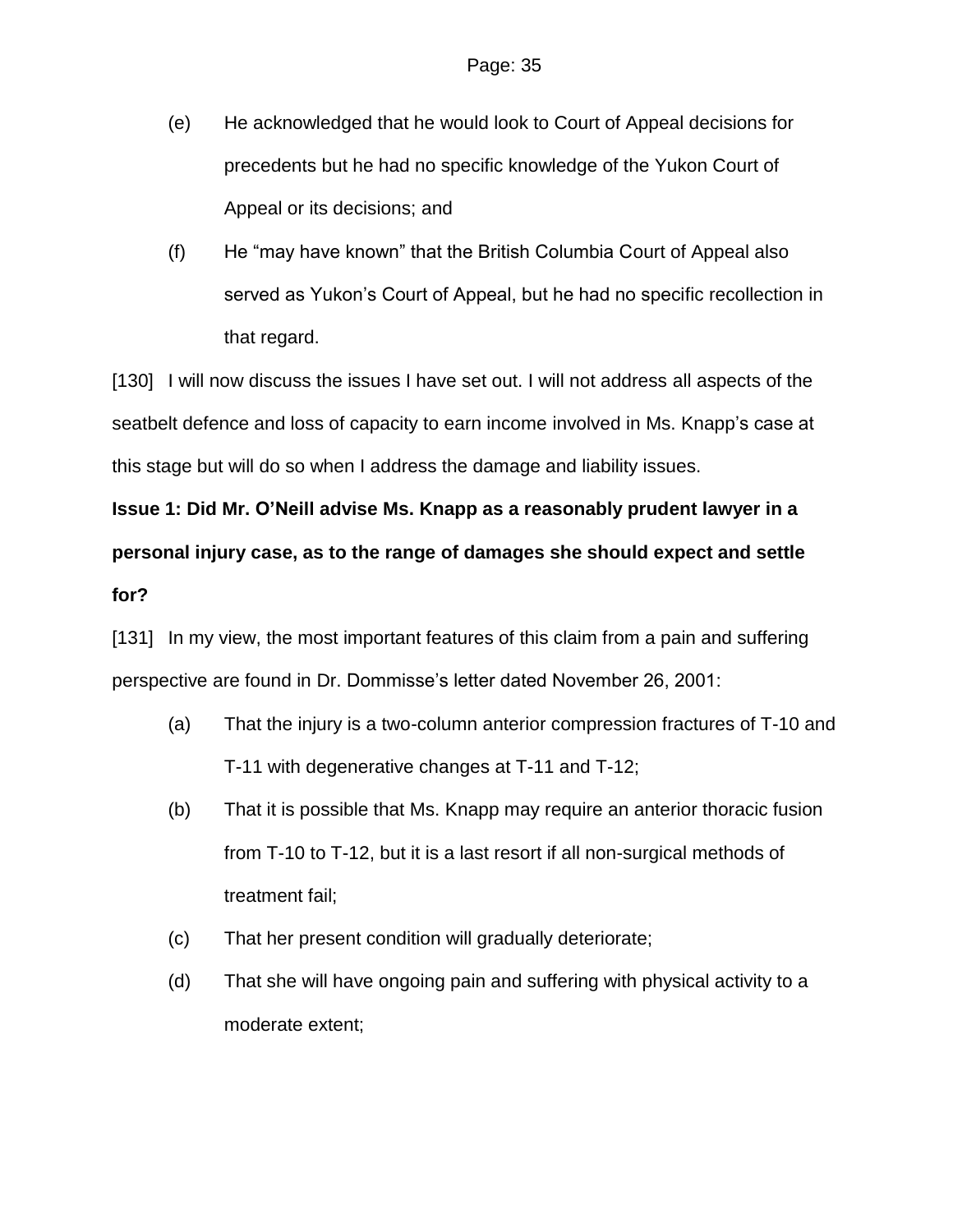- (e) That her future disability will be mild to moderate without surgery and permanent;
- (f) That she was not totally disabled from working and could conceivably work in a part-time capacity but her reduced capacity of working would be permanent if she was treated without surgery.

[132] There is no doubt that Ms. Knapp was very uncertain about whether to have surgery in light of Dr. Dommisse's advice to settle her claim before surgery and Mr. O'Neill's advice to Ms. Knapp to do the surgery before settling her claim. However, Mr. O'Neill failed to do the following:

- (a) To research and prepare an opinion to inform Ms. Knapp of the range of damages she might anticipate on all heads of damage;
- (b) To advise Ms. Knapp on the risk of settling before surgery;
- (c) To obtain her instructions to send the recommended settlement offer of \$182,246 on January 17, 2002;
- (d) To provide Ms. Knapp with a copy of the \$182,246 recommended settlement offer; and
- (e) To conduct his research on damages and liability before the first offer of settlement.

[133] There is nothing inherently wrong with the wording "I am prepared to recommend settlement" in the letter, as long as the recommendation is based on research and evaluation of damages, and most importantly the client's instruction. Although being "prepared to recommend" does not result in a binding settlement, if accepted, it clearly sets out the high end of Ms. Knapp's claim for settlement purposes. As Mr. O'Neill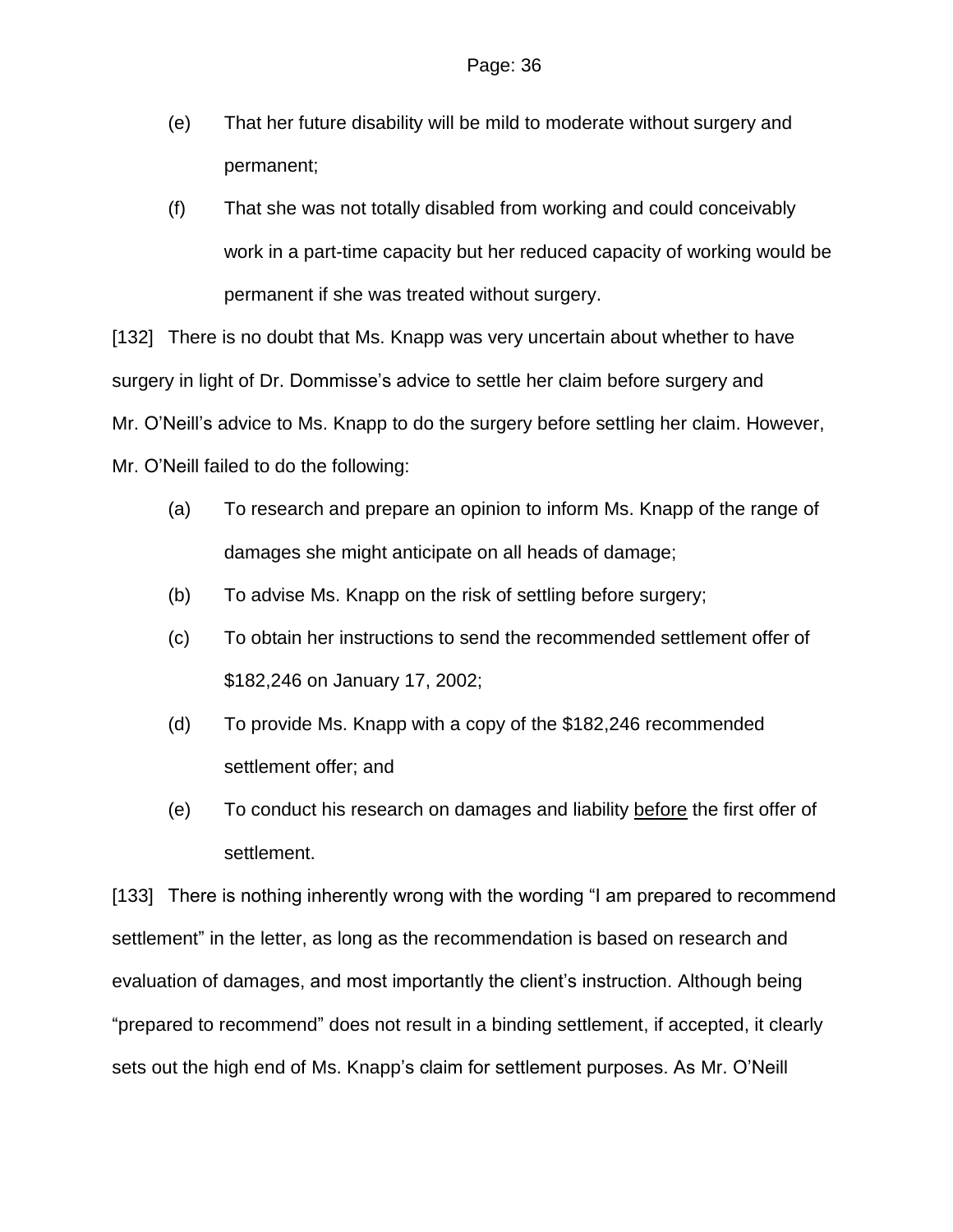states, the letter was sent (and I would add received) with the understanding that the

amount was "at the very high end of the range of the claim".

[134] Mr. O'Neill was asked in examination-in-chief if there was any relationship

between the research on quantum of general damages and his January 17, 2002

"prepared to recommend settlement" letter. He replied:

- A I suppose not specifically. Obviously if the research memoranda came after the letter to Ms. McQuistan, I didn't have the benefit of seeing that first, so there's no direct relation. I had assessed general damages, in my opinion, in the January  $17<sup>th</sup>$  letter on the high side, and then, you know, wanted some research thereafter just to confirm that I was on the high side, in the range, and that's what that memoranda of Feb. 11 tells me.
- Q Those numbers that are reflected in the the letter at page 123 and 124 –
- A Yes
- Q -- had you discussed those with Ms. Knapp?
- A I may have. I can't be certain that I had.

[135] Whatever the case with the memoranda, in my view, it was negligent to write the

January 17, 2002 settlement offer without having researched the British Columbia and

Yukon case law to reach an informed opinion and obtain informed instructions from

Ms. Knapp.

[136] When asked in chief why he sent the "prepared to recommend" settlement offer

of January 17, 2002, Mr. O'Neill declared:

- $Q \rightarrow$  something that you you do often on your files? Is this sort of a standard thing with you?
- A Yes. When I make a proposal to an insurer or to defence counsel for that matter, an initial proposal is always one that I am prepared to recommend. It isn't one that the client is necessarily instructing me to say they will accept.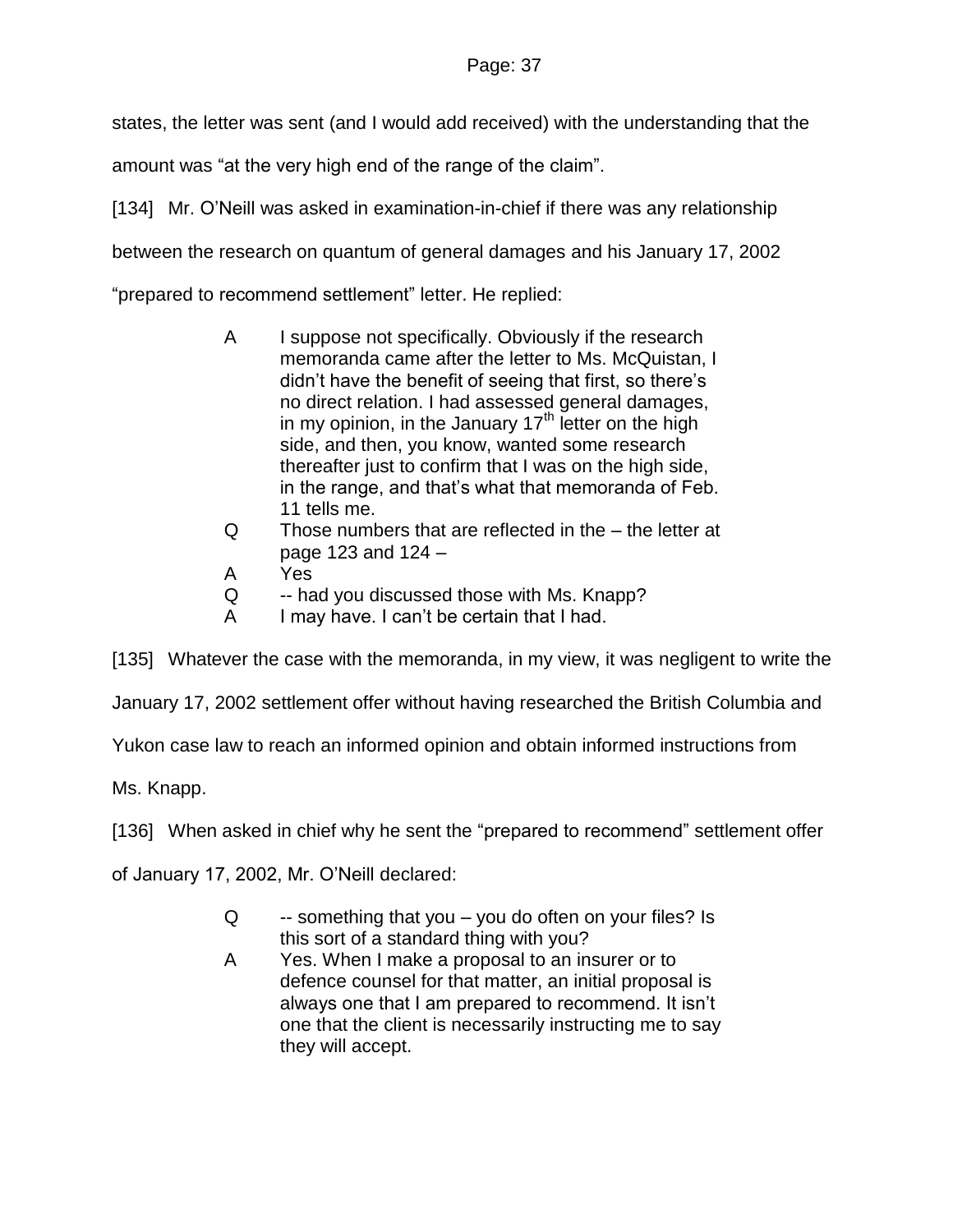- Q Okay. And what are you attempting to accomplish with letters like that and specifically this January  $17<sup>th</sup>$ letter?
- A I'm looking to elicit an initial offer from the insurance company by going in with numbers that I would believe at the time were at the very high end of the range of the claim.
- Q Okay. Can you recall what information that you considered on the file in coming up with the component in the letter of – at page 123 for past loss of income, loss of opportunity, \$50,000?
- A It would have been the material that I had on the file that would have substantiated that head of damage along with my understanding of the law of income recovery of loss of opportunity recovery and my experience in that regard.

[137] In examination for discovery, Mr. O'Neill was asked if he had instructions to make

the January 17, 2002 settlement offer:

- Q Did you discuss these numbers with Ms Knapp before presenting them to Zurich?
- A I may have, but I can't be certain of that.
- Q The letter doesn't indicate a copy going to Ms Knapp.
- A There wouldn't have been a copy provided. My practise, typically, isn't to copy my client with that document.
- Q This is a fairly routine document?
- A To me, it's a fairly routine document, yes.
- Q And why would you not inform your client of this kind of proposal, when it really – you know, it's focusing on settlement?
- A Right. Two reasons, primarily. As you can see, the language that I use in the proposal, if you want to call it that, is a recommendation.
- Q Yes.
- A It's not a proposal coming from my client, or the client; it's coming from myself and it's numbers that I'm prepared to recommend. Those numbers, typically, are inflated numbers, and I do not wish to create any expectational difficulties with my client.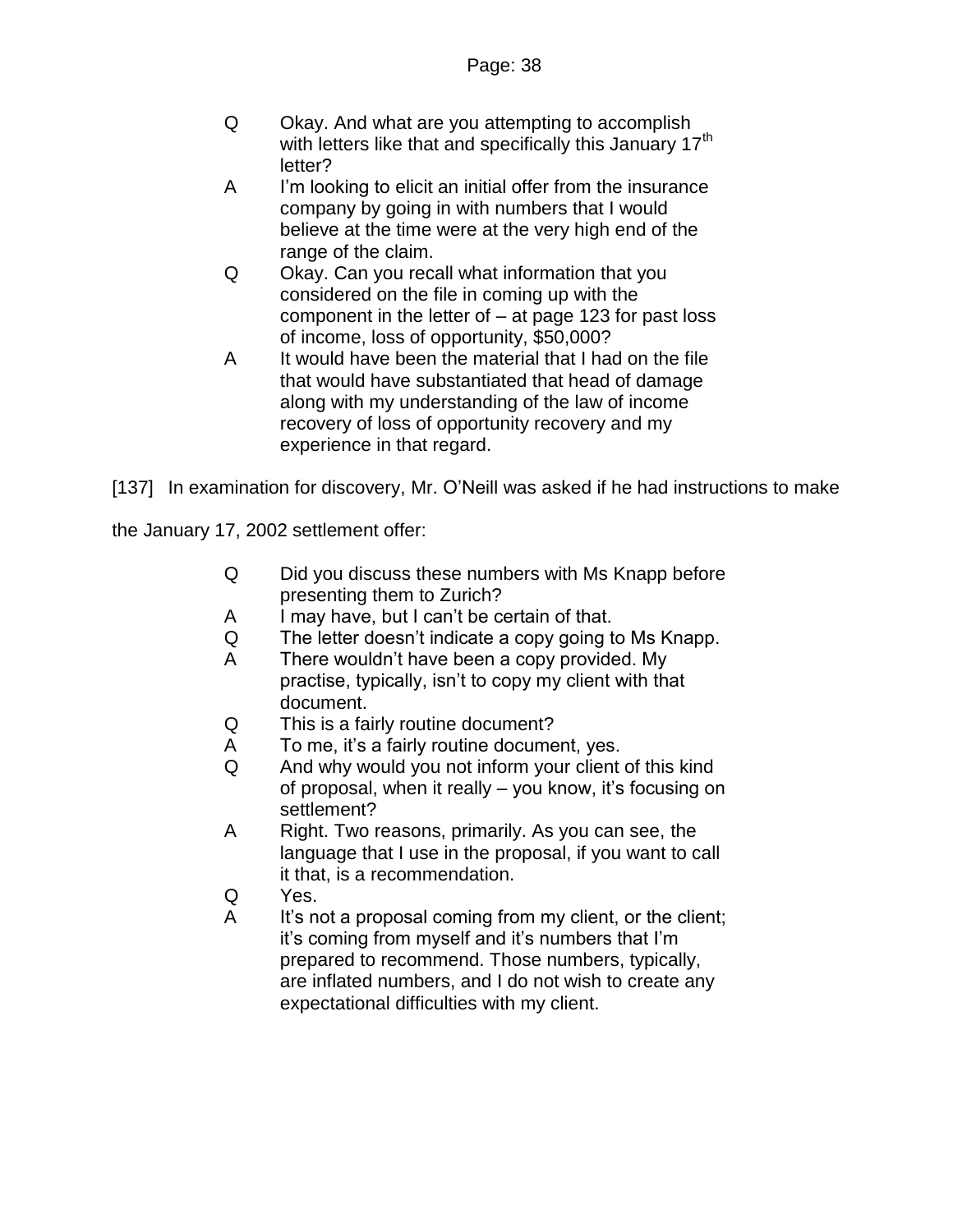[138] I recognize that keeping a client's expectations in check is a relevant and important aspect of a personal injury law practice. It cannot, however, override the duty to inform the client and obtain the client's instructions for an opening settlement offer. [139] The January 17, 2002 recommended settlement offer did not include any case law to buttress the opening offer. In my view, a reasonably prudent lawyer, particularly when working in another jurisdiction, would review the case law on each head of damage before sending a settlement offer to ensure that the offer comprehensively addresses the claim, and here, also the impact of the seatbelt defence before the defence lawyer raises it.

[140] Mr. O'Neill refers to "inflated numbers" but those were not based upon any research or reasoned basis. A client requires reliable information about the high range and the bottom line to provide informed instructions. Arguably, Mr. O'Neill's general damages offer of \$80,000 may not have been inordinately low but instructions from his client were clearly required, particularly with Dr. Dommisse's guarded opinion and the possibility of future surgery.

# **Issue 2: Did Mr. O'Neill advise Ms. Knapp on the issue of loss of capacity to earn income as a reasonable prudent lawyer in the Yukon should?**

[141] There is no evidence from his file that Mr. O'Neill addressed the issue of loss of income earning capacity, much less advised his client of the claim or the expert opinion required to evaluate that claim that would be paid for by the law firm.

[142] Mr. O'Neill stated the following on examination for discovery:

A I don't believe, sir, that I researched the issue of loss of opportunity or loss of earning capacity on this claim, quite frankly, so I don't want you to think that I specifically researched Alberta and overlooked British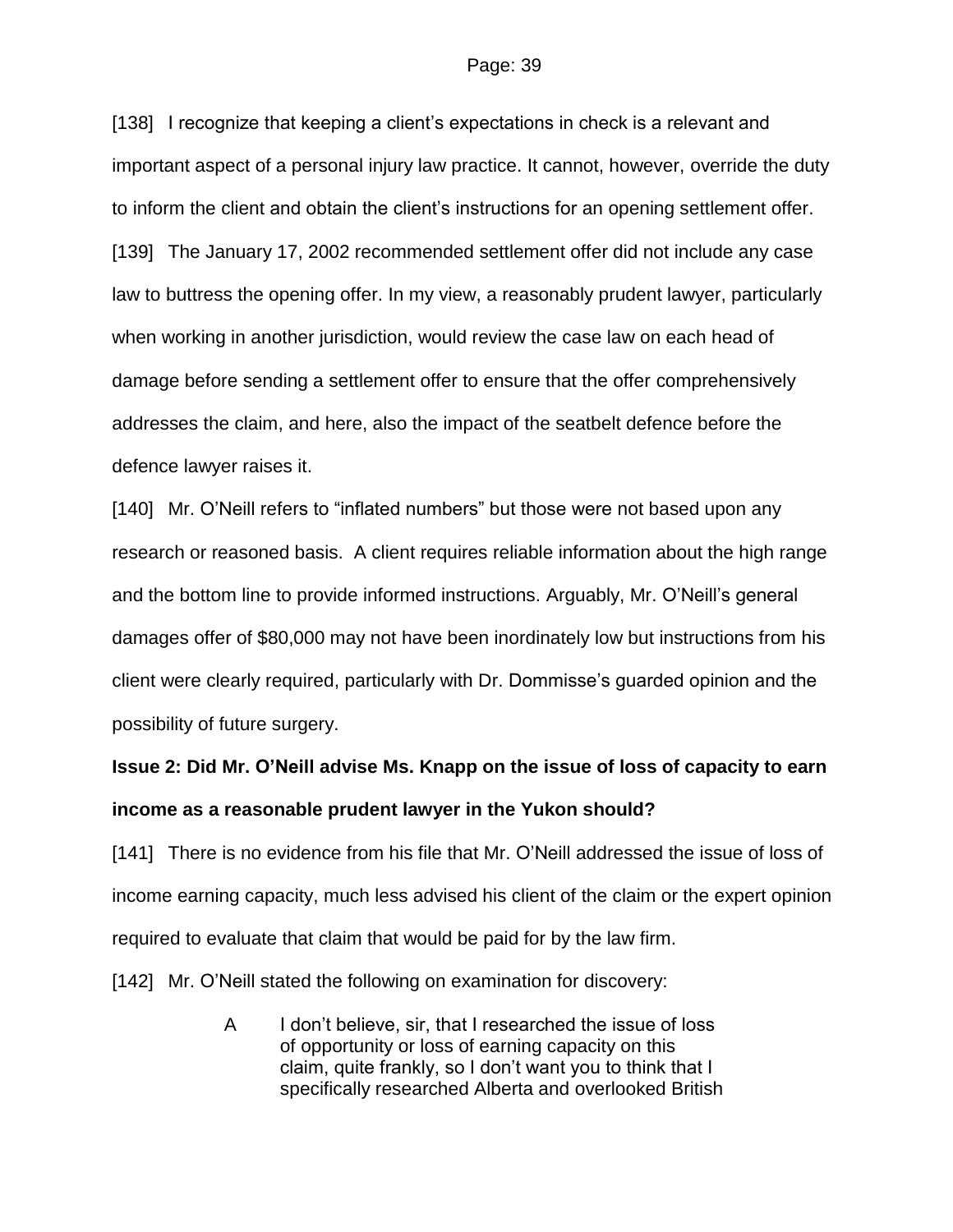Columbia and the Yukon. Quite frankly, in my assessment of loss of opportunities/loss of earning capacity in this case, without historical data, without very much in the way of historical information, notwithstanding the injury, that portion of the claim, for many reasons, was somewhat tenuous, in my opinion.

[143] Mr. O'Neill was aware of the requirement to build a case in a structured fashion,

which would include functional capacity evaluation, vocational assessment and an

economic report. But he apparently abandoned that idea based upon Ms. Knapp's

decision not to have surgery before settlement. He put it this way:

… when it was made clear to me that she did not want to wait until after surgery to settle, it kind of knocked the feet out of building the case in a very structured fashion.

[144] In cross-examination, this exchange took place:

- $Q$  All right. So in in resolving the the claim, are you going to sacrifice an area of damages that could be quite sizeable for Ms. Knapp? And I'm speaking for a future earning capacity claim.
- A I was going to follow my client's instruction and attempt to resolve the claim. I wasn't sacrificing anything.
- Q Did you advise her about the potential value of her future earning capacity claim?
- A There may well have been discussion on that point.
- Q You never quantified it, however?
- A Not as the file reflects, no.

[145] In my view, the decision to have surgery or not should not have had any impact

on the preparation of expert reports to prepare a claim for loss of income earning

capacity for either a settlement or trial. The real fact that Mr. O'Neill did not appreciate is

the fact that this injury resulted in a mild to moderate permanent disability that, without

surgery, would impair Ms. Knapp's future capacity to earn income.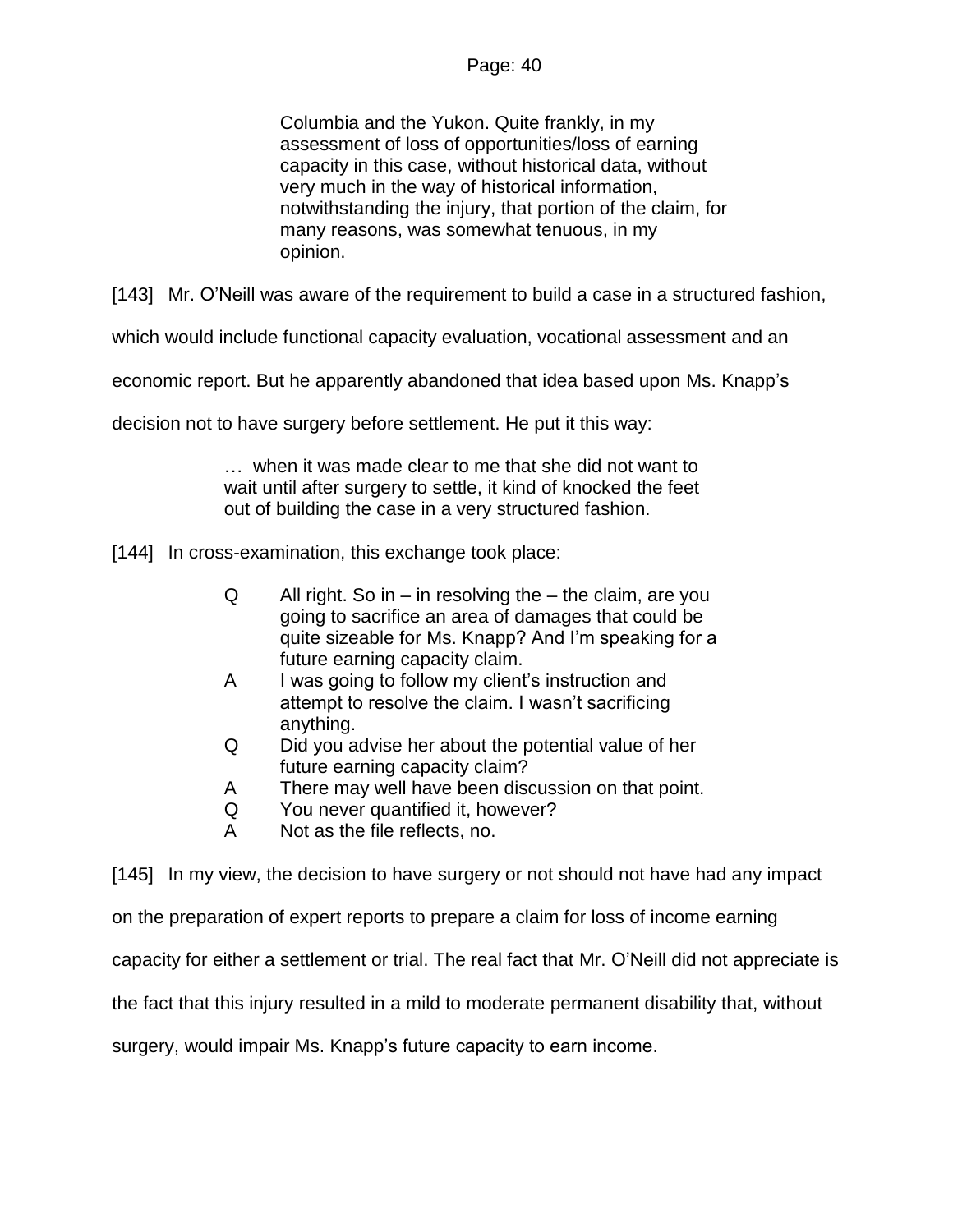[146] It is quite remarkable that Mr. O'Neill was notified by his student on February 11,

2002 of *Reed v. Steele* with an asterisk followed by "BCCA appeal increased award for

future loss of earning capacity, while the general damages remained the same". At

paras. 30 – 36 of that case, Rowles J.A. stated that where the plaintiff had "some

residual symptoms" arising from the accident, the focus should be on loss in earning

capacity rather than a loss of future income. There is a line of British Columbia

decisions from *Brown v. Golaiy* (1985), 26 B.C.L.R. (3d) 353 (S.C.) to *Palmer v. Goodall*

(1991), 53 B.C.L.R. (2d) 44 (C.A.) that support this. In *Palmer,* Southin J.A. said:

Because it is impairment that is being redressed, even a plaintiff who is apparently going to be able to earn as much as he could have earned if not injured… is entitled to some compensation for the impairment. He is entitled to it because for the rest of his life some occupations will be closed to him and it is impossible to say that over his working life the impairment will not harm his income earning ability.

[147] The loss of earning capacity was assessed at \$50,000 in that case.

[148] To be fair, Mr. O'Neill addressed the difficulty of a future loss of income claim

because of Ms. Knapp's irregular actual income from September 1999 to October 2002,

while she was in transition from Switzerland to Canada. However, he failed to address

the loss of income earning capacity, which even at a modest amount on an annual basis

could be significant over Ms. Knapp's lifetime.

[149] In my view, Mr. O'Neill was negligent in the manner and extent to which he

considered Ms. Knapp's claim for loss of income earning capacity. Despite his inclusion

of the claim in the Statement of Claim, he failed to address the claim or obtain informed

instructions from his client before settlement.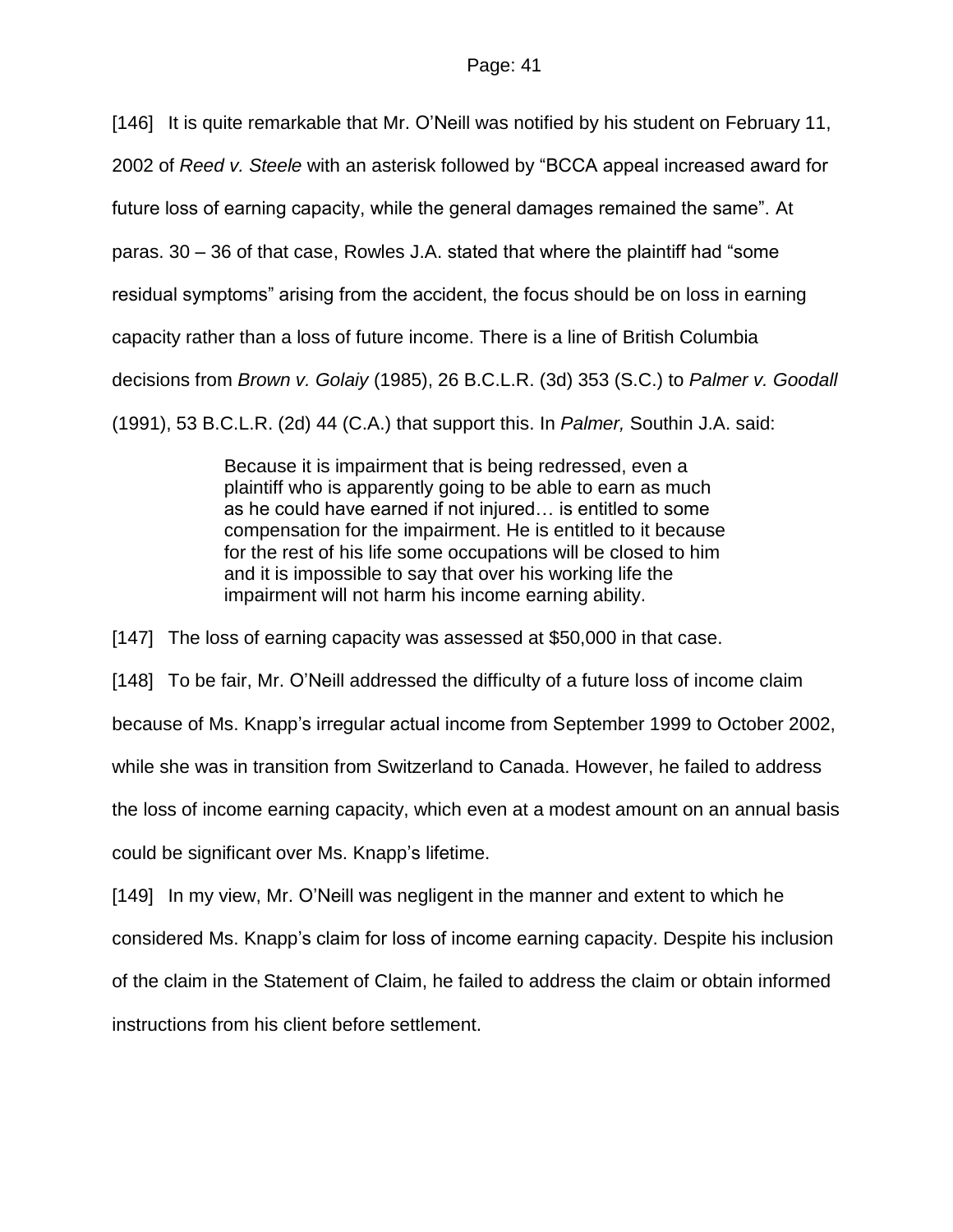[150] Furthermore, his defence that he was merely following instructions lacks merit because his "instructions" were not based on proper informed advice on the claim for loss of capacity to earn income. I reject the notion that it was Ms. Knapp's decision to consider settlement before surgery that "knocked the feet out of building the case." On the contrary, it made the requirement to build the claim for loss of earning capacity more compelling.

[151] Mr. O'Neill's counsel submitted that because of Ms. Knapp's decision not to have surgery until after the settlement, it was premature to do the functional capacity assessment. I do not accept this view, as Mr. O'Neill's notes made no reference to prematurity. The fact that the case could be settled prior to surgery, the latter not being a certainty in any event, does not diminish what was a permanent disability and deteriorating condition in Dr. Dommisse's opinion, nor the requirement to address it. [152] I conclude that Mr. O'Neill was negligent in his lack of advice and handling of this head of damage.

# **Issue 3: Did Mr. O'Neill advise Ms. Knapp on the issue of the seatbelt defence, as**

# **a reasonably prudent lawyer in the Yukon should?**

[153] Mr. O'Neill requested research by a student or young lawyer on the seatbelt issue. He stated:

- Q And do you recall whether or not you gave them any instructions vis-à-vis this being a claim arising in Yukon?
- A I don't believe so. Again, looking at this material, my concern, first and foremost, was the seatbelt issue, and how it would affect Ms Knapp's claim.
- Q Now, I see in the file that there's excerpts from the *Alberta Highway Traffic Act*?
- A Yes.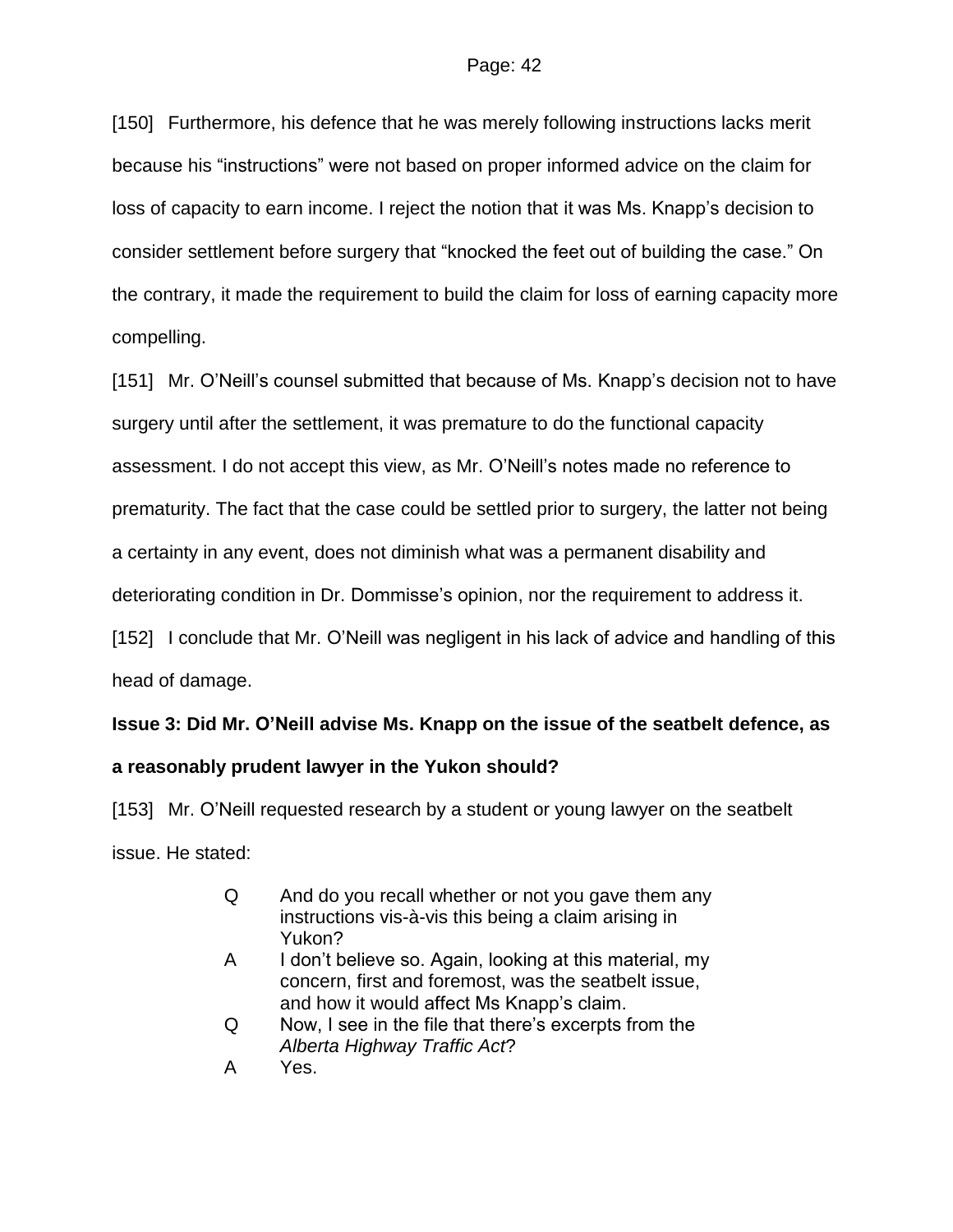- Q Now, did you go through that sub-file in the course of your handling of the claim?
- A Undoubtedly, yes.
- Q For the matter of being a Yukon claim, did you not find it a bit inappropriate that the students, or whoever was pulling that information together, was looking to Alberta law?
- A Perhaps.
- Q You don't have any independent recollection of that?
- A I do not, no.

[154] Mr. O'Neill held the view that a seatbelt defence would result in a reduction of 25

- 33 % based on the case law of Alberta. He held the view that in Alberta, it was a given

that if a seatbelt was not worn there would be a discount, typically without any obligation

on the defendant to produce expert evidence on the issue. He recalled in settlement

discussions with Mr. Stark that the 25% range was discussed.

[155] In specific answer to the viability of this seatbelt defence, Mr. O'Neill stated:

A Well, it was certainly something that we were going to have to be prepared to concede something on it. My approach, typically, would be to try and have its effect minimized by getting our numbers a little higher, so that, when you did get a reduction off, you're not feeling it in the way that you truly would if it was coming off the actual numbers. To me, it's always about what the client nets. To maximize the settlement, you can calculate all your numbers a bunch of ways. You can say your settlement was higher, and you gave up more points on the seatbelt; or your settlement was lower and you gave up fewer points on the seatbelt. it was something that we would have to address our mind to at any time we discussed settlement.

[156] In stating at discovery that the reduction was pretty much a given of a flat 25%,

he elaborated:

You know, was it that in October of '02 … I think we still worked to that number. Counsel may have wanted 35 or 40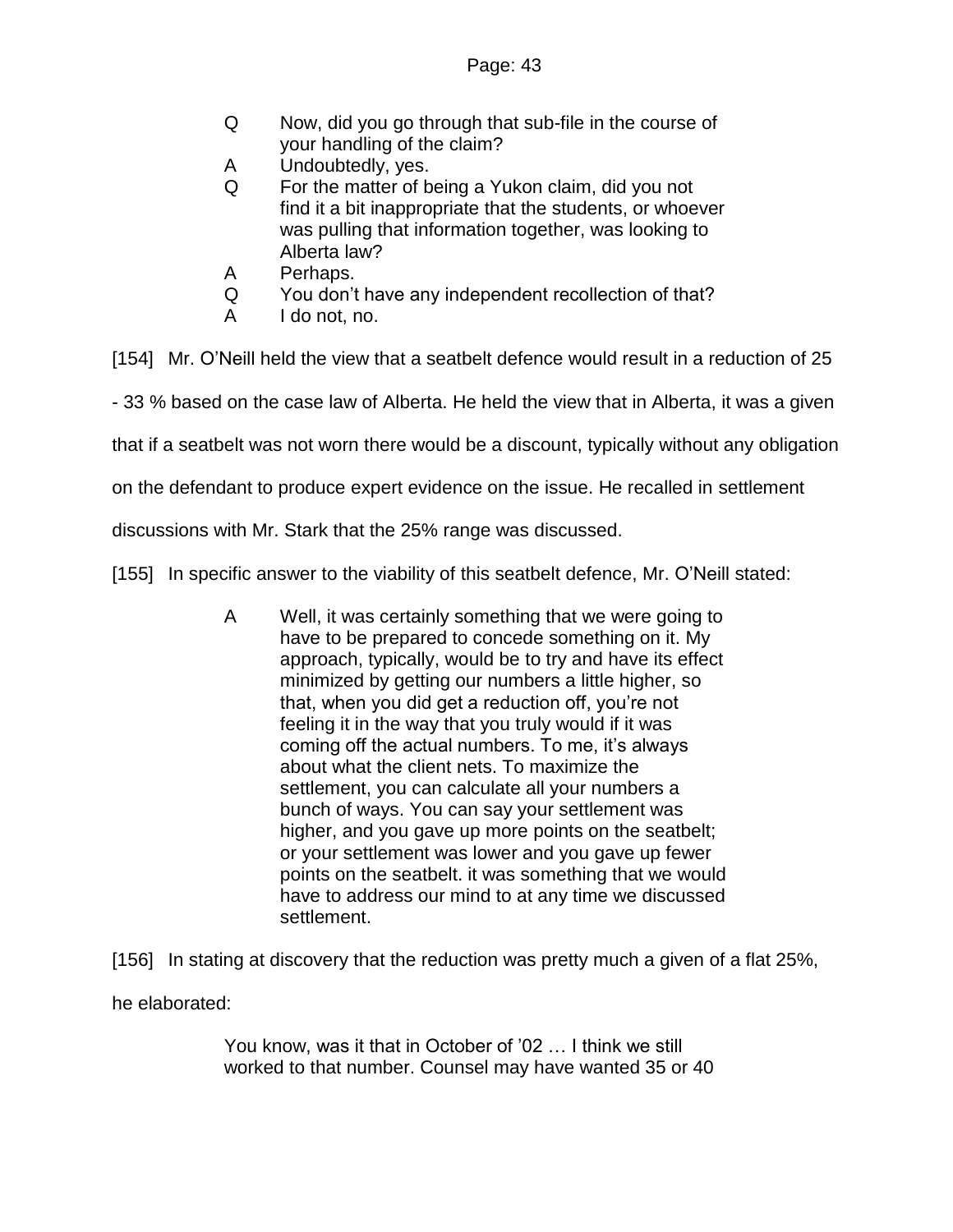in some cases, probably as low as 33, and we'd start at 10 or 15 or whatever.

[157] Mr. O'Neill's approach to the seatbelt defence in Ms. Knapp's case depended

upon the stage of the case, i.e., was it preparation for mediation or preparation for trial.

The following exchange took place in cross-examination:

- Q Okay. Would you not agree with me that over the course of a personal injury lawsuit where there is a question about a possible seatbelt defence, that it's incumbent on plaintiff's counsel to thoroughly examine that issue and determine whether or not the defence is viable? Would you agree with me on that?
- A I think that's a fair statement.
- Q Okay. Can you explain why in 18 months that you had conduct of this file you didn't pursue that with Ms. Knapp?
- $A$  I can't other than to  $-$  to think about the time period when I was retained, which was 18 to 19 months post-loss, and the time period or stage at which the matter was resolved, which was pre-litigation. So, certainly it was an issue. Perhaps some of the information that you would like to see there is not there and I can't recall it otherwise today, but October 22, 2002 wasn't the commencement of the personal injury trial.
- Q No.
- A So, the –
- Q No, it was it was the commencement of a mediation session where a seatbelt issue was on the table.
- A Correct.
- Q Right. And from what I can see, you dropped the ball on that issue; is that correct?
- A I disagree with that statement.
- Q Well, what what's—what's wrong with that statement? How do you disagree with that statement? After – after 18 months with that file, knowing from day one there was a seatbelt issue, how can you possibly not agree with the – the suggestion that you dropped the ball on the issue?
- A Because based on the fact that we knew Ms. Knapp hadn't been wearing a seatbelt and on the case law that we had researched and on my experience with matters regarding failure to wear a seatbelt, a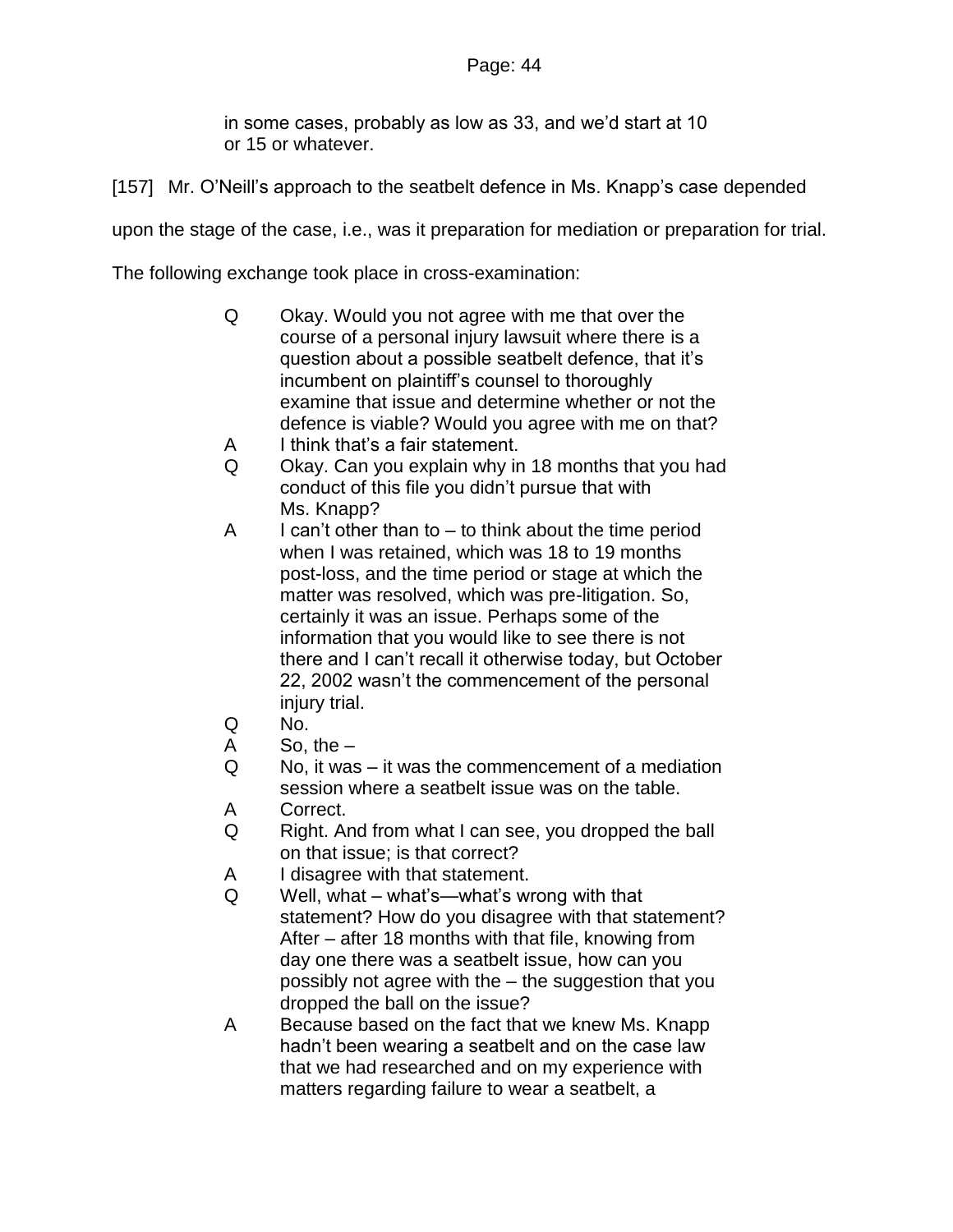reduction was not going to be out of question. So, we negotiated the issue away as best we could with numbers.

- Q Okay. So, you're saying that you did the best you could around that issue given that – that you weren't into trial mode or – or litigation mode yet?
- A I think I think that's a fair statement.

[158] In my view, whether a lawyer is preparing for mediation or trial, the defendant

has the onus to prove the following as set out in *Gagnon v. Beaulieu*, *Fraser Valley* 

*Frosted Foods Ltd. and Jones*, [1976] B.C.J. No. 1313 (S.C.), at para. 16:

- (a) Failure, while travelling in a motor vehicle on a street or highway, to wear a seat belt or any part thereof as provided in a vehicle in accordance with the safety standards from time to time applicable is failure to take a step which a person knows or ought to know to be reasonably necessary for his own safety.
- (b) If in such circumstances he suffers injury as the result of the vehicle being involved in an accident, and if it appears from the evidence that if the seat belt had been worn the injuries would have been prevented or the severity thereof lessened, then the failure to wear a seat belt is negligence which has contributed to the nature and extent of those injuries.
- (c) In the case of this particular form of contributory negligence, the onus is on the defendant to satisfy the court, in accordance with the usual standard of proof, not only that the seat belt was not worn but also that the injuries would have been prevented or lessened if the seat belt had been worn. The court should not find the second of these facts merely by inference from the first, even if that has been established.

[159] Mr. O'Neill was prepared to concede a 25% reduction without requiring the

defence to establish that it was negligent to not wear a seatbelt while in a sleeper where

no seatbelt or restraint was provided, or that Ms. Knapp's wearing the seatbelt in the

passenger seat would have prevented or lessened her injuries.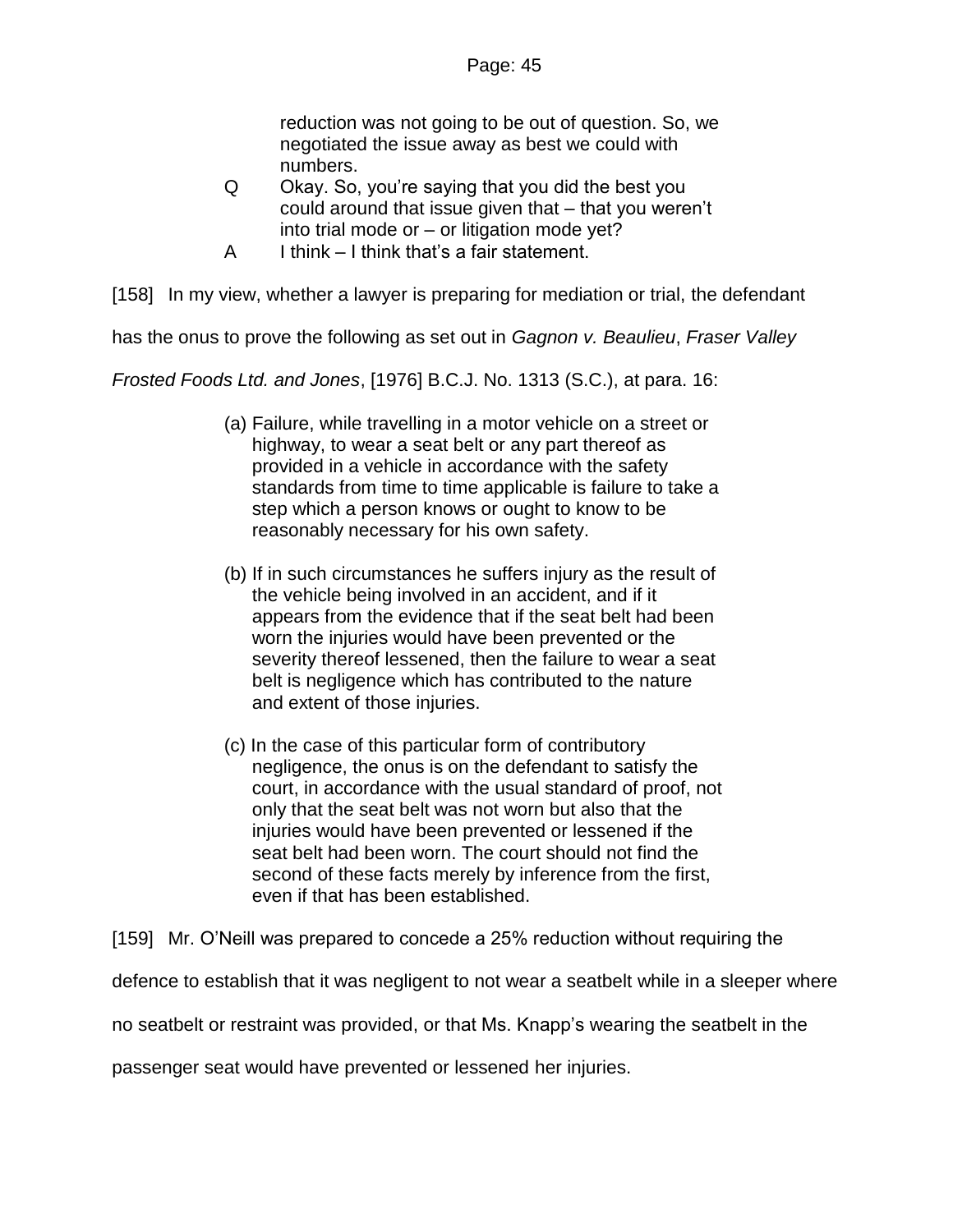[160] Mr. O'Neill failed to either examine the photographs that Ms. Knapp had of the interior of the tractor cab or provide them to an expert to determine whether the seatbelt defence could have been established. He considered this a matter for trial not for settlement.

[161] I conclude that Mr. O'Neill was negligent in advising Ms. Knapp on the seatbelt defence and in negotiating a settlement at the mediation based on a 25% reduction.

# **Issue 4: Did Mr. O'Neill inform, prepare and represent Ms. Knapp as a reasonably prudent lawyer for mediation?**

[162] The use of mediation has been well-established in the practice of personal injury law for the past 20 - 30 years. With proper preparation, mediation has a high settlement outcome that can reduce trial costs and provide certainty to the litigants. To be successful, mediation must include the litigants and it provides a certain ownership and control, particularly for the injured party in personal injury claims.

[163] I am in agreement with the approach to mediation set out above by Mr. Vilvang. It is based upon 35 years of practice and, in my view, is the standard for a reasonably prudent practitioner. Mr. Vilvang provided a paper at a BC Continuing Legal Education Seminar in 2003 entitled *Role of Counsel at Mediation: Pre-Mediation Preparation and Positioning.* In my view, reasonably prudent counsel prepare for mediation in the same way as they would for trial, unless they have express and informed instruction not to do so. This includes securing any expert reports and thoroughly canvassing the law.

[164] I find that adequate preparation did not occur in this case. Trial preparation is undeniably more intense and focussed on witness preparation and cross-examination, but preparation for mediation is similar in terms of preparing the client and making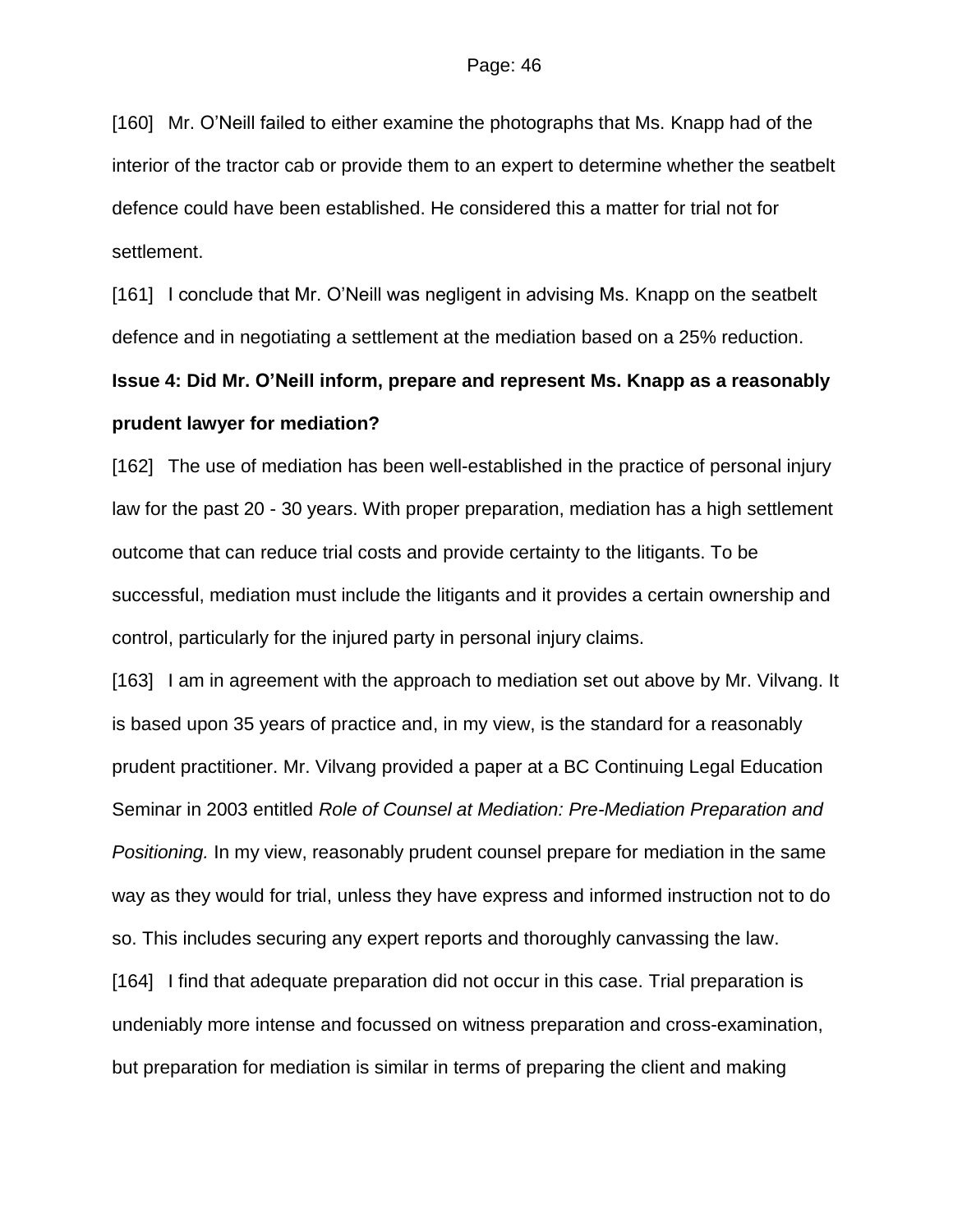submissions on expert reports both in writing and orally. Briefs or Mediation Summaries and case law, while optional, are nonetheless absolutely essential where counsel wish to convince the other side or the mediator of their views on the law or practice. [165] To the extent that Mr. O'Neill infers that mediation is simply a numbers game without the need for legal or expert opinion, he is simply wrong. Mediation is useful when reasonable settlements are achieved. But mediation should never be a process

that seeks settlement for settlement's sake.

[166] Ms. Knapp's case is no different. There were four aspects that had to be addressed through expert evidence and case law. Firstly, Mr. O'Neill had the expert reports to put forward on a pain and suffering claim based upon a permanent lifetime disability, albeit mild to moderate. However, he neglected to present any British Columbia or Yukon case law.

[167] Secondly, Mr. O'Neill had the factual basis and expert medical opinions to support an award for loss of capacity to earn income, but he had neither case law nor expert reports to substantiate what both legal experts in this case agree could be the largest head of damage.

[168] Thirdly, on the seatbelt issue, Mr. O'Neill did not address the facts of the case, nor did he appear to understand the law. Rather, he accepted, without reviewing the photographs, that a a 25% reduction would be the likely outcome.

[169] Fourthly, Mr. O'Neill did not provide his client with the mediation agreement she was required to sign in advance of the mediation itself. There is no evidence that he prepared Ms. Knapp for her presentation or the role she and Mr. O'Neill would play at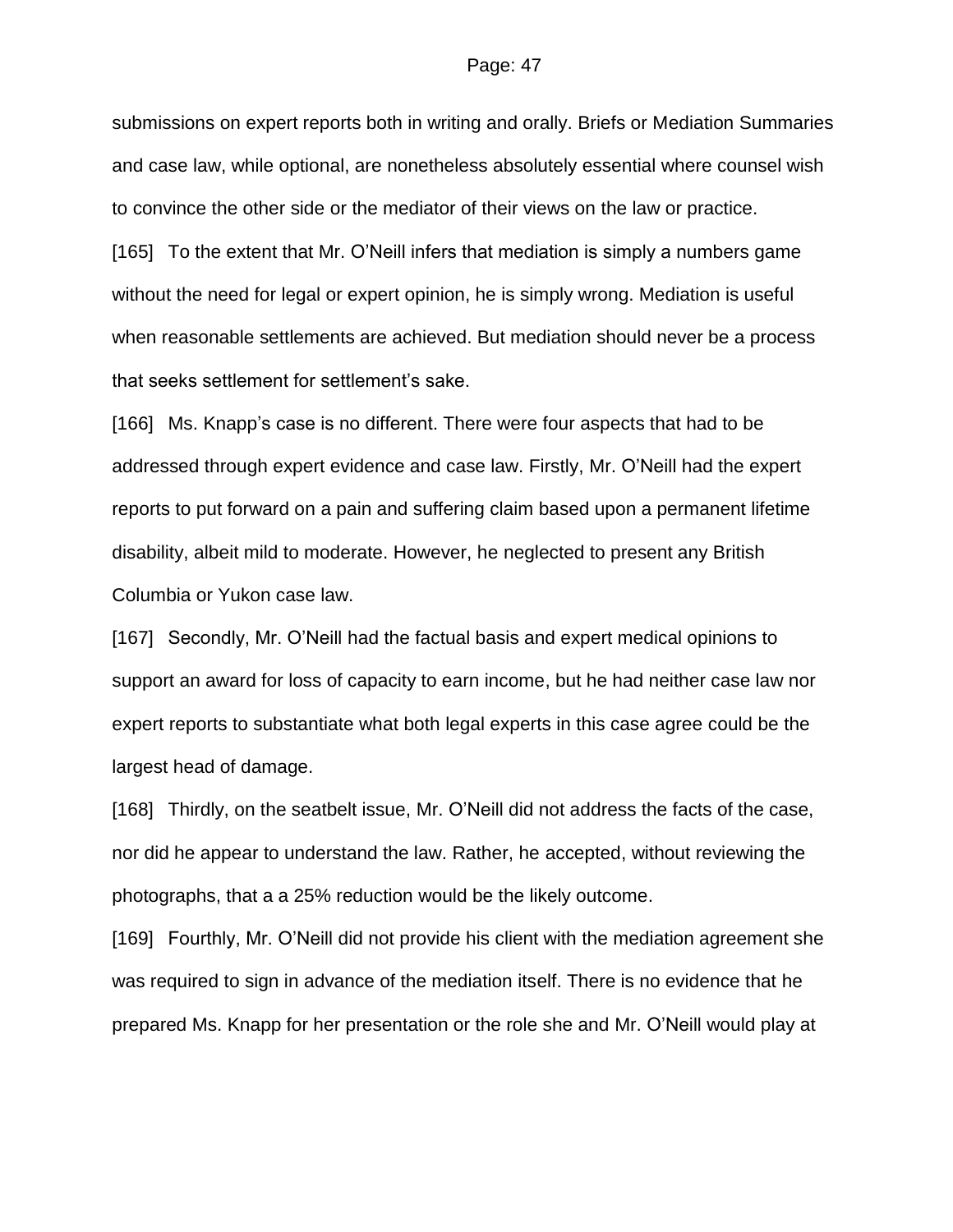mediation. I adopt the "Preparation of the Client" section of Mr. Vilvang's 2003 presentation:

- (1) Explain why you believe mediation may be beneficial in this case.
- (2) Explain the mediation process in detail.
- (3) Advise the client of his or her role in the mediation.
- (4) Advise the client what your opening position will be and why.
- (5) Advise the client where you realistically expect that a settlement can be reached.
- (6) Thoroughly review evidence and arguments you intend to present.
- (7) Thoroughly review the evidence and arguments you expect the other side to present. Make sure your client totally understands the strengths and weaknesses of both sides' positions.
- (8) Make sure your client is completely comfortable with plans to proceed to a mediation and that the client has complete confidence in the battle plan you have prepared and your ability to carry it through.

[170] I want to be clear that I do not say that the failure to follow each and every recommendation of Mr. Vilvang should result in a finding of negligence against counsel. In *Chaster*, cited above, at paras. 53 and 54, Prowse J.A. approved the trial judge's view, on the unique facts of that case, the plaintiff's lawyer did not have to prepare the case to the same extent as at trial in order to proceed to mediation. That case was unique because Chaster was an accomplished litigation lawyer and, after an unsuccessful mediation, settled the case on his own without advising his lawyer, LeBlanc.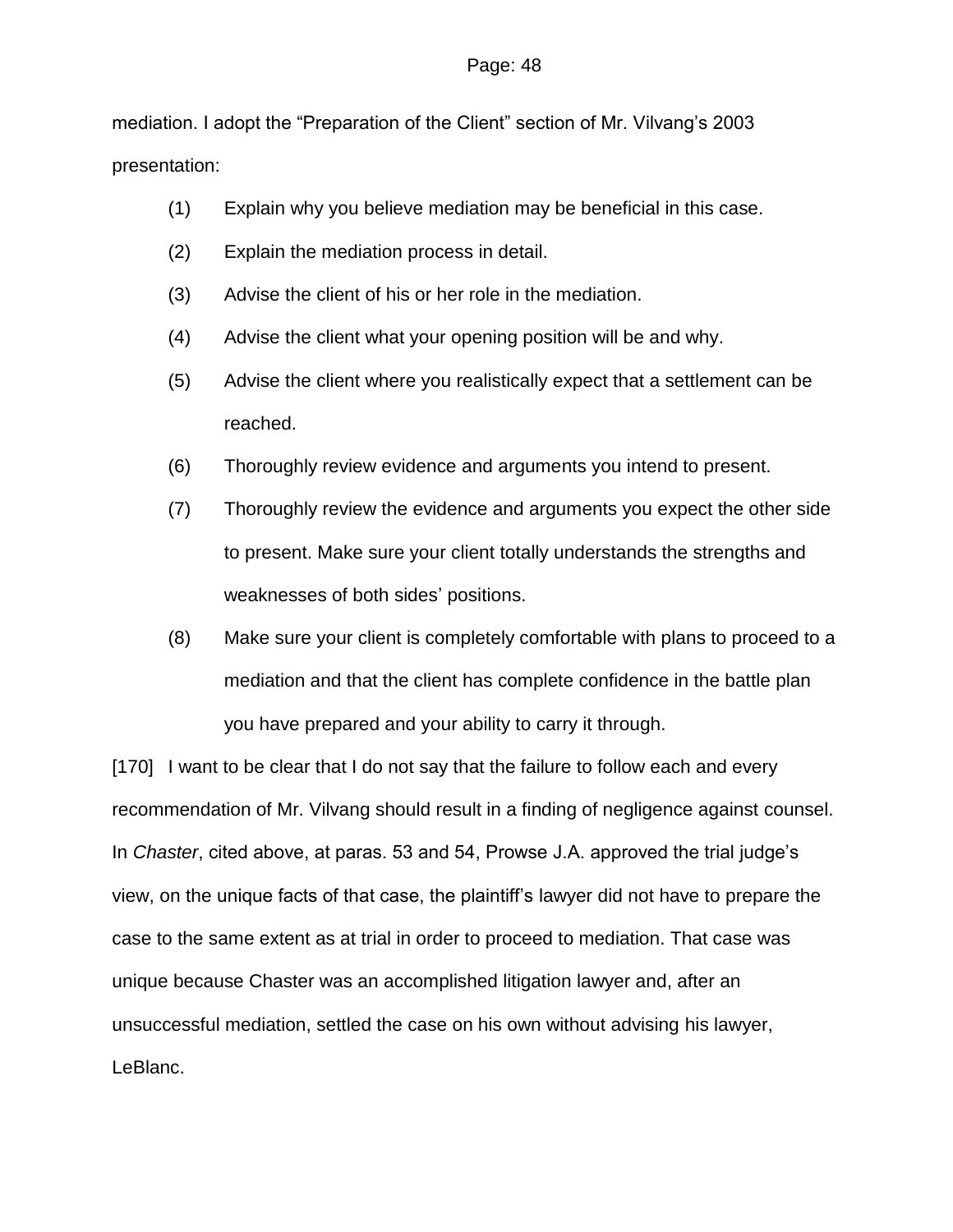[171] The *Chaster* case is quite distinguishable because LeBlanc, before mediation,

completed a number of steps including the securing expert reports for a claim for loss of

capacity to earn income. Further, Chaster had been discovered, witness statements

were taken from two of the three eyewitnesses, two legal opinions had been obtained

(one of which presented a dim picture on liability), an oral report on accident

reconstruction was received, an economic report on past and future loss had been

prepared, and there was an actuarial report as well as current medical reports.

[172] Prowse J.A. stated the following:

54 All of this information was considered by Mr. LeBlanc in the preparation of his Mediation Brief, which the trial judge found sufficient for its purpose. It is evident that he and Mr. Chaster approached the mediation as an opportunity to canvass the possibilities of settlement and to move the defence from what had been its intransigent position on both liability and quantum. Mr. LeBlanc stated that, for tactical reasons, he did not usually provide "will say", or similar summaries of the evidence of his collateral witnesses prior to mediation, since the information contained in them could potentially be used to the benefit of the defence in the event that settlement was not effected, despite the confidentiality of the mediation proceedings.

…

66 In my view, it cannot be said that the trial judge erred in all of the circumstances before him, in finding that Mr. LeBlanc's mediation brief was good, in the sense of representing a reasonable approach to settlement as matters stood at that time, or in failing to find that Mr. LeBlanc should have adjourned the mediation in circumstances where he was not fully geared up for trial. To say that lawyers who are not fully prepared for trial should not engage in mediation is a proposition which would take many lawyers in the personal injury bar by surprise and, in my view, with good cause. There are many reasons for choosing to mediate at a particular point in time and many strategies and approaches which lawyers may take in doing so, depending on variables which do not lend themselves to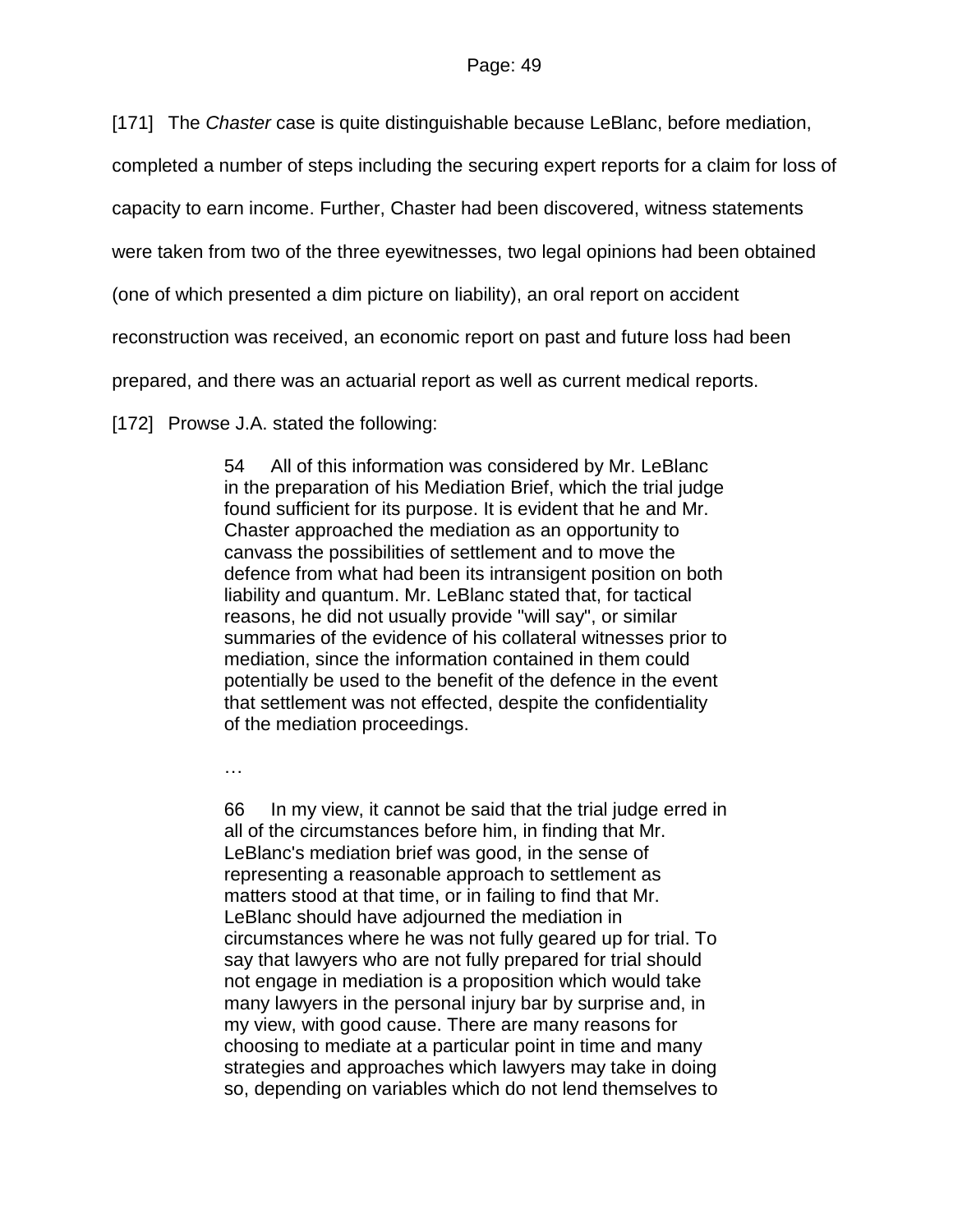a "one size fits all" strategy. The trial judge was obviously of the view that Mr. LeBlanc was not negligent in proceeding to mediation in the circumstances having regard to all of the evidence and I am not persuaded that his finding in that regard is in error.

[173] However, the research and preparation of Mr. O'Neill failed to address the

necessary elements of fact and case law prior to this mediation, and I find that he failed

to inform, prepare and represent Ms. Knapp as a reasonably prudent lawyer.

**Issue 5: Did Mr. O'Neill act as a reasonably prudent lawyer in accepting** 

**Ms. Knapp's instructions to settle her claim, notwithstanding that further file** 

### **development would have likely resulted in an enhanced settlement at a later**

### **date?**

[174] As indicated above, Mr. Everard opined that the real issue is whether Mr. O'Neill

acted prudently in acting upon his client's instructions to conclude an early settlement.

He expressed this opinion as follows:

However, given that O'Neill was instructed by the client to conclude an early settlement, and given that the client had traded a reasonably clear employment trajectory in Switzerland, for an uncertain future in the Yukon, and given that some of her motivation appears to be non-monetary, it would be improper for O'Neill to refuse to accept, and to act upon, his client's instructions to settle the file on the basis of the information which he had in hand at the time of the Mediation.

[175] At the outset, I should say that the facts I have found provide no support for the proposition that Mr. O'Neill was acting on Ms. Knapp's informed instructions to settle her claim early. Ms. Knapp was completely unaware that further file development would have likely resulted in an enhanced settlement at a later date. On the contrary, I have found that: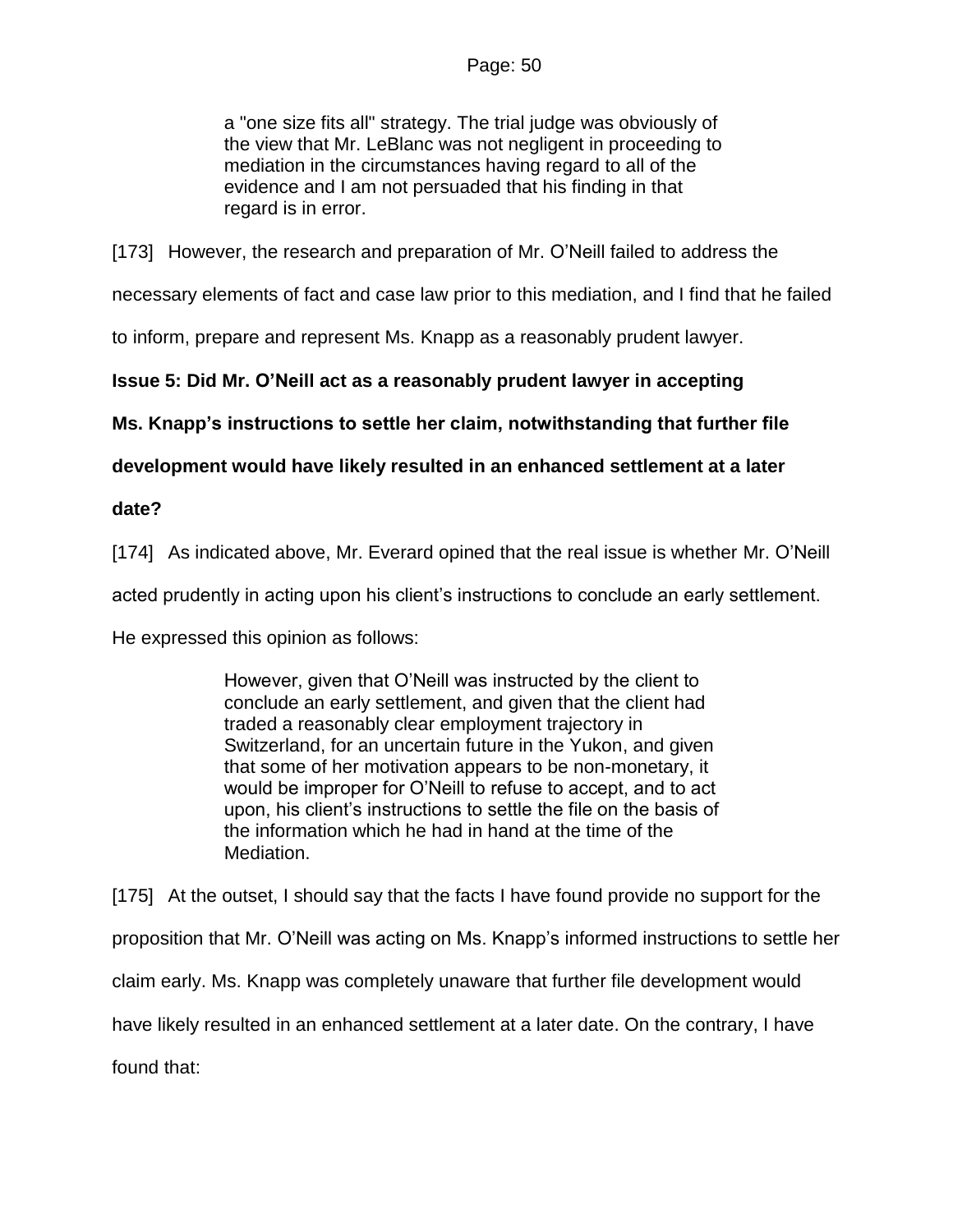- 1. Mr. O'Neill never provided Ms. Knapp with any evaluation of the heads of damage;
- 2. he never provided her with advice on the development of a claim for loss of capacity to earn income because he essentially thought her claim under this head was tenuous;
- 3. he did not provide her with an opinion on the seatbelt defence and the expert opinion that could be obtained;
- 4. he never provided an opinion on the merits of proceeding to trial versus the settlement on the table at mediation.

[176] In fact, Mr. O'Neill told her that he would not take her case to trial, she risked a seatbelt reduction of  $0 - 75%$  and she could be ordered to pay costs.

[177] I do not find any evidence supporting the assertion that Ms. Knapp gave any informed instruction to Mr. O'Neill about an early settlement and what she would be sacrificing financially.

[178] However, even if the facts supported Mr. O'Neill's instruction to conclude an early settlement, a reasonably prudent lawyer should have provided Ms. Knapp with an evaluation of her claim, including any financial detriment that could result from settling without all the expert opinion evidence. A reasonably prudent lawyer would be concerned about a client seeking an early settlement and would, at the very least, put the pros and cons in writing and have the client sign acknowledging receipt and confirming the early settlement instruction.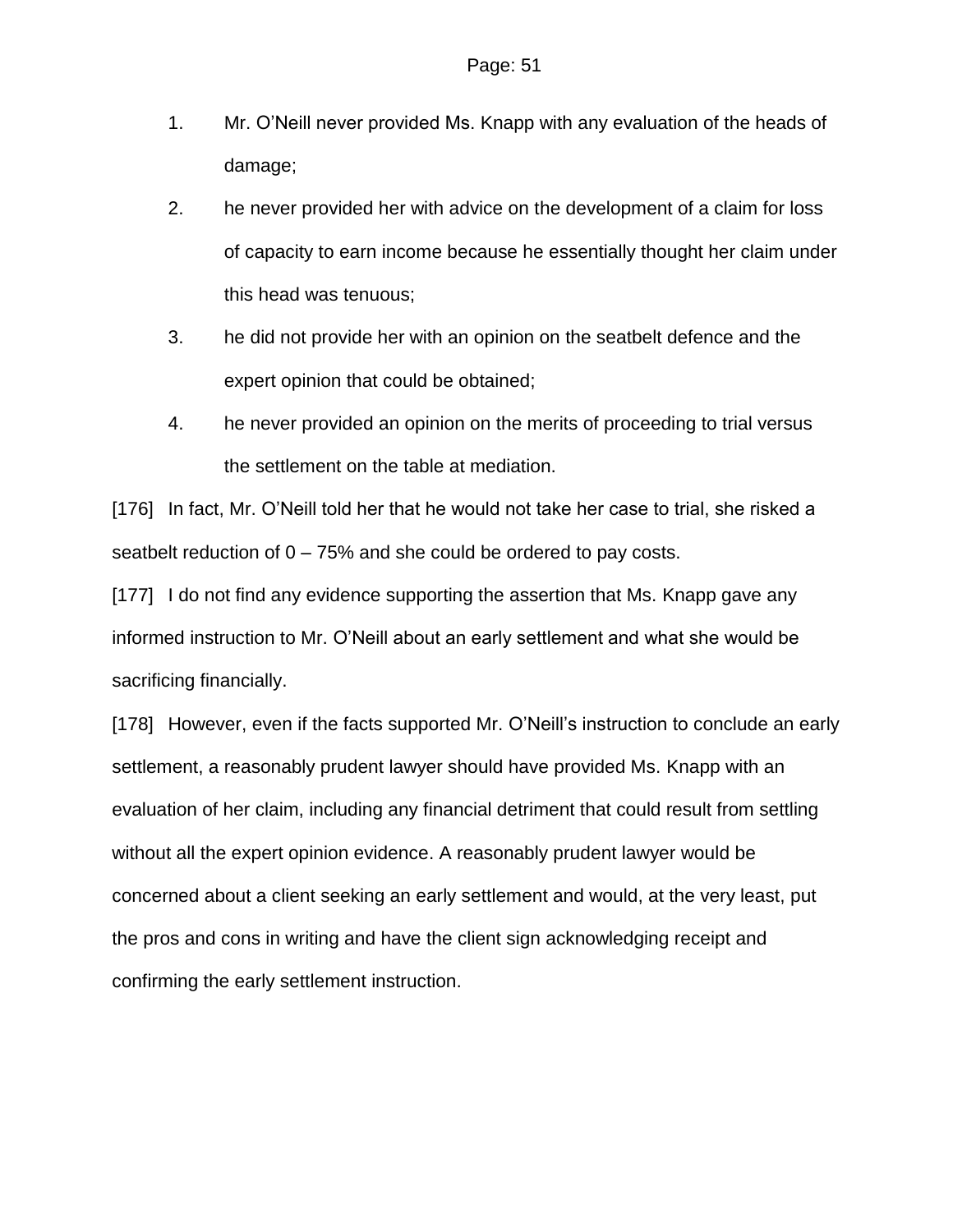# **Issue 6: Was the settlement recommended by Mr. O'Neill so inordinately low that it was negligent?**

[179] With reference to my assessment of damages below, I conclude that the "prepared to recommend settlement" offer was inordinately low. In addition, the failure of Mr. O'Neill to include a proper claim for loss of opportunity to earn income and address the seatbelt defence necessarily put the offer in the inordinately low category, despite the fact that individual heads of damage that were covered may not be inordinately low. [180] The mediation, having started at an inordinately low offer, could not produce a fair settlement.

### **MS. KNAPP'S PERSONAL INJURY CLAIM**

[181] As I have found Mr. O'Neill's representation of Ms. Knapp negligent, I now turn to the damages claim of Ms. Knapp. I have found that the settlement agreement is valid and should be paid by the insurer. The question is the additional damage amount, if any, to be paid by Mr. O'Neill and his firm.

[182] I accept that conceptually the assessment of damages must be based upon a trial date of 2004 and the facts as they existed at that time. I do not put this forward as an immutable principle of law, as each case must be considered on its particular facts. It would be tempting to consider subsequent developments in Ms. Knapp's condition but they cannot be part of the assessment of damages which a court would have taken into consideration in 2004. *See Chaster*, cited above.

[183] The onus is on Ms. Knapp to establish that Mr. Dufresne was negligent in the operation of the tractor-trailer. She also has the onus to establish the damages award based upon the value that a court would have assessed in 2004. Thus, the facts that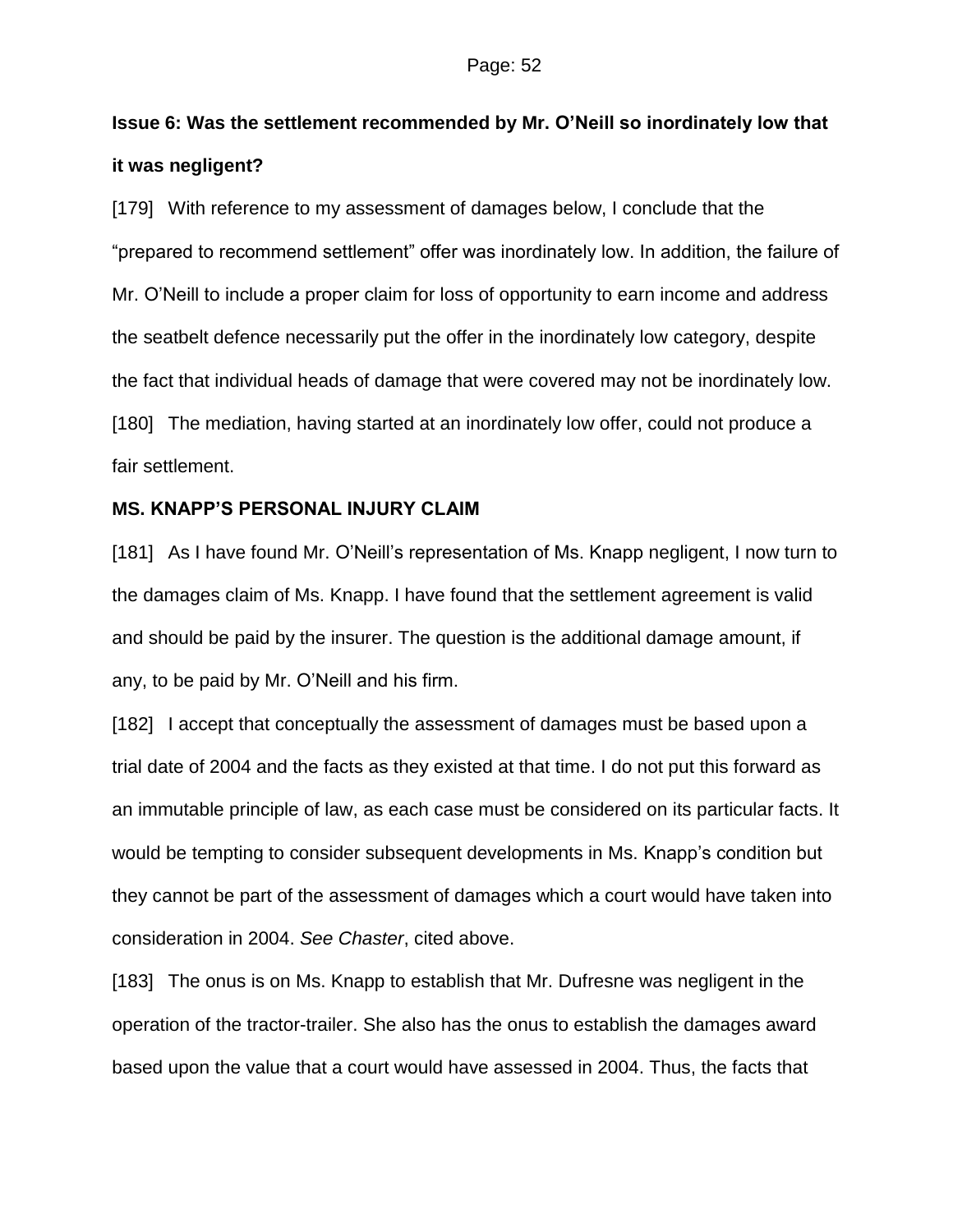relate to her injury must be facts that existed in 1999 – 2004 as the basis upon which damages are assessed. As in the *Chaster* case, the facts must be considered in light of what Mr. O'Neill knew, or reasonably ought to have known between April 2001 and a notional trial date in 2004. Expert reports that have been prepared after those years can be considered, but not to the extent that they are based upon new facts that did not exist in the 1999 – 2004 time frame. In other words, it is appropriate to rely on the medical evidence of Drs. Parsons, Ackerman, Pate, Timmermans, Dommisse and Attalla. It would only be appropriate to consider a new expert report where the failure to obtain it at the time of Mr. O'Neill's representation was negligent.

[184] The loss of capacity to earn income, on the other hand, should have been assessed by Mr. O'Neill, so it is appropriate to accept new expert opinions to assist in the determination of a reasonable value for that head of damage. By the same token, expert evidence on the seatbelt defence could have been presented based on the photographs of the tractor cab and Ms. Knapp and Mr. Dufresne's evidence of the dynamics of how she was injured. I note that neither Mr. O'Neill nor James H. Brown Professional Corporation provided any expert reports.

#### **LIABILITY**

[185] The pleading of the defendants does not deny the liability of Mr. Dufresne for the accident of September 28, 1999. Nor does it plead the seatbelt defence. Thus, the failure to plead those defences can be deemed to be a waiver of those defences. Rule 20(17) states that subsequent to a statement of claim "a party shall plead specifically" any matter of fact or law that makes a claim not maintainable. See *Fuller v. Schaff et al*, 2009 YKSC 22.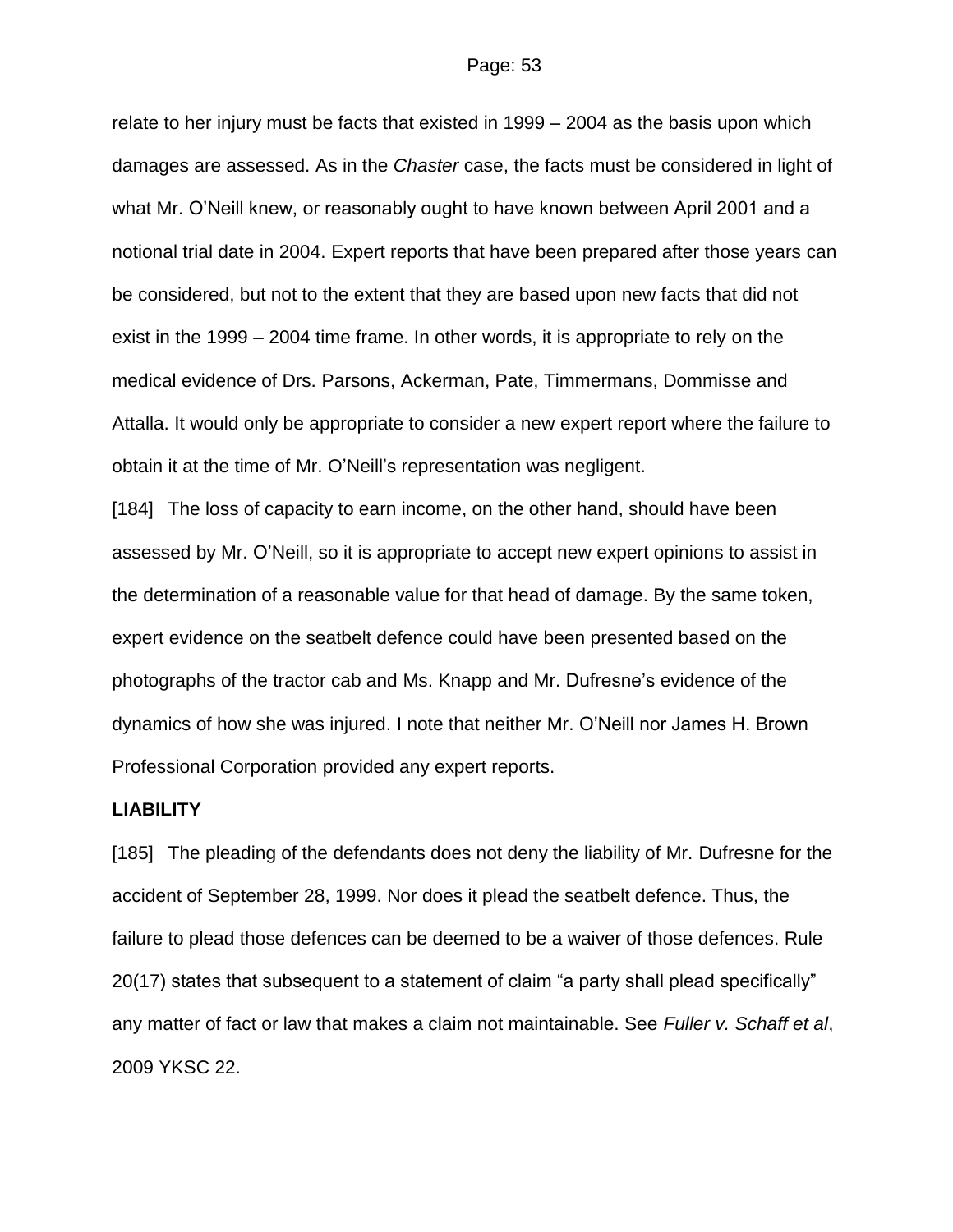[186] The fact that the defendant insurer never pled a denial of liability or a seatbelt defence relating to the September 28, 1999 single vehicle accident does not relieve Ms. Knapp from the onus to establish liability on the balance of probabilities, and counsel for the defendants have submitted case law on the onus on Ms. Knapp. This onus has been set out in *Fontaine v. British Columbia*, [1998] 1 S.C.R. 424, where Major J., speaking for the court, concluded that the correct approach to negligence is to weigh all the evidence, both direct and circumstantial, to determine whether the plaintiff has established a *prima facie* case and whether the defendant has negated that evidence.

[187] In *Nason v. Nunes*, 2008 BCCA 203, this principle was applied by the trial judge where Nunes explained that he had driven with reasonable care in winter driving conditions and that any presumption of negligence arising from his loss of control was rebutted by his explanation that the truck had fishtailed when it went over a bump between the road surface and the bridge.

[188] In *Savinkoff v. Seggewiss* (1996), 77 B.C.A.C. 98, the court held that evidence of other motorists negotiating a curve without difficulty is evidence that when driven at a safe speed, a slippery road did not present an unforeseeable risk of harm.

[189] The issue of liability for the driving here largely rests on the evidence of Mr. Dufresne, as Ms. Knapp was in the sleeper at the time.

[190] Mr. Dufresne testified that he has lived common-law with Ms. Knapp since she took up permanent Canadian residence in November 2000. He has driven highway tractors with trailers for over 30 years. He generally drives in the winter.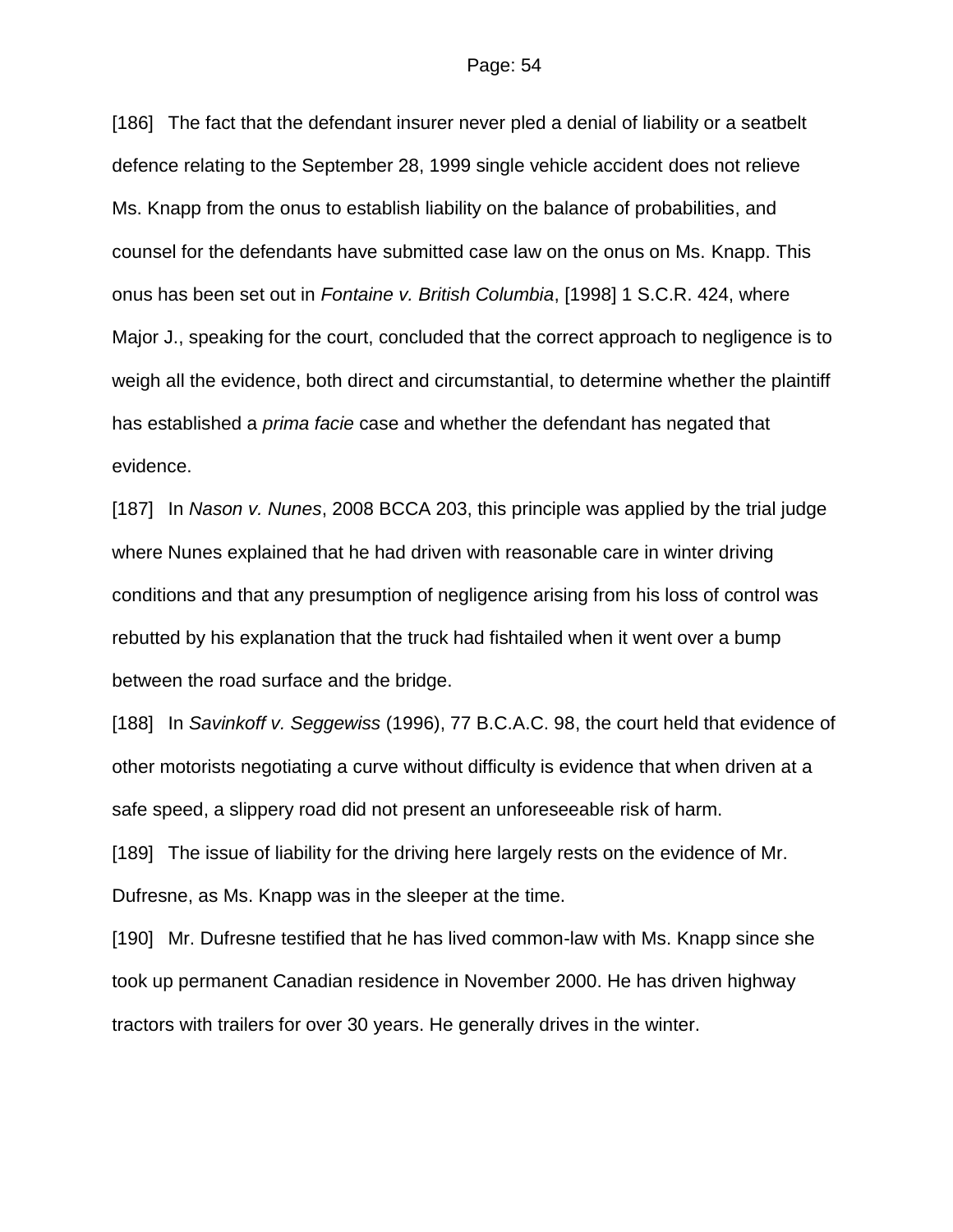[191] On this occasion, he was hauling a fuel tanker loaded with diesel fuel from Alaska to Dawson City via the Top of the World Highway.

[192] Mr. Dufresne left Tok, Alaska, in the morning of September 28, 1999, with Ms. Knapp. He described the driving conditions as winter conditions with light snow at Tok. When he reached the Canada-US border, the weather was getting worse, and visibility was reduced. It was 0 to  $-2^{\circ}$  C. The snow was wet and slushy. The weather continued to worsen after he crossed into the Yukon, with more snow and snow accumulation on the highway.

[193] When he began to experience some sliding, Mr. Dufresne stopped to put chains on. He had two sets of chains for eight tires but only put on one set.

[194] He was aware of other truck drivers ahead of him on the highway.

[195] The snowfall increased and there was 3 – 4 inches accumulated on the road. He could no longer see the tracks of the trucks that were ahead of him.

[196] As he was approaching a right hand corner at 30 km/hr on a descent, he lost traction on his trailer wheels. His driving wheels began to spin, and the accident occurred very fast as the tractor and trailer slid off the left side of the highway.

[197] He acknowledged that he should have put the second set of chains on when snow conditions worsened and he could no longer see the previous trucks' tire tracks. There is no evidence that the truck drivers ahead of him had any difficulty negotiating the corner.

[198] There was no challenge to Mr. Dufresne's evidence and I find him negligent for not putting the second set of chains and not reducing his speed further to adjust to the deteriorating conditions.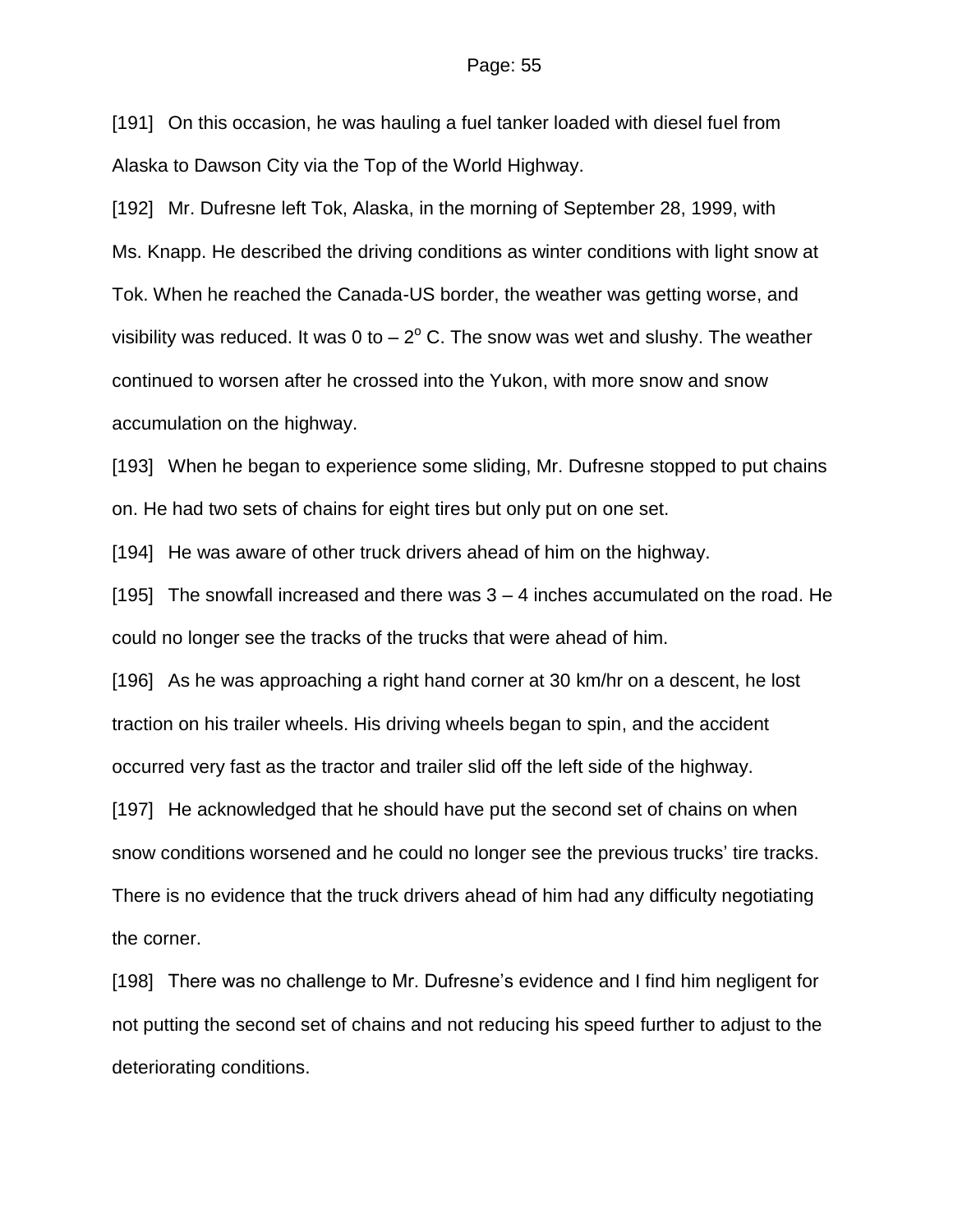### **THE SEATBELT DEFENCE**

[199] There was no pleading of the seatbelt defence and the defendant has not presented any evidence that had Ms. Knapp been wearing a seatbelt her injuries would have been lessened or prevented. This is sufficient to dismiss the seatbelt defence. [200] In addition, there was no restraining device in the sleeper. Ms. Knapp and Mr. Dufresne testified that Ms. Knapp, following the rollover, was located on the truck floor with her legs between the passenger seat and the driver seat, and her body behind the passenger seat. The crush damage to the roof of the cab over the passenger seat could have resulted in a head injury to Ms. Knapp.

[201] I conclude that there should be no contributory negligence resulting from the seatbelt defence as the defendant neither pleaded the seatbelt defence nor met the onus to establish the defence.

### **GENERAL DAMAGES**

[202] General damages or non-pecuniary loss provides compensation for pain and suffering, loss of amenities and enjoyment of life. Dr. Dommisse's letter of November 26, 2001, confirmed the following:

- 1. He diagnosed a two-column anterior compression fractures of T10 and T11 showing a 30 degree Kyphosis (curvature of the spine), with degenerative changes at T10 – 11 and T11-12.
- 2. He felt that her present condition would gradually deteriorate.
- 3. It is possible that she may require an anterior thoracic fusion from T10 to T12, but surgical treatment should only be considered as a last resort if all non-surgical methods fail.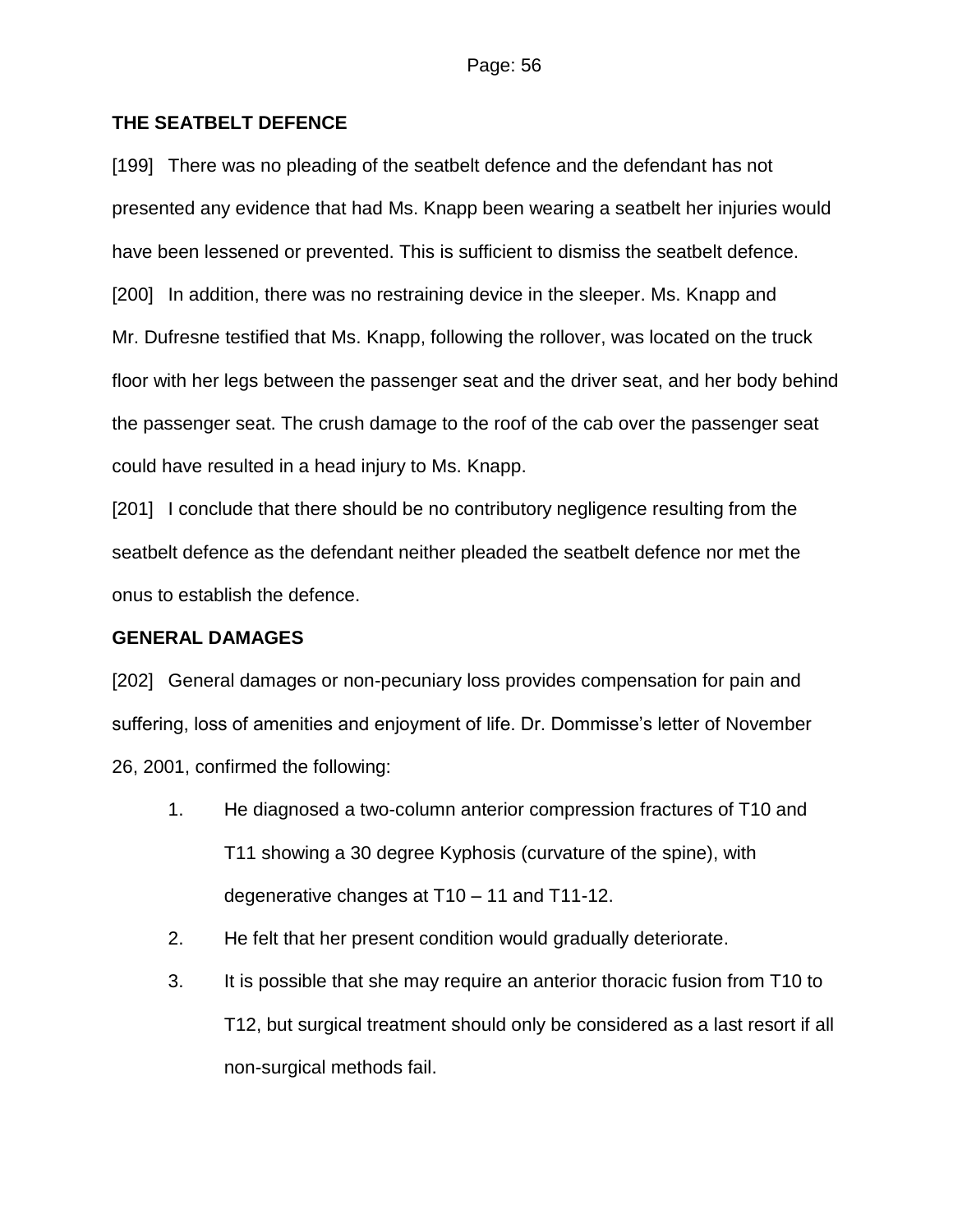- 4. He recommended exercise, trunk and abdominal muscle strengthening and trying acupuncture, laser therapy, ultrasound and TENS treatment, the latter which may be required for pain relief on a permanent basis.
- 5. If surgery were an option, he anticipated that Ms. Knapp would have considerable relief of her thoracolumbar pain with residual stiffness and pain to a lesser extent with increased activity, weather changes, fatigue or stress.
- 6. He set out possible complications from surgery, which include nerve damage and deep vein thrombosis.
- 7. He anticipated that Ms. Knapp will have ongoing pain and suffering with physical activity to a greater or lesser extent.
- 8. Ms. Knapp is affected to a moderate extent in her physical activity, enjoyment of life and ability to work.
- 9. Her future disability will be mild to moderate without surgery and this disability will be permanent.
- 10. In her work as an accountant, he felt her disability is mild to moderate and she was not totally disabled at that time. She could conceivably work in a part-time capacity, but that would be permanent if she was treated without surgery.

[203] Dr. Dommisse concluded that Ms. Knapp's "overall prognosis in the long-term is probably guarded".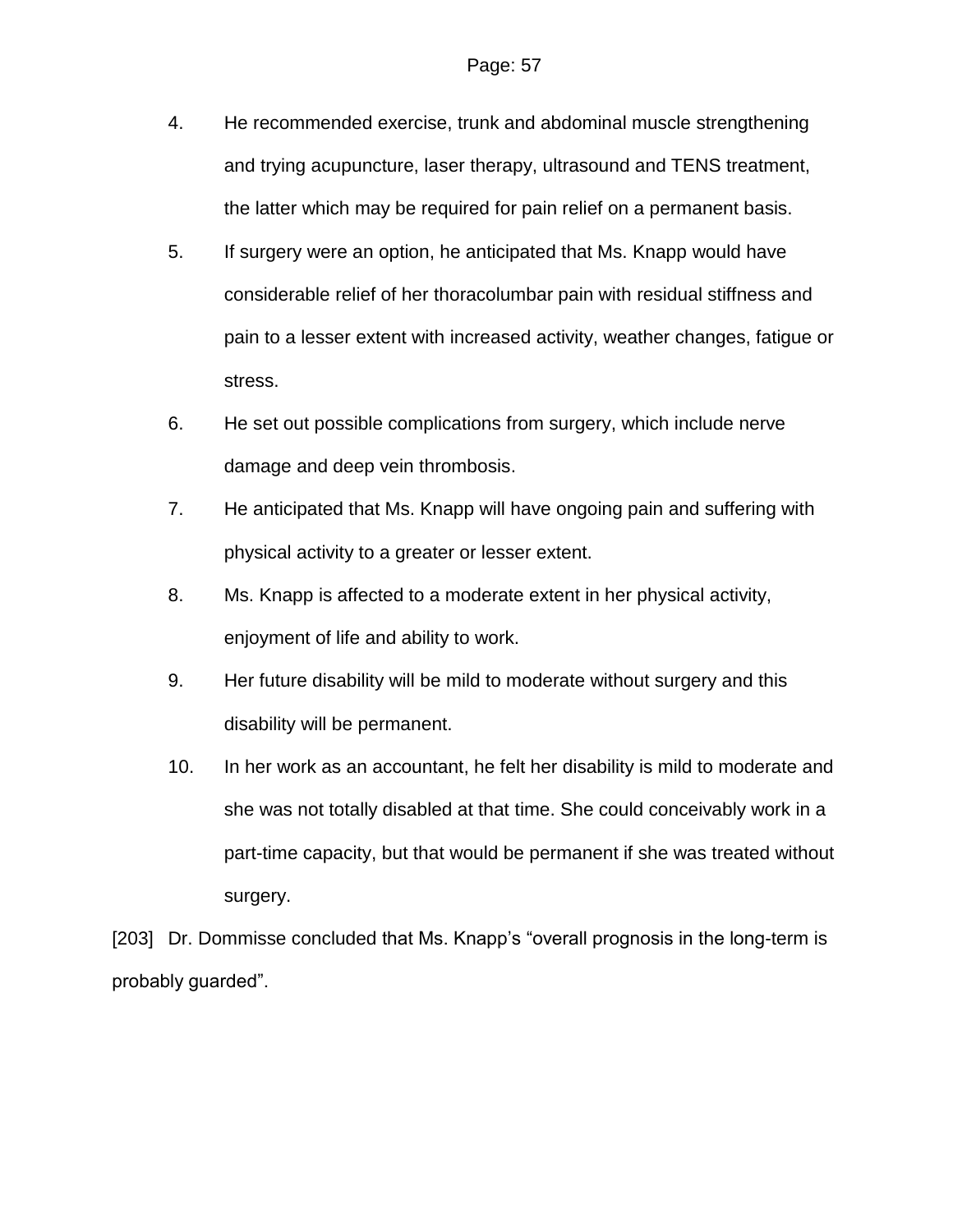[204] A Comprehensive Functional Capacity Evaluation, prepared by physiotherapist

Mandy McClung, dated November 9, 2009, summarized Ms. Knapp's functional

capacity as follows:

Ms. Knapp did not demonstrate the ability to complete the job demands of a job in the field of an accounting related profession. This type of work requires constant sitting which is one of the most aggravating postures for Ms. Knapp. Bending, reaching and twisting further aggravate the pain in her mid back.

Ms. Knapp should seek work that allows her to change position frequently from sitting to dynamic standing with not more than 45 minutes in sitting or two hours in standing duration. I would suggest that she sit a maximum for two hours per day, broken up throughout the day. Ms. Knapp demonstrated the ability to lift and carry in the light to medium levels. I would recommend that lifting not be a significant part of any job that Ms. Knapp pursues as her lifestyle already requires her to lift to near her capacity during the day. As she currently does, she should pursue a schedule that allows flexibility for breaks during the day so that she can self manage her pain level. She should avoid repetitive or prolonged bending, twisting, unsupported reaching or overhead work.

[205] Ms. McClung recommended an intensive six-week daily program at a pain clinic.

[206] Ms. Knapp also testified that the injury and pain she suffers from the accident

has made her depressed and dependant as well as negative, affecting her sexual

relationship with Mr. Dufresne. I have no doubt that this occurred but it does not appear

to be a matter brought to Mr. O'Neill's attention. I conclude that it cannot be a significant

factor in the assessment of damages in 2004.

[207] Mr. O'Neill's research received after his "prepared to recommend" offer set out a

range for general damages of approximately \$50,000 to \$84,000 (excluding a case

involving a failure to mitigate with a pre-existing condition).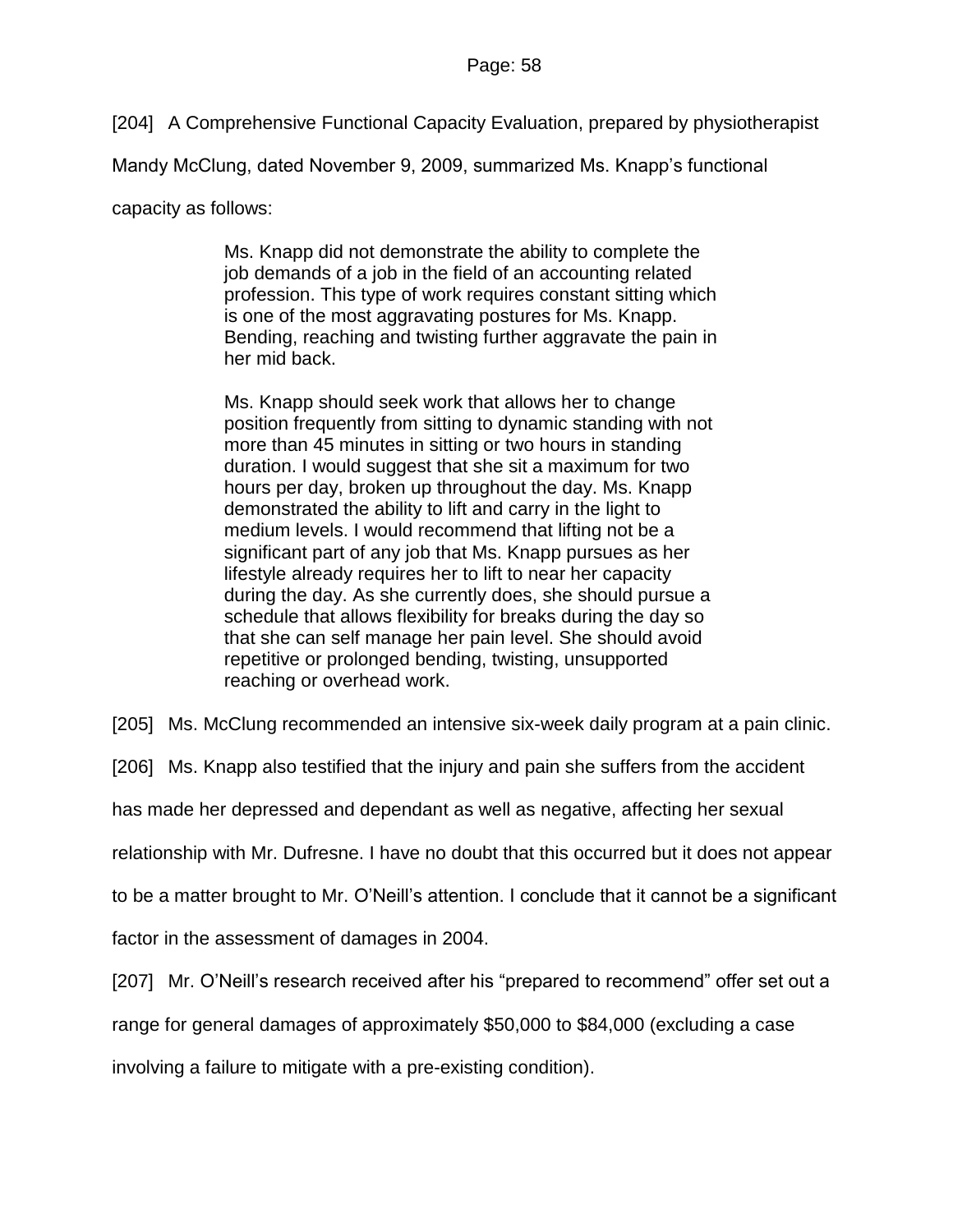[208] Counsel for Mr. O'Neill submits \$60,000 is reasonable and counsel for Ms. Knapp submits \$90,000 is appropriate under this head.

[209] From my review of cases involving compression fractures, the general damages range from \$60,000 to \$80,000. See *Forsyth v. Sikorsky Aircraft Corp.*, 2000 BCSC 642; *Bryant v. Griffiths*, [1988] B.C.J. No. 1919 (S.C.); *McDougall v. Skip's Cargo Service Inc*., [1992] B.C.J. No. 2300 (S.C.) and; *Downey v. Brousseau*, 2007 BCSC 149.

[210] In the *Forsyth* case, Mr. Kokoszka suffered spinal injuries in the form of a T12 compression fracture and L4 burst fracture. The impairment to his spine from the burst fracture was long term and permanent. His compression fracture would be painful for months or years. Blair J. awarded \$80,000 for his non-pecuniary damages.

[211] In my view, Ms. Knapp should similarly receive \$80,000 for her general damages. This is not a case where there is any challenge to Dr. Dommisse's report of November 26, 2001. He describes her injury as a two-column anterior compression fractures of T10 and 11 resulting in ongoing pain and suffering. Her disability will be mild to moderate without surgery, which he considered to be a last resort. He felt she could work in a part-time capacity but that would be permanent if treated without surgery. Her prognosis was guarded.

#### **LOSS OF CAPACITY TO EARN INCOME**

[212] I have concluded that Ms. Knapp has suffered a serious injury with permanent and painful consequences that impact on her ability to earn income.

[213] In *Morris v. Rose Estate* (1996), 75 B.C.A.C. 263, Donald J.A., at para. 24 noted the difficulty in assessing loss of earning capacity: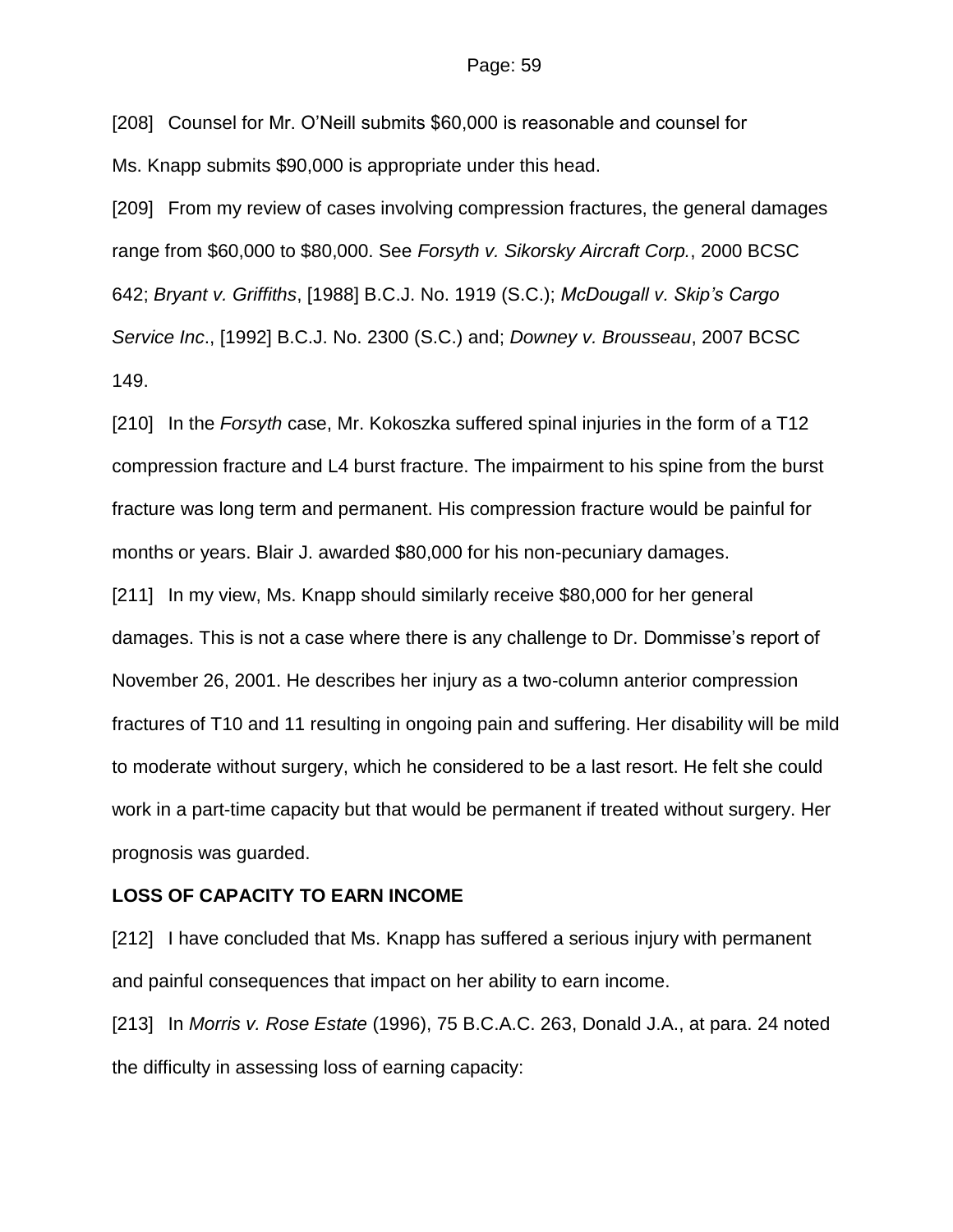Assessing damages in this area involves an estimate based on prophecies. Mathematical certainty is impossible in virtually all cases. While a comparative scenario approach will often be useful, the judge must step back and look at all the relevant factors, especially general incapacity, before fixing an amount.

[214] In *Pallos v. Insurance Corp. of British Columbia* (1995), 53 B.C.A.C., the Court of

Appeal cited, with approval, the following from *Brown v. Golaiy*, *supra,* which described

the considerations when assessing damages for loss of earning capacity:

The means by which the value of the lost, or impaired, assets is to be assessed varies of course from case to case. Some of the considerations to take into account in making that assessment include whether:

> 1. The plaintiff has been rendered less capable overall from earning income from all types of employment;

2. The plaintiff is less marketable or attractive as an employee to potential employers;

3. The plaintiff has lost the ability to take advantage of all job opportunities which might otherwise have been open to him, and he not been injured; and

4. The plaintiff is less valuable to himself as a person capable of earning income in a competitive labour market.

[215] In *Pallos,* Finch J.A. reviewed the various means of assigning dollar value at

### para. 43:

The cases to which we were referred suggest various means of assigning a dollar value to the loss of capacity to earn income. One method is to postulate a minimum annual income loss for the plaintiff's remaining years of work, to multiply the annual projected loss times the number of year remaining, and to calculate a present value of this sum. Another is to award the plaintiff's entire annual income for one or more years. Another is to award the present value of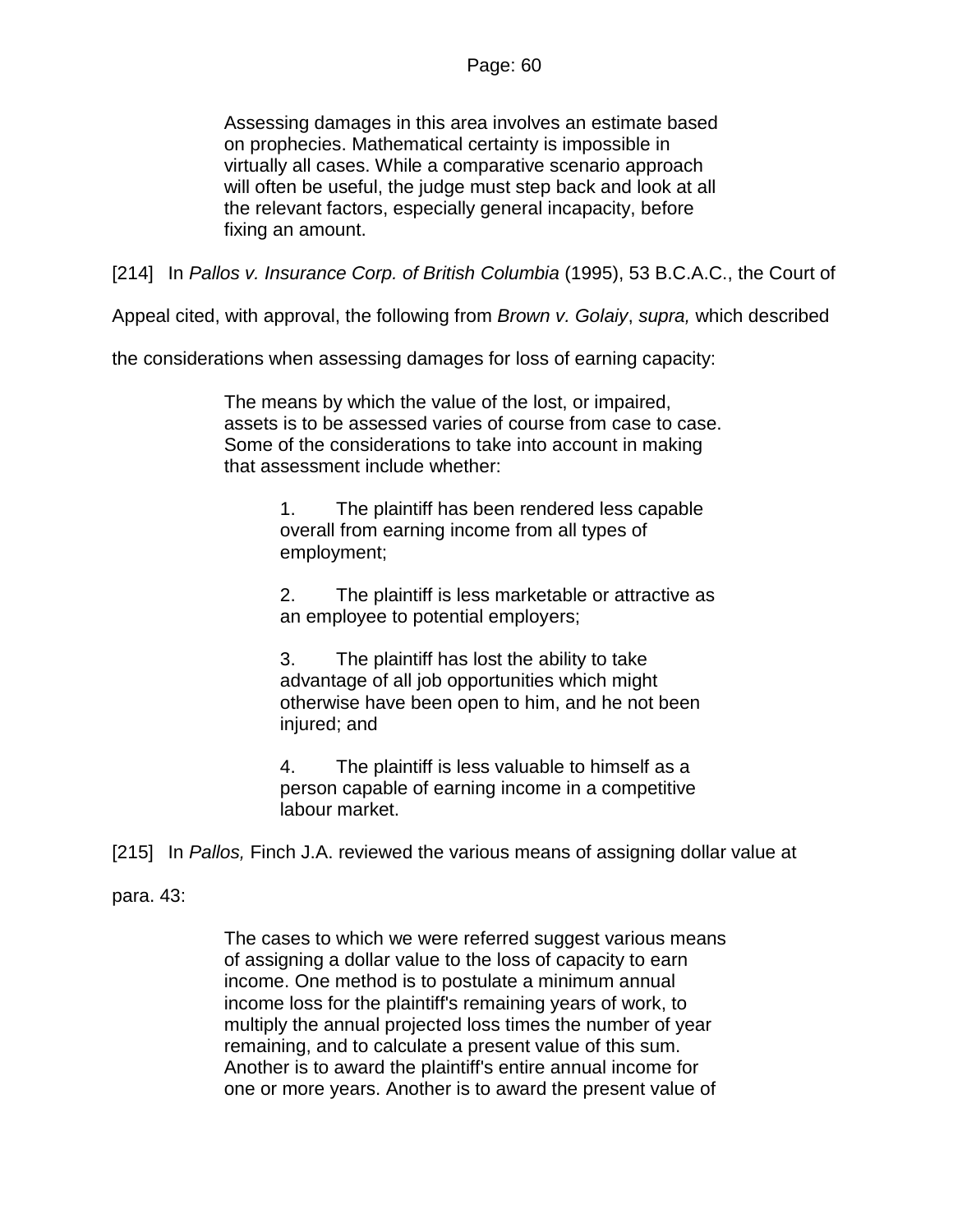### Page: 61

some nominal percentage loss per annum applied against the plaintiff's expected annual income. In the end, all of these methods seem equally arbitrary. It has, however, often been said that the difficulty of making a fair assessment of damages cannot relieve the court of its duty to do so. In all the circumstances, I would regard a fair award under this head to be the sum of \$40,000.00.

[216] In *Pallos*, the injured worker suffered a comminuted fracture of the right tibia and fibula, which left him unable to do the heavy lifting as a manual labourer. He had chronic pain in his right knee but would be able to continue lighter work in the future. He was able to earn \$41,000 in 1989, the year after the accident and \$49,000 in 1990.

[217] I have also considered *Perren v. Lalari*, 2010 BCCA 140, at para. 32, requiring the plaintiff to prove that there is a real and substantial possibility of a future event leading to an income loss. In my view, Ms. Knapp has discharged the burden of proof and I now turn to the assessment of that loss.

[218] Prior to 1995, Ms. Knapp worked in Austria and Switzerland as a tax consultant, banker, waitress, factory worker, barmaid, tax advisor and bookkeeper. She earned incomes ranging from \$30,000 to over \$50,000 CAD (except for lower incomes in 1983 – 1985). From March 1995 to March 2000, she attended university full-time and had income in the same range from employment and scholarships.

[219] Her highest earning year was December 1999 to September 2000, when she worked as a tax auditor in Switzerland. She earned the Canadian equivalent of approximately \$90,000 - \$100,000.

[220] In September of 2000, she learned of her acceptance as a permanent resident of Canada and she emigrated in November 2000.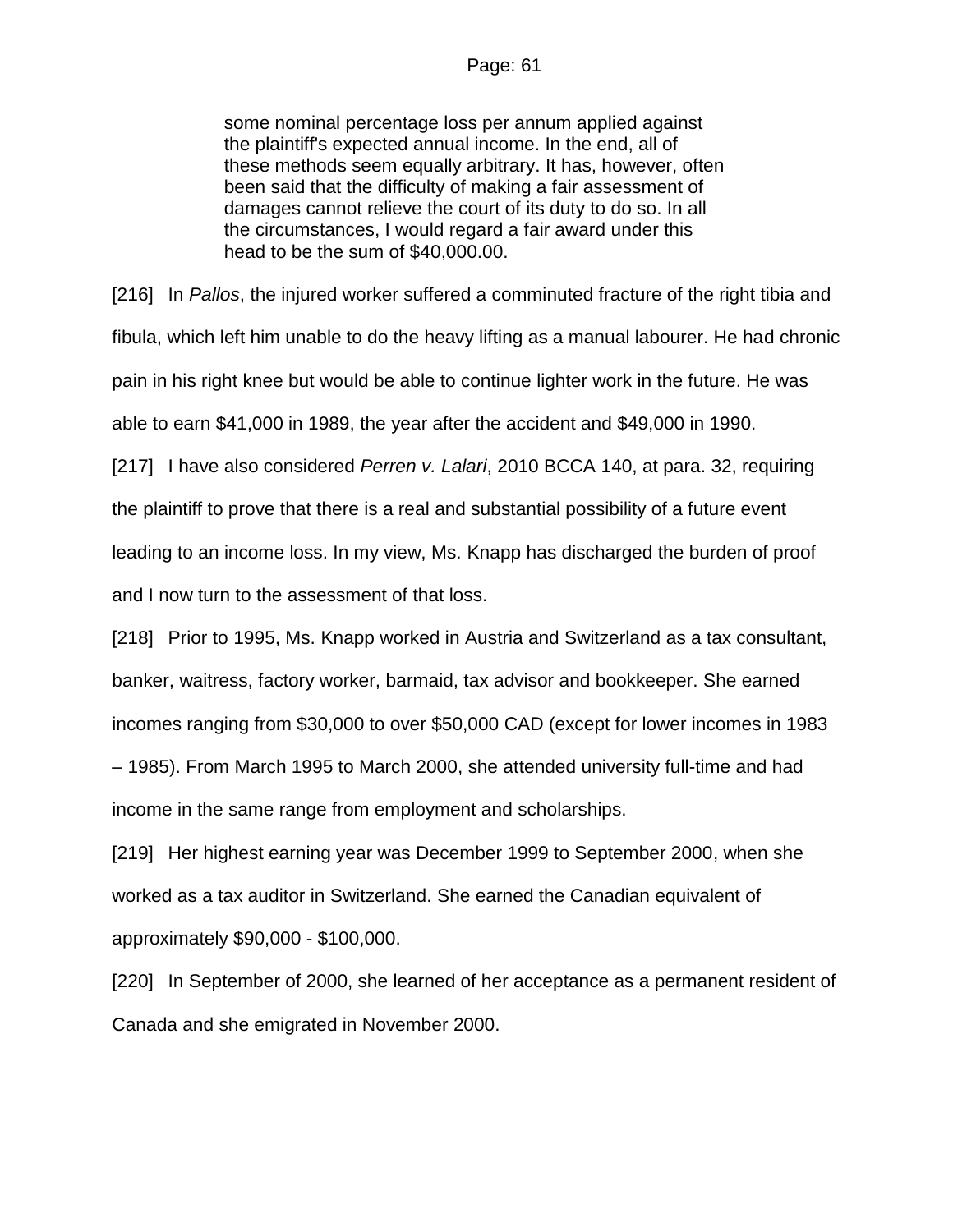[221] Ms. Knapp was advised not to work by Dr. Attalla, her Whitehorse doctor, until she had an examination by an orthopaedic surgeon.

[222] Ms. Knapp had planned to work in Europe during each winter but that did not happen, which I find was because she had started a relationship with Mr. Dufresne, she wanted to come to Canada, and because of her injury.

[223] Ms. Knapp did some part-time bookkeeping work with Ms. Fournier, a selfemployed bookkeeper in 2003 and 2004 from approximately February – May in each year at tax time. She was unable to work on a full-time basis because of limitations from her injury.

[224] However, in the years 2002 – 2003, Ms. Knapp operated a business called A. Knapp Accounting Services, which earned less than \$5,000 each year. She also operated a business called North Star Adventures, which made equipment expenditures for outdoor adventure but earned modest amounts. She also provided pilot car services for Mr. Dufresne.

[225] I conclude that there is no question that Ms. Knapp has been rendered less capable overall of earning income from all types of employment, less marketable as an employee to potential employers, and less valuable as a person capable of earning income in a competitive labour market as a result of the injuries she sustained on September 28, 1999. But taking into account the mild to moderate nature of her disability and the fact that accommodations can be made as established by Ms. McClung, I am not of the view that the mathematical calculations of Mr. Szekely, the consulting economist, is the approach to take.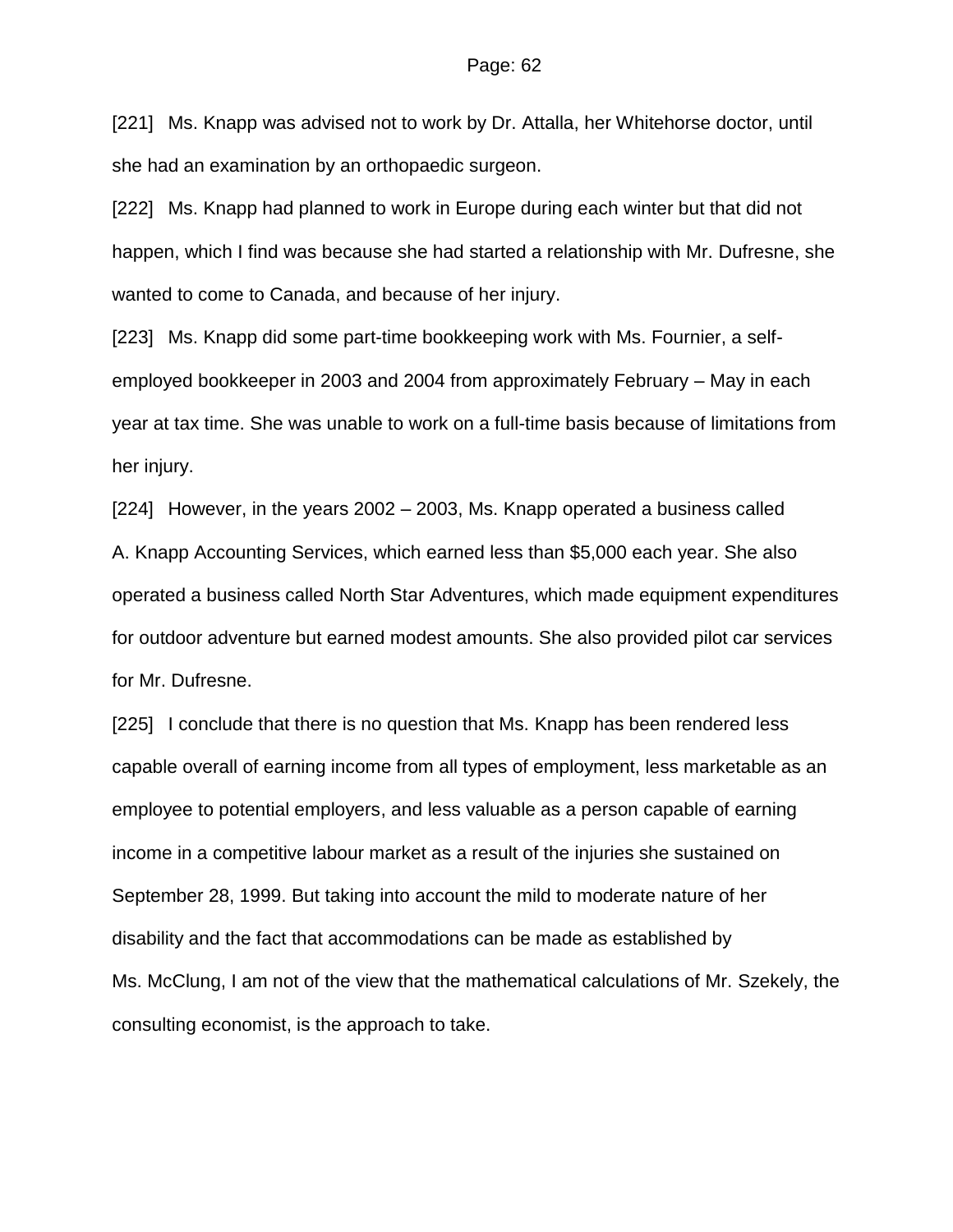[226] I agree with the assessment of Finch J.A. that the various methods of assessing this loss of capacity to earn income are "equally arbitrary". While Ms. Knapp is a very capable bookkeeper/accountant, she does have a disability in sitting for long periods of time and dealing with her back pain. I assess this loss at \$70,000.

### **PAST WAGE LOSS**

[227] Ms. Knapp has a past wage loss of \$27,450 as a result of the accident when she was unable to work at full capacity on her return to employment in Austria between December 1999 and February 2000.

[228] I also find that she was unable to work when she moved permanently to Canada in November 2000, because Dr. Attalla indicated she should not return to work until she was examined by an orthopaedic specialist, Dr. Dommisse.

[229] Again, this amount is an arbitrary assessment as Ms. Knapp was recently residing in Canada and had not established an employment record. I assess this wage loss at \$30,000 resulting in a total past wage loss of \$57,450.

### **COST OF FUTURE CARE**

[230] Counsel for Ms. Knapp claims that she should be compensated for twice-weekly sessions at \$80 per session for 50 weeks of the year, amounting to a principal cost of \$8,000 per year. He calculates the present value to be \$150,130.

[231] Counsel for Ms. Knapp also claims for the cost of  $a$  4 – 6 week residential treatment program at a pain clinic, which Ms. Knapp advised, would cost \$25,000.

[232] I prefer the evidence of Mandy McClung, the physiotherapist who prepared the Functional Capacity Evaluation. She recommended an intensive six-week daily program at a pain clinic to be followed up by an independent home program so Ms. Knapp can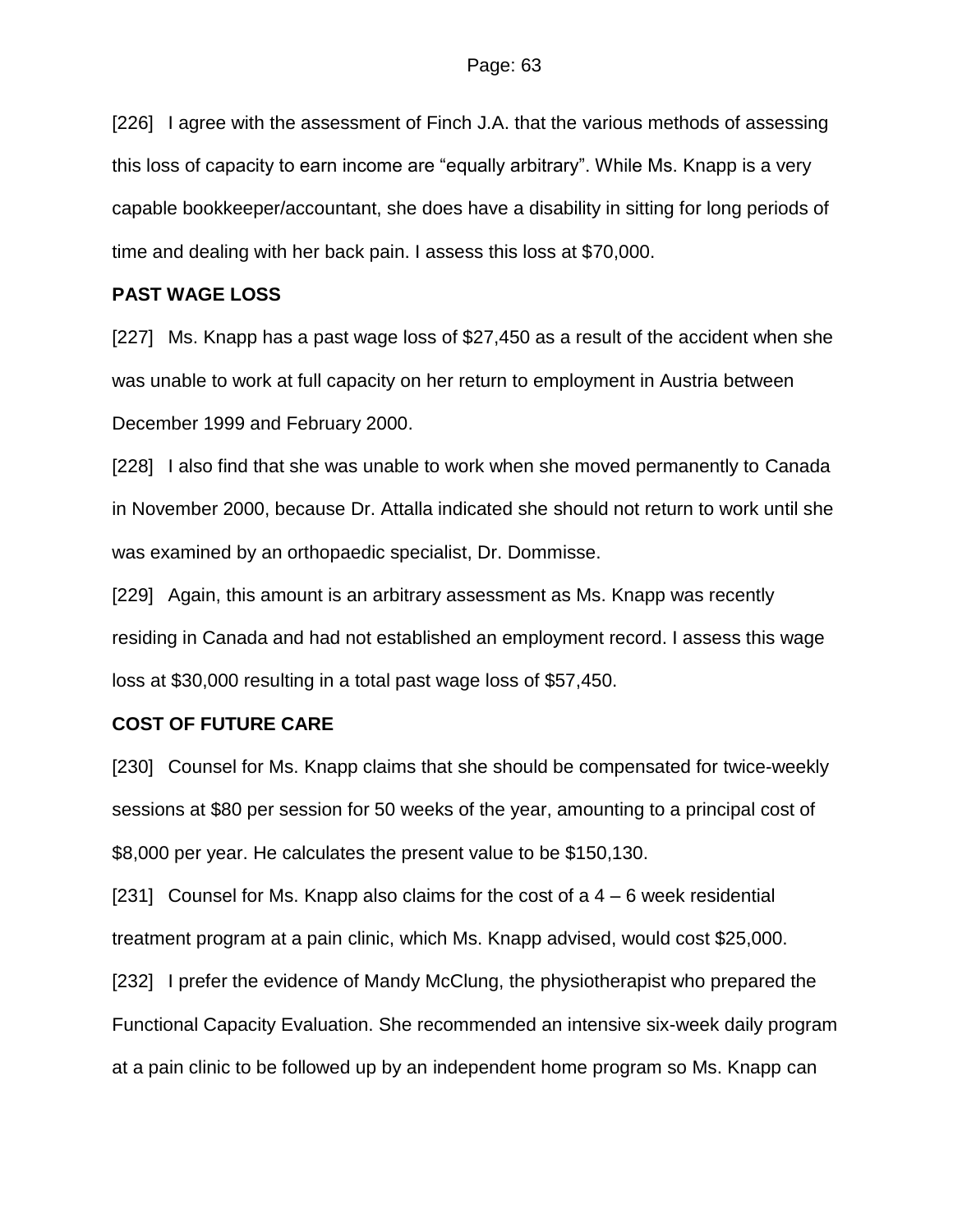continue her rehabilitation independently, especially as Ms. Knapp lives far away from a treatment service.

[233] I order \$50,000 for costs of future care, which includes the possibility of surgery after 2004 and the costs of after-care.

### **HOUSEKEEPING CLAIM**

[234] I agree that \$10,000 is appropriate for this claim.

### **SPECIAL DAMAGES**

[235] I order \$1,000 for special damages.

### **PREJUDGMENT INTEREST**

[236] Counsel for Ms. Knapp proposes calculating an interest rate of 5.75%, which corresponds with the Judicature Act methodology as the action was commenced in September 2001. He proposes that this interest rate would run for four years from the date of the accident to September 28, 2003. He then submits that from September 28, 2003, a prejudgment interest rate of 4%, the Bank of Canada prime lending rate, as of September 2004, be applied to the date of this judgment.

[237] I order prejudgment interest as claimed but state that it runs until March 1, 2010, as that was the first trial date set in this matter. There have been many delays in getting this matter to trial but, in fairness, I have not found the delay should be visited upon the defendants entirely.

### **SUMMARY**

[238] I have found the defendants liable for solicitor negligence and order them to pay the following damages plus interest as set out above: